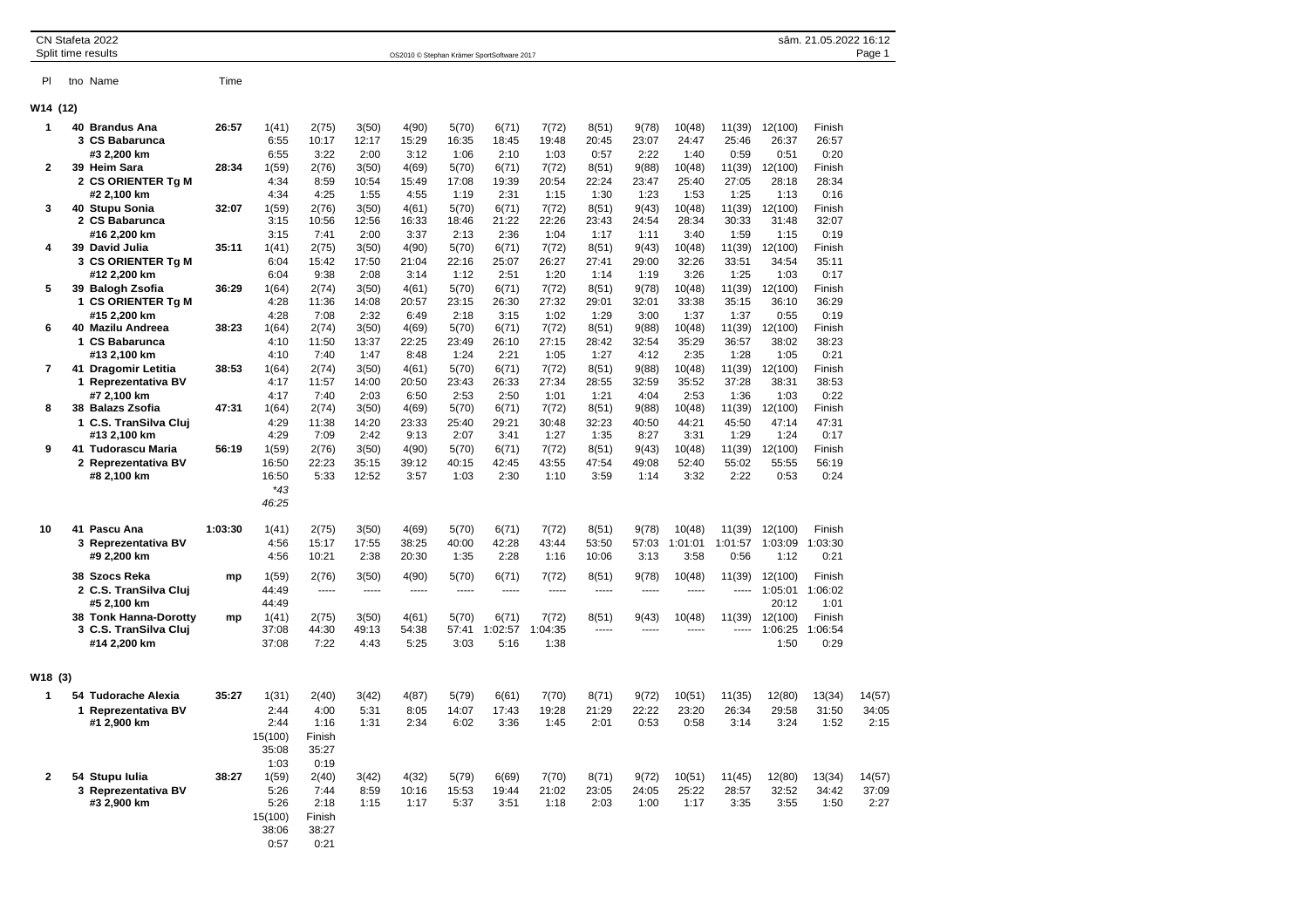|          | CN Stafeta 2022<br>Split time results                                          |       |                                                          |                                                           |                                                          | OS2010 © Stephan Krämer SportSoftware 2017 |                        |                        |                        |                        |                        |                         |                         |                         | sâm. 21.05.2022 16:12   | Page 2                  |
|----------|--------------------------------------------------------------------------------|-------|----------------------------------------------------------|-----------------------------------------------------------|----------------------------------------------------------|--------------------------------------------|------------------------|------------------------|------------------------|------------------------|------------------------|-------------------------|-------------------------|-------------------------|-------------------------|-------------------------|
| PI       | tno Name                                                                       | Time  |                                                          |                                                           |                                                          |                                            |                        |                        |                        |                        |                        |                         |                         |                         |                         |                         |
| W18(3)   |                                                                                |       |                                                          |                                                           | (cont.)                                                  |                                            |                        |                        |                        |                        |                        |                         |                         |                         |                         |                         |
| 1        | 54 Tudorache Alexia<br><b>Reprezentativa BV</b><br>$\mathbf{1}$<br>#1 2,900 km | 35:27 | 1(31)<br>2:44<br>2:44<br>15(100)<br>35:08<br>1:03        | 2(40)<br>4:00<br>1:16<br>Finish<br>35:27<br>0:19          | 3(42)<br>5:31<br>1:31                                    | 4(87)<br>8:05<br>2:34                      | 5(79)<br>14:07<br>6:02 | 6(61)<br>17:43<br>3:36 | 7(70)<br>19:28<br>1:45 | 8(71)<br>21:29<br>2:01 | 9(72)<br>22:22<br>0:53 | 10(51)<br>23:20<br>0:58 | 11(35)<br>26:34<br>3:14 | 12(80)<br>29:58<br>3:24 | 13(34)<br>31:50<br>1:52 | 14(57)<br>34:05<br>2:15 |
| 3        | 54 Pop Diana<br>2 Reprezentativa BV<br>#2 2,900 km                             | 40:11 | 1(41)<br>3:32<br>3:32<br>15(100)<br>39:50<br>0:59        | 2(40)<br>6:29<br>2:57<br>Finish<br>40:11<br>0:21          | 3(42)<br>8:05<br>1:36                                    | 4(52)<br>11:58<br>3:53                     | 5(79)<br>17:17<br>5:19 | 6(77)<br>20:14<br>2:57 | 7(70)<br>22:23<br>2:09 | 8(71)<br>24:42<br>2:19 | 9(72)<br>25:38<br>0:56 | 10(51)<br>26:48<br>1:10 | 11(55)<br>30:40<br>3:52 | 12(80)<br>34:21<br>3:41 | 13(34)<br>36:26<br>2:05 | 14(57)<br>38:51<br>2:25 |
| W21 (18) |                                                                                |       |                                                          |                                                           |                                                          |                                            |                        |                        |                        |                        |                        |                         |                         |                         |                         |                         |
| 1        | 19 Nosenco Victoria<br>2 Moldova<br>#9 3,500 km                                | 33:39 | 1(83)<br>2:24<br>2:24<br>15(47)<br>31:45<br>1:39         | 2(40)<br>4:28<br>2:04<br>16(100)<br>33:16<br>1:31         | 3(52)<br>6:42<br>2:14<br>Finish<br>33:39<br>0:23         | 4(79)<br>10:53<br>4:11                     | 5(33)<br>12:51<br>1:58 | 6(38)<br>13:46<br>0:55 | 7(73)<br>15:20<br>1:34 | 8(70)<br>20:05<br>4:45 | 9(71)<br>22:11<br>2:06 | 10(72)<br>23:04<br>0:53 | 11(51)<br>24:10<br>1:06 | 12(35)<br>25:43<br>1:33 | 13(80)<br>28:47<br>3:04 | 14(34)<br>30:06<br>1:19 |
| 2        | 20 Anghel Andra<br>3 Universitatea Craio<br>#13 3,500 km                       | 33:53 | 1(83)<br>2:21<br>2:21<br>15(37)<br>32:10<br>1:46         | 2(40)<br>4:24<br>2:03<br>16(100)<br>33:29<br>1:19         | 3(87)<br>8:03<br>3:39<br>Finish<br>33:53<br>0:24         | 4(79)<br>13:06<br>5:03                     | 5(33)<br>14:36<br>1:30 | 6(56)<br>15:48<br>1:12 | 7(73)<br>16:51<br>1:03 | 8(70)<br>21:18<br>4:27 | 9(71)<br>23:10<br>1:52 | 10(72)<br>24:06<br>0:56 | 11(51)<br>24:55<br>0:49 | 12(35)<br>26:23<br>1:28 | 13(80)<br>29:02<br>2:39 | 14(34)<br>30:24<br>1:22 |
| 3        | <b>Divin Judit</b><br>21<br>3 Reprezentativa BH<br>#16 3,500 km                | 35:06 | 1(82)<br>2:26<br>2:26<br>15(47)<br>33:22<br>2:44         | 2(40)<br>5:31<br>3:05<br>16(100)<br>34:45<br>1:23         | 3(52)<br>7:36<br>2:05<br>Finish<br>35:06<br>0:21         | 4(79)<br>11:14<br>3:38                     | 5(33)<br>12:41<br>1:27 | 6(38)<br>13:28<br>0:47 | 7(73)<br>14:56<br>1:28 | 8(70)<br>19:49<br>4:53 | 9(71)<br>21:53<br>2:04 | 10(72)<br>22:55<br>1:02 | 11(51)<br>23:53<br>0:58 | 12(35)<br>26:09<br>2:16 | 13(80)<br>29:13<br>3:04 | 14(34)<br>30:38<br>1:25 |
| 4        | 17 Galateanu Adela Mar<br>2 VSK Csikszereda Mi<br>#5 3,600 km                  | 37:22 | 1(82)<br>2:40<br>2:40<br>15(47)<br>35:39                 | 2(40)<br>5:36<br>2:56<br>16(100)<br>37:01                 | 3(42)<br>6:42<br>1:06<br>Finish<br>37:22                 | 4(79)<br>12:44<br>6:02                     | 5(33)<br>14:31<br>1:47 | 6(56)<br>16:13<br>1:42 | 7(73)<br>17:27<br>1:14 | 8(70)<br>22:49<br>5:22 | 9(71)<br>24:51<br>2:02 | 10(72)<br>25:44<br>0:53 | 11(51)<br>26:45<br>1:01 | 12(35)<br>28:51<br>2:06 | 13(80)<br>32:02<br>3:11 | 14(34)<br>33:42<br>1:40 |
| 5        | 18 Roman Alexandra<br>3 Clubul Sportiv Elec<br>#1 3,500 km                     | 39:14 | 1:57<br>1(83)<br>2:35<br>2:35<br>15(47)<br>37:20<br>3:07 | 1:22<br>2(40)<br>4:37<br>2:02<br>16(100)<br>38:51<br>1:31 | 0:21<br>3(42)<br>6:03<br>1:26<br>Finish<br>39:14<br>0:23 | 4(79)<br>11:20<br>5:17                     | 5(33)<br>13:03<br>1:43 | 6(56)<br>14:41<br>1:38 | 7(73)<br>16:37<br>1:56 | 8(70)<br>22:05<br>5:28 | 9(71)<br>24:26<br>2:21 | 10(72)<br>25:28<br>1:02 | 11(51)<br>26:36<br>1:08 | 12(35)<br>28:53<br>2:17 | 13(80)<br>32:24<br>3:31 | 14(34)<br>34:13<br>1:49 |
| 6        | 19 Marusceac Ana<br>Moldova<br>1<br>#8 3,600 km                                | 41:50 | 1(82)<br>2:54<br>2:54<br>15(37)<br>39:50<br>1:54         | 2(40)<br>5:37<br>2:43<br>16(100)<br>41:27<br>1:37         | 3(87)<br>7:46<br>2:09<br>Finish<br>41:50<br>0:23         | 4(79)<br>13:53<br>6:07                     | 5(33)<br>16:00<br>2:07 | 6(56)<br>17:37<br>1:37 | 7(73)<br>19:01<br>1:24 | 8(70)<br>25:14<br>6:13 | 9(71)<br>27:47<br>2:33 | 10(72)<br>28:52<br>1:05 | 11(51)<br>30:00<br>1:08 | 12(35)<br>32:30<br>2:30 | 13(80)<br>36:03<br>3:33 | 14(34)<br>37:56<br>1:53 |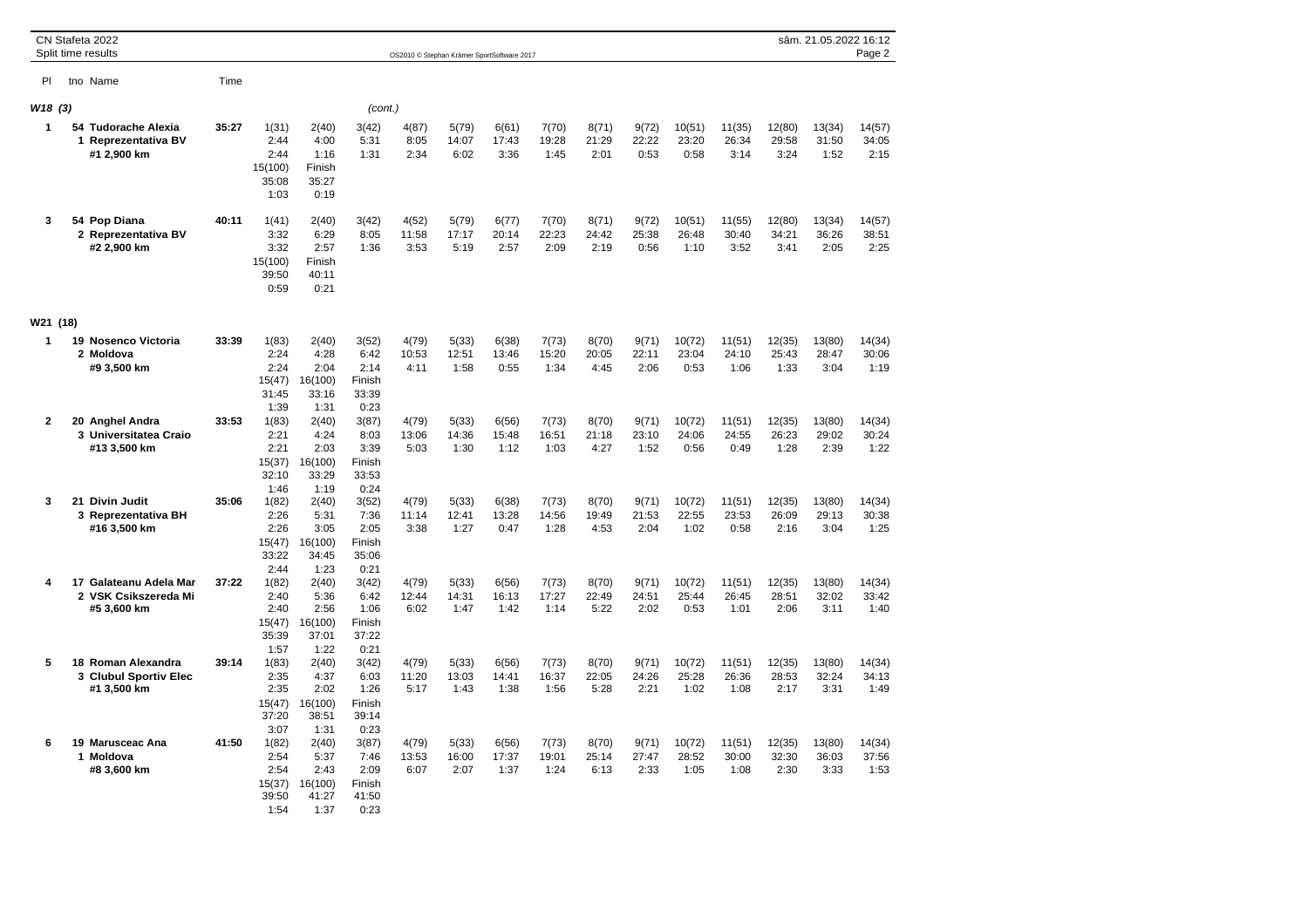|                | CN Stafeta 2022<br>Split time results                       |       |                                                  |                                                   |                                                   | OS2010 © Stephan Krämer SportSoftware 2017        |                        |                        |                        |                        |                        |                         |                         |                         | sâm. 21.05.2022 16:12   | Page 3                  |
|----------------|-------------------------------------------------------------|-------|--------------------------------------------------|---------------------------------------------------|---------------------------------------------------|---------------------------------------------------|------------------------|------------------------|------------------------|------------------------|------------------------|-------------------------|-------------------------|-------------------------|-------------------------|-------------------------|
| PI             | tno Name                                                    | Time  |                                                  |                                                   |                                                   |                                                   |                        |                        |                        |                        |                        |                         |                         |                         |                         |                         |
| W21 (18)       |                                                             |       |                                                  |                                                   | (cont.)                                           |                                                   |                        |                        |                        |                        |                        |                         |                         |                         |                         |                         |
| 1              | 19 Nosenco Victoria<br>2 Moldova<br>#9 3,500 km             | 33:39 | 1(83)<br>2:24<br>2:24<br>15(47)<br>31:45<br>1:39 | 2(40)<br>4:28<br>2:04<br>16(100)<br>33:16<br>1:31 | 3(52)<br>6:42<br>2:14<br>Finish<br>33:39<br>0:23  | 4(79)<br>10:53<br>4:11                            | 5(33)<br>12:51<br>1:58 | 6(38)<br>13:46<br>0:55 | 7(73)<br>15:20<br>1:34 | 8(70)<br>20:05<br>4:45 | 9(71)<br>22:11<br>2:06 | 10(72)<br>23:04<br>0:53 | 11(51)<br>24:10<br>1:06 | 12(35)<br>25:43<br>1:33 | 13(80)<br>28:47<br>3:04 | 14(34)<br>30:06<br>1:19 |
| $\overline{7}$ | 21 Palhegyi Orsolya<br>2 Reprezentativa BH<br>#15 3,500 km  | 43:32 | 1(58)<br>2:13<br>2:13<br>15(37)<br>41:38<br>2:58 | 2(40)<br>4:45<br>2:32<br>16(100)<br>43:09<br>1:31 | 3(87)<br>6:41<br>1:56<br>Finish<br>43:32<br>0:23  | 4(79)<br>16:21<br>9:40                            | 5(33)<br>18:06<br>1:45 | 6(56)<br>19:28<br>1:22 | 7(73)<br>20:52<br>1:24 | 8(70)<br>26:39<br>5:47 | 9(71)<br>28:57<br>2:18 | 10(72)<br>29:58<br>1:01 | 11(51)<br>31:05<br>1:07 | 12(35)<br>33:27<br>2:22 | 13(80)<br>37:04<br>3:37 | 14(34)<br>38:40<br>1:36 |
| 8              | 19 Manichevici Olesea<br>3 Moldova<br>#10 3,500 km          | 44:23 | 1(58)<br>3:31<br>3:31<br>15(34)<br>40:42<br>1:35 | 2(40)<br>6:02<br>2:31<br>16(57)<br>43:08<br>2:26  | 3(42)<br>7:23<br>1:21<br>17(100)<br>44:02<br>0:54 | 4(79)<br>13:04<br>5:41<br>Finish<br>44:23<br>0:21 | 5(33)<br>14:34<br>1:30 | 6(38)<br>15:41<br>1:07 | 7(56)<br>16:21<br>0:40 | 8(77)<br>24:14<br>7:53 | 9(70)<br>26:12<br>1:58 | 10(71)<br>28:15<br>2:03 | 11(72)<br>29:19<br>1:04 | 12(51)<br>30:22<br>1:03 | 13(35)<br>35:35<br>5:13 | 14(80)<br>39:07<br>3:32 |
| 9              | 20 Minoiu Veronica<br>2 Universitatea Craio<br>#12 3,500 km | 44:40 | 1(82)<br>3:36<br>3:36<br>15(34)<br>40:45<br>1:53 | 2(40)<br>6:49<br>3:13<br>16(57)<br>42:56<br>2:11  | 3(42)<br>8:23<br>1:34<br>17(100)<br>44:08<br>1:12 | 4(79)<br>15:54<br>7:31<br>Finish<br>44:40<br>0:32 | 5(33)<br>17:48<br>1:54 | 6(38)<br>19:04<br>1:16 | 7(56)<br>19:47<br>0:43 | 8(77)<br>24:36<br>4:49 | 9(70)<br>26:58<br>2:22 | 10(71)<br>29:23<br>2:25 | 11(72)<br>30:33<br>1:10 | 12(51)<br>31:50<br>1:17 | 13(35)<br>35:08<br>3:18 | 14(80)<br>38:52<br>3:44 |
| 10             | 17 Galateanu Daria<br>1 VSK Csikszereda Mi<br>#4 3,500 km   | 45:22 | 1(83)<br>2:57<br>2:57<br>15(57)<br>43:58<br>3:04 | 2(40)<br>5:33<br>2:36<br>16(100)<br>45:00<br>1:02 | 3(87)<br>7:38<br>2:05<br>Finish<br>45:22<br>0:22  | 4(79)<br>15:17<br>7:39                            | 5(33)<br>17:39<br>2:22 | 6(38)<br>18:52<br>1:13 | 7(73)<br>20:29<br>1:37 | 8(70)<br>25:58<br>5:29 | 9(71)<br>28:20<br>2:22 | 10(72)<br>29:34<br>1:14 | 11(51)<br>31:09<br>1:35 | 12(35)<br>34:48<br>3:39 | 13(80)<br>38:55<br>4:07 | 14(34)<br>40:54<br>1:59 |
| 11             | 21 Sigmond Eva<br>1 Reprezentativa BH<br>#14 3.500 km       | 45:28 | 1(83)<br>3:04<br>3:04<br>15(34)<br>41:14<br>1:37 | 2(40)<br>5:22<br>2:18<br>16(57)<br>44:19<br>3:05  | 3(42)<br>7:14<br>1:52<br>17(100)<br>45:09<br>0:50 | 4(79)<br>13:43<br>6:29<br>Finish<br>45:28<br>0:19 | 5(33)<br>16:20<br>2:37 | 6(38)<br>17:13<br>0:53 | 7(56)<br>17:54<br>0:41 | 8(77)<br>22:46<br>4:52 | 9(70)<br>25:32<br>2:46 | 10(71)<br>29:01<br>3:29 | 11(72)<br>30:07<br>1:06 | 12(51)<br>31:18<br>1:11 | 13(35)<br>36:35<br>5:17 | 14(80)<br>39:37<br>3:02 |
| 12             | 16 Virag Timea<br>3 C.S. TranSilva Clui<br>#3 3,600 km      | 45:39 | 1(82)<br>3:24<br>3:24<br>15(57)<br>44:27<br>1:54 | 2(40)<br>5:51<br>2:27<br>16(100)<br>45:19<br>0:52 | 3(87)<br>10:55<br>5:04<br>Finish<br>45:39<br>0:20 | 4(79)<br>17:55<br>7:00                            | 5(33)<br>19:48<br>1:53 | 6(38)<br>22:40<br>2:52 | 7(73)<br>24:20<br>1:40 | 8(70)<br>30:03<br>5:43 | 9(71)<br>32:27<br>2:24 | 10(72)<br>33:26<br>0:59 | 11(51)<br>34:27<br>1:01 | 12(35)<br>36:48<br>2:21 | 13(80)<br>40:53<br>4:05 | 14(34)<br>42:33<br>1:40 |
| 13             | 16 Boite Sara<br>1 C.S. TranSilva Clui<br>#1 3,500 km       | 47:28 | 1(83)<br>6:39<br>6:39<br>15(47)<br>45:38<br>1:53 | 2(40)<br>9:19<br>2:40<br>16(100)<br>47:07<br>1:29 | 3(42)<br>10:44<br>1:25<br>Finish<br>47:28<br>0:21 | 4(79)<br>17:30<br>6:46                            | 5(33)<br>19:38<br>2:08 | 6(56)<br>22:23<br>2:45 | 7(73)<br>24:07<br>1:44 | 8(70)<br>29:46<br>5:39 | 9(71)<br>31:56<br>2:10 | 10(72)<br>32:49<br>0:53 | 11(51)<br>33:50<br>1:01 | 12(35)<br>36:32<br>2:42 | 13(80)<br>41:38<br>5:06 | 14(34)<br>43:45<br>2:07 |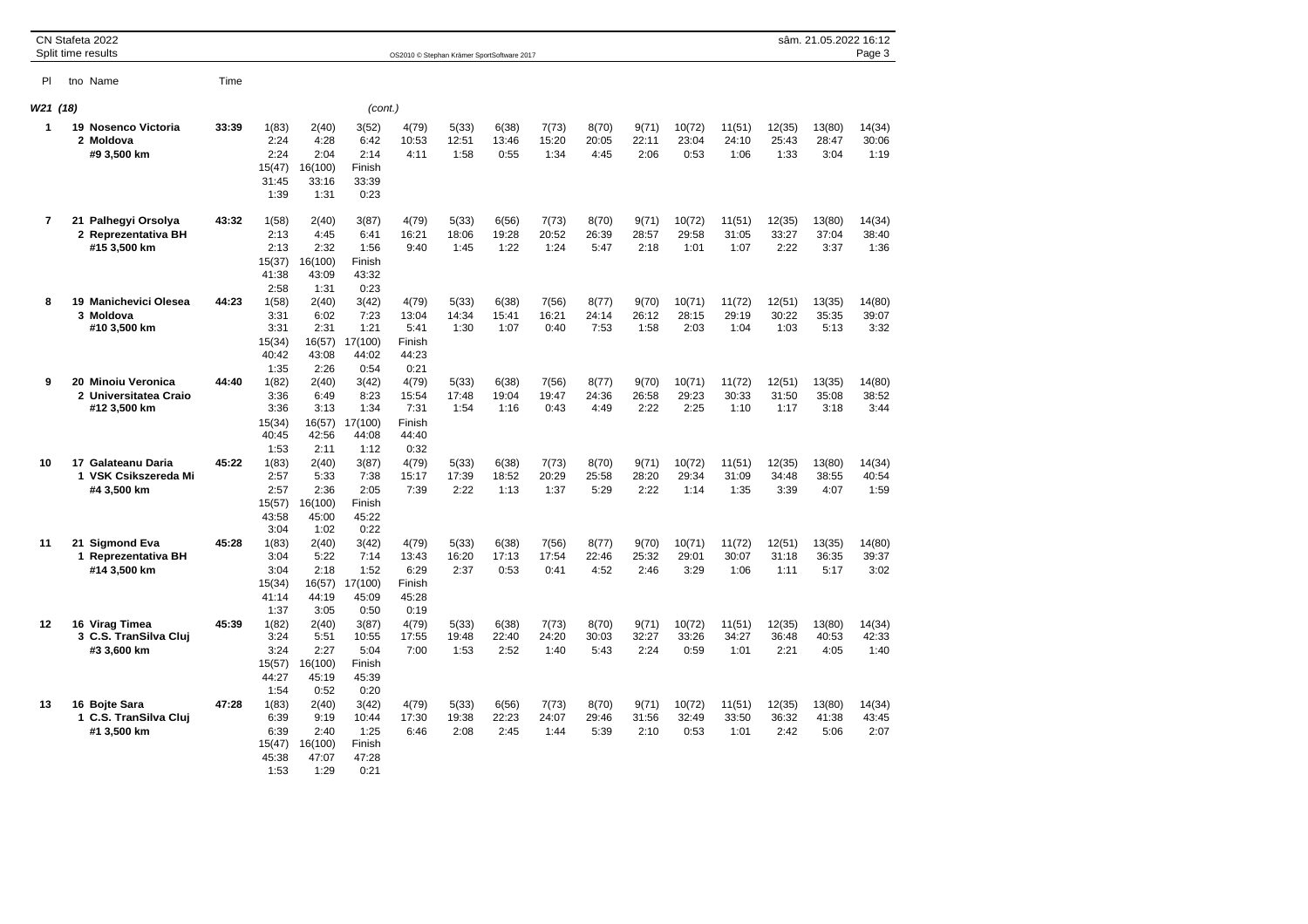|              | CN Stafeta 2022<br>Split time results                        |         |                                                    |                                                      |                                                      |                                                     | OS2010 © Stephan Krämer SportSoftware 2017 |                                       |                                        |                                           |                                        |                           |                           |                           | sâm. 21.05.2022 16:12          | Page 4                         |
|--------------|--------------------------------------------------------------|---------|----------------------------------------------------|------------------------------------------------------|------------------------------------------------------|-----------------------------------------------------|--------------------------------------------|---------------------------------------|----------------------------------------|-------------------------------------------|----------------------------------------|---------------------------|---------------------------|---------------------------|--------------------------------|--------------------------------|
| PI           | tno Name                                                     | Time    |                                                    |                                                      |                                                      |                                                     |                                            |                                       |                                        |                                           |                                        |                           |                           |                           |                                |                                |
| W21 (18)     |                                                              |         |                                                    |                                                      |                                                      | (cont.)                                             |                                            |                                       |                                        |                                           |                                        |                           |                           |                           |                                |                                |
| 1            | 19 Nosenco Victoria<br>2 Moldova<br>#9 3,500 km              | 33:39   | 1(83)<br>2:24<br>2:24<br>15(47)<br>31:45<br>1:39   | 2(40)<br>4:28<br>2:04<br>16(100)<br>33:16<br>1:31    | 3(52)<br>6:42<br>2:14<br>Finish<br>33:39<br>0:23     | 4(79)<br>10:53<br>4:11                              | 5(33)<br>12:51<br>1:58                     | 6(38)<br>13:46<br>0:55                | 7(73)<br>15:20<br>1:34                 | 8(70)<br>20:05<br>4:45                    | 9(71)<br>22:11<br>2:06                 | 10(72)<br>23:04<br>0:53   | 11(51)<br>24:10<br>1:06   | 12(35)<br>25:43<br>1:33   | 13(80)<br>28:47<br>3:04        | 14(34)<br>30:06<br>1:19        |
| 14           | 18 Deac Anca<br>2 Clubul Sportiv Elec<br>#7 3,500 km         | 49:08   | 1(58)<br>2:44<br>2:44<br>15(57)<br>47:51<br>2:11   | 2(40)<br>5:09<br>2:25<br>16(100)<br>48:45<br>0:54    | 3(87)<br>8:24<br>3:15<br>Finish<br>49:08<br>0:23     | 4(79)<br>17:01<br>8:37                              | 5(33)<br>22:26<br>5:25                     | 6(38)<br>24:01<br>1:35                | 7(73)<br>27:57<br>3:56                 | 8(70)<br>33:19<br>5:22                    | 9(71)<br>35:49<br>2:30                 | 10(72)<br>36:49<br>1:00   | 11(51)<br>37:53<br>1:04   | 12(35)<br>40:43<br>2:50   | 13(80)<br>44:06<br>3:23        | 14(34)<br>45:40<br>1:34        |
| 15           | 18 Creciun Alexandra<br>1 Clubul Sportiv Elec<br>#6 3,500 km | 50:03   | 1(82)<br>3:20<br>3:20<br>15(34)<br>45:07<br>1:52   | 2(40)<br>5:51<br>2:31<br>16(37)<br>48:12<br>3:05     | 3(52)<br>10:05<br>4:14<br>17(100)<br>49:39<br>1:27   | 4(79)<br>17:15<br>7:10<br>Finish<br>50:03<br>0:24   | 5(33)<br>19:21<br>2:06                     | 6(38)<br>22:29<br>3:08<br>*32<br>7:46 | 7(56)<br>23:09<br>0:40                 | 8(77)<br>27:06<br>3:57                    | 9(70)<br>29:38<br>2:32                 | 10(71)<br>32:06<br>2:28   | 11(72)<br>33:08<br>1:02   | 12(51)<br>35:02<br>1:54   | 13(35)<br>37:39<br>2:37        | 14(80)<br>43:15<br>5:36        |
| 16           | 16 Bartha Dorottya<br>2 C.S. TranSilva Clui<br>#2 3,400 km   | 50:21   | 1(58)<br>2:53<br>2:53<br>15(34)<br>43:06<br>1:43   | 2(40)<br>6:21<br>3:28<br>16(37)<br>48:29<br>5:23     | 3(52)<br>9:18<br>2:57<br>17(100)<br>49:55<br>1:26    | 4(79)<br>15:26<br>6:08<br>Finish<br>50:21<br>0:26   | 5(33)<br>17:04<br>1:38                     | 6(38)<br>18:00<br>0:56                | 7(56)<br>18:49<br>0:49                 | 8(77)<br>22:53<br>4:04                    | 9(70)<br>26:39<br>3:46                 | 10(71)<br>29:02<br>2:23   | 11(72)<br>30:58<br>1:56   | 12(51)<br>32:18<br>1:20   | 13(35)<br>35:07<br>2:49        | 14(80)<br>41:23<br>6:16        |
| 17           | 17 Suciu Madalina<br>3 VSK Csikszereda Mi<br>#2 3,400 km     | 1:03:34 | 1(58)<br>4:18<br>4:18<br>15(34)<br>57:14<br>2:34   | 2(40)<br>11:50<br>7:32<br>16(37)<br>1:00:39<br>3:25  | 3(52)<br>15:38<br>3:48<br>17(100)<br>1:03:02<br>2:23 | 4(79)<br>23:53<br>8:15<br>Finish<br>1:03:34<br>0:32 | 5(33)<br>26:52<br>2:59                     | 6(38)<br>28:33<br>1:41                | 7(56)<br>29:25<br>0:52                 | 8(77)<br>35:43<br>6:18                    | 9(70)<br>39:35<br>3:52                 | 10(71)<br>43:19<br>3:44   | 11(72)<br>44:52<br>1:33   | 12(51)<br>46:08<br>1:16   | 13(35)<br>49:20<br>3:12        | 14(80)<br>54:40<br>5:20        |
| 18           | 20 Ekman Malin<br>1 Universitatea Craio<br>#11 3,500 km      | 1:24:51 | 1(58)<br>8:28<br>8:28<br>15(47)<br>1:22:03<br>3:35 | 2(40)<br>14:52<br>6:24<br>16(100)<br>1:24:20<br>2:17 | 3(52)<br>19:33<br>4:41<br>Finish<br>1:24:51<br>0:31  | 4(79)<br>27:38<br>8:05                              | 5(33)<br>31:31<br>3:53                     | 6(38)<br>33:15<br>1:44                | 7(73)<br>45:49<br>12:34                | 8(70)<br>55:37<br>9:48                    | 9(71)<br>59:12<br>3:35                 | 10(72)<br>1:00:56<br>1:44 | 11(51)<br>1:02:59<br>2:03 | 12(35)<br>1:07:56<br>4:57 | 13(80)<br>1:16:00<br>8:04      | 14(34)<br>1:18:28<br>2:28      |
| W120 (6)     |                                                              |         |                                                    |                                                      |                                                      |                                                     |                                            |                                       |                                        |                                           |                                        |                           |                           |                           |                                |                                |
| 1            | 71 Cemirtan Sofia<br>3 Moldova<br>#10 2,800 km               | 42:45   | 1(41)<br>-----<br>15(100)<br>42:28<br>10:27        | 2(40)<br>5:08<br>5:08<br>Finish<br>42:45<br>0:17     | 3(42)<br>12:04<br>6:56                               | 4(32)<br>14:09<br>2:05<br>$*31$<br>2:48             | 5(79)<br>19:03<br>4:54<br>$*77$<br>23:37   | 6(61)<br>-----<br>$*90$<br>25:30      | 7(70)<br>-----<br>*55<br>36:48         | 8(71)<br>29:50<br>10:47<br>$*60$<br>38:46 | 9(72)<br>30:49<br>0:59<br>*39<br>41:26 | 10(51)<br>32:01<br>1:12   | 11(35)<br>-----           | 12(80)<br>-----           | 13(34)<br>-----                | 14(57)<br>-----                |
| $\mathbf{2}$ | 71 Marusceac Elena<br>2 Moldova<br>#9 3,000 km               | 49:36   | 1(59)<br>3:27<br>3:27<br>15(100)<br>48:57<br>14:48 | 2(40)<br>6:41<br>3:14<br>Finish<br>49:36<br>0:39     | 3(42)<br>-----                                       | 4(87)<br>10:20<br>3:39<br>$*52$<br>15:19            | 5(79)<br>21:32<br>11:12<br>$*77$<br>25:15  | 6(69)<br>-----<br>$*35$<br>36:59      | 7(70)<br>$- - - - -$<br>$*60$<br>41:33 | 8(71)<br>31:18<br>9:46<br>*39<br>47:32    | 9(72)<br>32:40<br>1:22                 | 10(51)<br>34:09<br>1:29   | 11(45)<br>$\overline{a}$  | 12(80)<br>$- - - - -$     | 13(34)<br>$\sim$ $\sim$ $\sim$ | 14(57)<br>$\sim$ $\sim$ $\sim$ |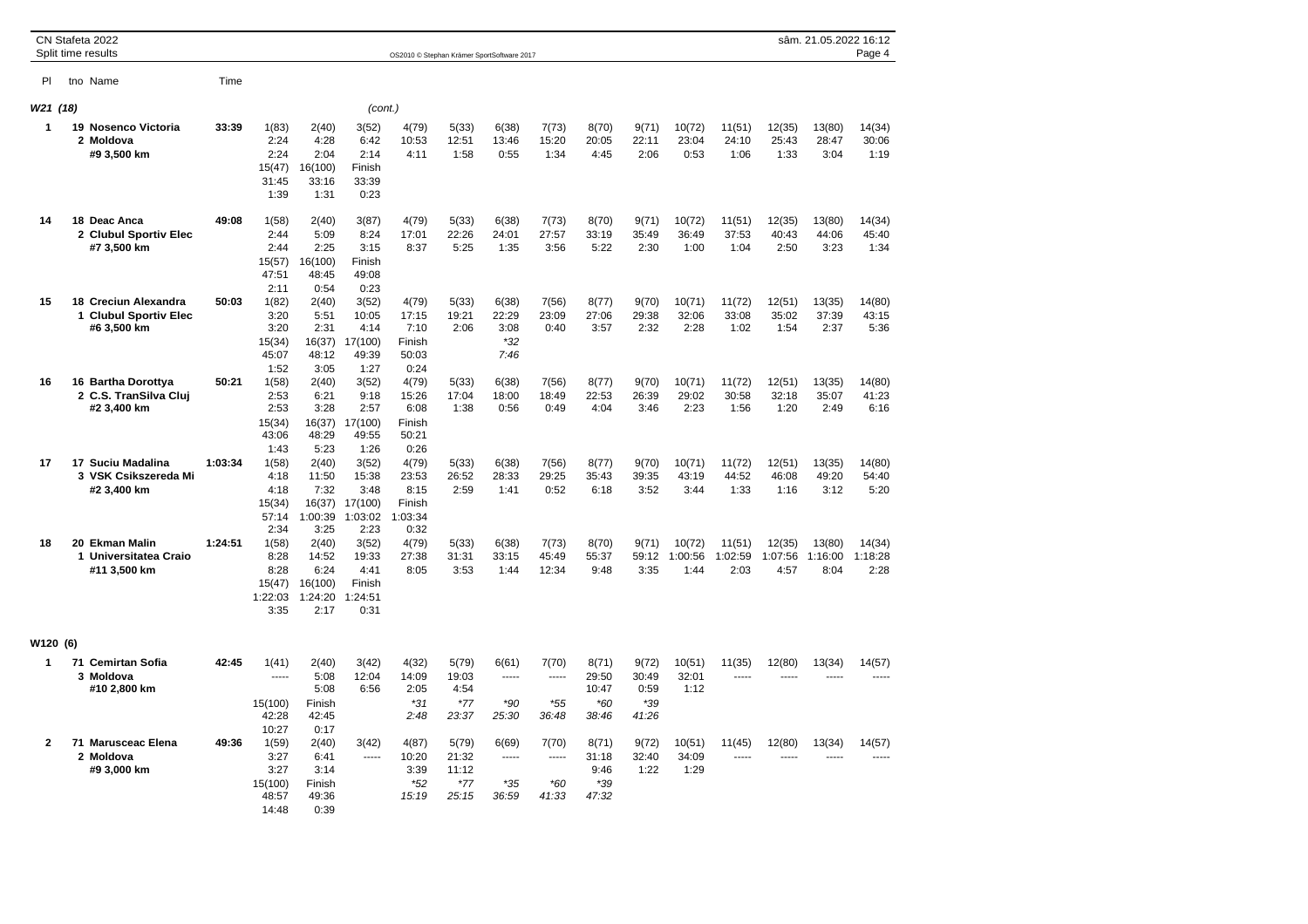|                | CN Stafeta 2022<br>Split time results                 |         |                                                               |                                                            |                        |                                          |                                           | OS2010 © Stephan Krämer SportSoftware 2017 |                                            |                                             |                                            |                           |                          |                          | sâm. 21.05.2022 16:12     | Page 5 |
|----------------|-------------------------------------------------------|---------|---------------------------------------------------------------|------------------------------------------------------------|------------------------|------------------------------------------|-------------------------------------------|--------------------------------------------|--------------------------------------------|---------------------------------------------|--------------------------------------------|---------------------------|--------------------------|--------------------------|---------------------------|--------|
| PI             | tno Name                                              | Time    |                                                               |                                                            |                        |                                          |                                           |                                            |                                            |                                             |                                            |                           |                          |                          |                           |        |
| W120 (6)       |                                                       |         |                                                               |                                                            | (cont.)                |                                          |                                           |                                            |                                            |                                             |                                            |                           |                          |                          |                           |        |
| 1              | 71 Cemirtan Sofia<br>3 Moldova<br>#10 2,800 km        | 42:45   | 1(41)<br>-----<br>15(100)<br>42:28<br>10:27                   | 2(40)<br>5:08<br>5:08<br>Finish<br>42:45<br>0:17           | 3(42)<br>12:04<br>6:56 | 4(32)<br>14:09<br>2:05<br>$*31$<br>2:48  | 5(79)<br>19:03<br>4:54<br>$*77$<br>23:37  | 6(61)<br>1.1.1.1<br>$*90$<br>25:30         | 7(70)<br>1.1.1.1<br>$*55$<br>36:48         | 8(71)<br>29:50<br>10:47<br>$*60$<br>38:46   | 9(72)<br>30:49<br>0:59<br>*39<br>41:26     | 10(51)<br>32:01<br>1:12   | 11(35)<br>-----          | 12(80)<br>-----          | 13(34)<br>-----           | 14(57) |
| 3              | 70 Dopovecz Maria-Ru<br>2 CS Babarunca<br>#7 2,800 km | 1:06:56 | 1(59)<br>-----<br>15(100)<br>1:06:23                          | 2(40)<br>11:55<br>11:55<br>Finish<br>1:06:56               | 3(42)<br>16:41<br>4:46 | 4(32)<br>21:27<br>4:46<br>$*31$<br>9:28  | 5(79)<br>29:31<br>8:04<br>$*77$<br>33:55  | 6(61)<br>-----<br>$*60$<br>1:00:14         | 7(70)<br>37:09<br>7:38<br>$*39$<br>1:05:02 | 8(71)<br>40:16<br>3:07                      | 9(72)<br>41:40<br>1:24                     | 10(51)<br>43:01<br>1:21   | 11(35)<br>52:31<br>9:30  | 12(80)<br>-----          | 13(34)                    | 14(57) |
| 4              | 70 Cretu Cristina<br>1 CS Babarunca<br>#6 3,000 km    | 1:14:13 | 13:52<br>1(41)<br>3:53<br>3:53<br>15(100)<br>1:13:42<br>12:11 | 0:33<br>2(40)<br>8:46<br>4:53<br>Finish<br>1:14:13<br>0:31 | 3(42)<br>-----         | 4(87)<br>12:27<br>3:41<br>$*52$<br>24:56 | 5(79)<br>35:18<br>22:51<br>$*77$<br>50:57 | 6(69)<br>-----<br>$*90$<br>53:09           | 7(70)<br>-----<br>$*55$<br>1:06:24         | 8(71)<br>58:32<br>23:14<br>$*60$<br>1:08:35 | 9(72)<br>1:00:04<br>1:32<br>*39<br>1:12:27 | 10(51)<br>1:01:31<br>1:27 | 11(45)<br>-----          | 12(80)<br>-----          | 13(34)<br>-----           | 14(57) |
| 5              | 71 Cretu Natalia<br>1 Moldova<br>#8 2,900 km          | 1:22:57 | 1(31)<br>-----<br>15(100)<br>1:22:11<br>21:32                 | 2(40)<br>13:22<br>13:22<br>Finish<br>1:22:57<br>0:46       | 3(42)<br>21:15<br>7:53 | 4(52)<br>32:27<br>11:12<br>$*41$<br>6:13 | 5(79)<br>45:29<br>13:02<br>*45<br>1:13:03 | 6(77)<br>49:23<br>3:54<br>$*60$<br>1:16:15 | 7(70)<br>52:41<br>3:18<br>*39<br>1:20:24   | 8(71)<br>56:49<br>4:08                      | 9(72)<br>58:51<br>2:02                     | 10(51)<br>1:00:39<br>1:48 | 11(55)<br>               | 12(80)<br>-----          | 13(34)<br>-----           | 14(57) |
|                | 70 Craciun Gentiana<br>3 CS Babarunca<br>#8 2,900 km  | dnf     | 1(31)<br>-----<br>15(100)                                     | 2(40)<br>-----<br>Finish                                   | 3(42)<br>-----         | 4(52)<br>-----                           | 5(79)<br>-----                            | 6(77)<br>-----                             | 7(70)<br>-----                             | 8(71)<br>-----                              | 9(72)                                      | 10(51)                    | 11(55)                   | 12(80)                   | 13(34)                    | 14(57) |
| W160 (3)       |                                                       |         |                                                               |                                                            |                        |                                          |                                           |                                            |                                            |                                             |                                            |                           |                          |                          |                           |        |
| $\mathbf{1}$   | 86 Simon Gyöngyi<br>3 AJO Cluj<br>#6 2,200 km         | 24:59   | 1(59)<br>3:18<br>3:18                                         | 2(74)<br>6:39<br>3:21                                      | 3(61)<br>8:33<br>1:54  | 4(69)<br>10:59<br>2:26                   | 5(71)<br>14:48<br>3:49                    | 6(72)<br>15:46<br>0:58                     | 7(51)<br>16:47<br>1:01                     | 8(55)<br>19:24<br>2:37                      | 9(60)<br>21:14<br>1:50                     | 10(39)<br>23:28<br>2:14   | 11(100)<br>24:39<br>1:11 | Finish<br>24:59<br>0:20  |                           |        |
| $\overline{2}$ | 86 Sarkozi Zsuzsa<br>2 AJO Cluj<br>#5 2,200 km        | 49:33   | 1(58)<br>10:52<br>10:52                                       | 2(76)<br>18:52<br>8:00                                     | 3(61)<br>21:48<br>2:56 | 4(90)<br>22:44<br>0:56                   | 5(70)<br>24:21<br>1:37                    | 6(71)<br>27:27<br>3:06                     | 7(72)<br>28:55<br>1:28                     | 8(51)<br>30:35<br>1:40                      | 9(35)<br>40:00<br>9:25                     | 10(60)<br>44:44<br>4:44   | 11(39)<br>47:43<br>2:59  | 12(100)<br>48:56<br>1:13 | Finish<br>49:33<br>0:37   |        |
| 3              | 86 Fey Klara<br>1 AJO Cluj<br>#4 2,300 km             | 1:00:11 | 1(83)<br>7:42<br>7:42<br>$*35$<br>49:11                       | 2(40)<br>13:29<br>5:47                                     | 3(61)<br>23:14<br>9:45 | 4(69)<br>25:30<br>2:16                   | 5(70)<br>27:35<br>2:05                    | 6(71)<br>31:43<br>4:08                     | 7(72)<br>33:36<br>1:53                     | 8(51)<br>37:30<br>3:54                      | 9(45)<br>50:47<br>13:17                    | 10(60)<br>54:01<br>3:14   | 11(39)<br>57:47<br>3:46  | 12(100)<br>59:29<br>1:42 | Finish<br>1:00:11<br>0:42 |        |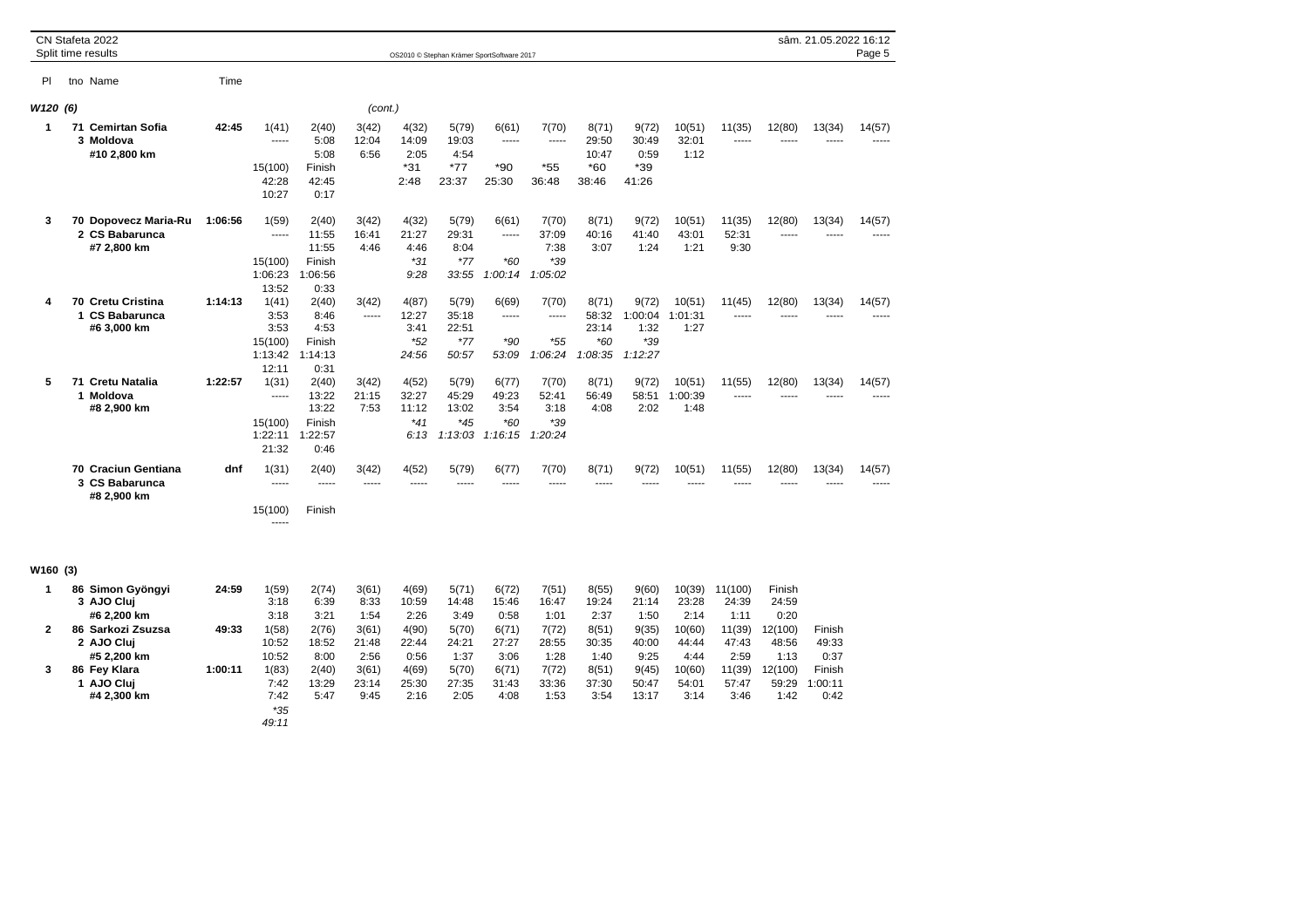| CN Stafeta 2022          |  |
|--------------------------|--|
| $\sim$ $\cdots$ $\cdots$ |  |

Split time results **Split time results** OS2010 © Stephan Krämer SportSoftware 2017

```
Pl tno Name Time
```
## **M**

| M14 (12)       |                                                               |       |                                 |                                  |                                 |                         |                        |                        |                        |                         |                        |                         |                         |                          |                         |                         |
|----------------|---------------------------------------------------------------|-------|---------------------------------|----------------------------------|---------------------------------|-------------------------|------------------------|------------------------|------------------------|-------------------------|------------------------|-------------------------|-------------------------|--------------------------|-------------------------|-------------------------|
| 1              | 43 Simon Benjamin<br>3 C.S. TranSilva Cluj<br>#15 2,200 km    | 26:44 | 1(41)<br>1:46<br>1:46           | 2(75)<br>4:59<br>3:13            | 3(50)<br>7:15<br>2:16           | 4(61)<br>15:00<br>7:45  | 5(70)<br>16:48<br>1:48 | 6(71)<br>18:47<br>1:59 | 7(72)<br>19:54<br>1:07 | 8(51)<br>21:25<br>1:31  | 9(43)<br>22:09<br>0:44 | 10(48)<br>24:26<br>2:17 | 11(39)<br>25:36<br>1:10 | 12(100)<br>26:26<br>0:50 | Finish<br>26:44<br>0:18 |                         |
| $\mathbf{2}$   | 45 Grecu Radu<br>1 CS Babarunca<br>#18 2,100 km               | 26:53 | 1(64)<br>1:20<br>1:20           | 2(74)<br>10:04<br>8:44           | 3(50)<br>12:06<br>2:02          | 4(61)<br>14:25<br>2:19  | 5(70)<br>16:22<br>1:57 | 6(71)<br>18:26<br>2:04 | 7(72)<br>19:33<br>1:07 | 8(51)<br>20:48<br>1:15  | 9(88)<br>22:33<br>1:45 | 10(48)<br>24:11<br>1:38 | 11(39)<br>25:22<br>1:11 | 12(100)<br>26:29<br>1:07 | Finish<br>26:53<br>0:24 |                         |
| 3              | 43 Simon Vince Samue<br>1 C.S. TranSilva Clui<br>#13 2.100 km | 28:01 | 1(64)<br>1:16<br>1:16           | 2(74)<br>5:38<br>4:22            | 3(50)<br>8:42<br>3:04           | 4(90)<br>12:43<br>4:01  | 5(70)<br>14:20<br>1:37 | 6(71)<br>16:46<br>2:26 | 7(72)<br>17:41<br>0:55 | 8(51)<br>18:57<br>1:16  | 9(78)<br>24:47<br>5:50 | 10(48)<br>25:52<br>1:05 | 11(39)<br>26:50<br>0:58 | 12(100)<br>27:40<br>0:50 | Finish<br>28:01<br>0:21 |                         |
| 4              | 45 Percec Vlad<br>3 CS Babarunca<br>#12 2,200 km              | 31:29 | 1(41)<br>1:49<br>1:49           | 2(75)<br>4:50<br>3:01            | 3(50)<br>6:24<br>1:34           | 4(90)<br>19:39<br>13:15 | 5(70)<br>20:33<br>0:54 | 6(71)<br>22:10<br>1:37 | 7(72)<br>23:02<br>0:52 | 8(51)<br>24:11<br>1:09  | 9(78)<br>27:35<br>3:24 | 10(48)<br>29:16<br>1:41 | 11(39)<br>30:24<br>1:08 | 12(100)<br>31:14<br>0:50 | Finish<br>31:29<br>0:15 |                         |
| 5              | 44 Laping Peter<br>1 Cluj-Mures<br>#10 2,100 km               | 38:46 | 1(64)<br>1:19<br>1:19           | 2(74)<br>5:41<br>4:22            | 3(50)<br>8:58<br>3:17           | 4(69)<br>16:14<br>7:16  | 5(70)<br>19:18<br>3:04 | 6(71)<br>22:19<br>3:01 | 7(72)<br>24:01<br>1:42 | 8(51)<br>31:44<br>7:43  | 9(88)<br>34:01<br>2:17 | 10(48)<br>35:56<br>1:55 | 11(39)<br>37:21<br>1:25 | 12(100)<br>38:23<br>1:02 | Finish<br>38:46<br>0:23 |                         |
| 6              | 43 Bojte Agoston<br>2 C.S. TranSilva Cluj<br>#14 2,100 km     | 39:19 | 1(59)<br>2:31<br>2:31           | 2(76)<br>15:28<br>12:57          | 3(50)<br>17:11<br>1:43          | 4(69)<br>22:11<br>5:00  | 5(70)<br>23:37<br>1:26 | 6(71)<br>25:44<br>2:07 | 7(72)<br>26:48<br>1:04 | 8(51)<br>33:57<br>7:09  | 9(88)<br>35:02<br>1:05 | 10(48)<br>36:47<br>1:45 | 11(39)<br>37:52<br>1:05 | 12(100)<br>39:01<br>1:09 | Finish<br>39:19<br>0:18 |                         |
| $\overline{7}$ | 46 Lungu Ioan<br>3 CS Chimia Victoria<br>#19 2,200 km         | 40:34 | 1(41)<br>1:32<br>1:32           | 2(75)<br>14:55<br>13:23          | 3(50)<br>17:09<br>2:14          | 4(69)<br>21:03<br>3:54  | 5(70)<br>23:00<br>1:57 | 6(71)<br>25:13<br>2:13 | 7(72)<br>25:59<br>0:46 | 8(51)<br>30:26<br>4:27  | 9(78)<br>36:26<br>6:00 | 10(48)<br>38:10<br>1:44 | 11(39)<br>39:30<br>1:20 | 12(100)<br>40:16<br>0:46 | Finish<br>40:34<br>0:18 |                         |
| 8              | 46 Halmaghiu Razvan<br>1 CS Chimia Victoria<br>#7 2,100 km    | 41:27 | 1(64)<br>1:29<br>1:29           | 2(74)<br>7:29<br>6:00            | 3(50)<br>11:15<br>3:46          | 4(61)<br>15:24<br>4:09  | 5(70)<br>18:08<br>2:44 | 6(71)<br>21:05<br>2:57 | 7(72)<br>24:14<br>3:09 | 8(51)<br>28:50<br>4:36  | 9(43)<br>29:30<br>0:40 | 10(48)<br>38:32<br>9:02 | 11(39)<br>40:07<br>1:35 | 12(100)<br>41:03<br>0:56 | Finish<br>41:27<br>0:24 |                         |
| 9              | 44 Szasz Gergo<br>2 Cluj-Mures<br>#16 2.200 km                | 50:31 | 1(59)<br>2:38<br>2:38           | 2(76)<br>9:40<br>7:02            | 3(50)<br>12:03<br>2:23          | 4(61)<br>15:02<br>2:59  | 5(70)<br>17:24<br>2:22 | 6(71)<br>20:03<br>2:39 | 7(72)<br>21:15<br>1:12 | 8(51)<br>43:22<br>22:07 | 9(78)<br>45:49<br>2:27 | 10(48)<br>47:32<br>1:43 | 11(39)<br>49:19<br>1:47 | 12(100)<br>50:09<br>0:50 | Finish<br>50:31<br>0:22 |                         |
| 10             | 44 Albert-Demete Karol<br>3 Cluj-Mures<br>#17 2.200 km        | 54:16 | 1(41)<br>3:14<br>3:14           | 2(75)<br>11:29<br>8:15           | 3(50)<br>26:55<br>15:26         | 4(90)<br>39:14<br>12:19 | 5(70)<br>40:37<br>1:23 | 6(71)<br>42:58<br>2:21 | 7(72)<br>44:10<br>1:12 | 8(51)<br>47:25<br>3:15  | 9(43)<br>48:29<br>1:04 | 10(48)<br>51:30<br>3:01 | 11(39)<br>53:06<br>1:36 | 12(100)<br>53:58<br>0:52 | Finish<br>54:16<br>0:18 |                         |
| 11             | 45 Ilin Radu<br>2 CS Babarunca<br>#2 2,200 km                 | 56:04 | 1(59)<br>17:13<br>17:13         | 2(76)<br>21:48<br>4:35           | 3(50)<br>23:24<br>1:36          | 4(69)<br>45:02<br>21:38 | 5(70)<br>46:06<br>1:04 | 6(71)<br>48:00<br>1:54 | 7(72)<br>49:02<br>1:02 | 8(51)<br>50:02<br>1:00  | 9(43)<br>50:41<br>0:39 | 10(48)<br>53:12<br>2:31 | 11(39)<br>54:55<br>1:43 | 12(100)<br>55:45<br>0:50 | Finish<br>56:04<br>0:19 |                         |
|                | 46 Ionescu Spiridon<br>2 CS Chimia Victoria<br>#5 2,100 km    | mp    | 1(59)<br>2:32<br>2:32           | 2(76)<br>-----                   | 3(50)<br>8:52<br>6:20           | 4(90)<br>12:58<br>4:06  | 5(70)<br>14:32<br>1:34 | 6(71)<br>16:33<br>2:01 | 7(72)<br>17:24<br>0:51 | 8(51)<br>18:39<br>1:15  | 9(88)<br>21:43<br>3:04 | 10(48)<br>23:19<br>1:36 | 11(39)<br>24:30<br>1:11 | 12(100)<br>25:36<br>1:06 | Finish<br>26:17<br>0:41 |                         |
| M18 (18)       |                                                               |       |                                 |                                  |                                 |                         |                        |                        |                        |                         |                        |                         |                         |                          |                         |                         |
| 1              | 23 Vigh Ervin<br>2 C.S. TranSilva Cluj<br>#2 3,500 km         | 29:17 | 1(58)<br>1:56<br>1:56<br>15(47) | 2(40)<br>4:17<br>2:21<br>16(100) | 3(42)<br>5:15<br>0:58<br>Finish | 4(79)<br>9:58<br>4:43   | 5(33)<br>11:29<br>1:31 | 6(56)<br>12:36<br>1:07 | 7(73)<br>13:29<br>0:53 | 8(70)<br>17:38<br>4:09  | 9(71)<br>19:04<br>1:26 | 10(72)<br>19:52<br>0:48 | 11(51)<br>20:43<br>0:51 | 12(35)<br>22:55<br>2:12  | 13(80)<br>25:04<br>2:09 | 14(34)<br>26:18<br>1:14 |
| 2              | 27 Dimitrov Stefan<br>3 Compass-Cross                         | 30:25 | 27:50<br>1:32<br>1(58)<br>3:01  | 28:58<br>1:08<br>2(40)<br>5:08   | 29:17<br>0:19<br>3(52)<br>7:25  | 4(79)<br>10:46          | 5(33)<br>12:10         | 6(38)<br>12:52         | 7(73)<br>13:59         | 8(70)<br>17:31          | 9(71)<br>18:59         | 10(72)<br>19:44         | 11(51)<br>20:33         | 12(35)<br>23:36          | 13(80)<br>25:56         | 14(34)<br>27:01         |
|                | #13 3,500 km                                                  |       | 3:01<br>15(47)<br>29:07<br>2:06 | 2:07<br>16(100)<br>30:05<br>0:58 | 2:17<br>Finish<br>30:25<br>0:20 | 3:21                    | 1:24<br>$*45$<br>22:51 | 0:42<br>$*37$<br>28:08 | 1:07                   | 3:32                    | 1:28                   | 0:45                    | 0:49                    | 3:03                     | 2:20                    | 1:05                    |

sâm. 21.05.2022 16:12<br>Page 6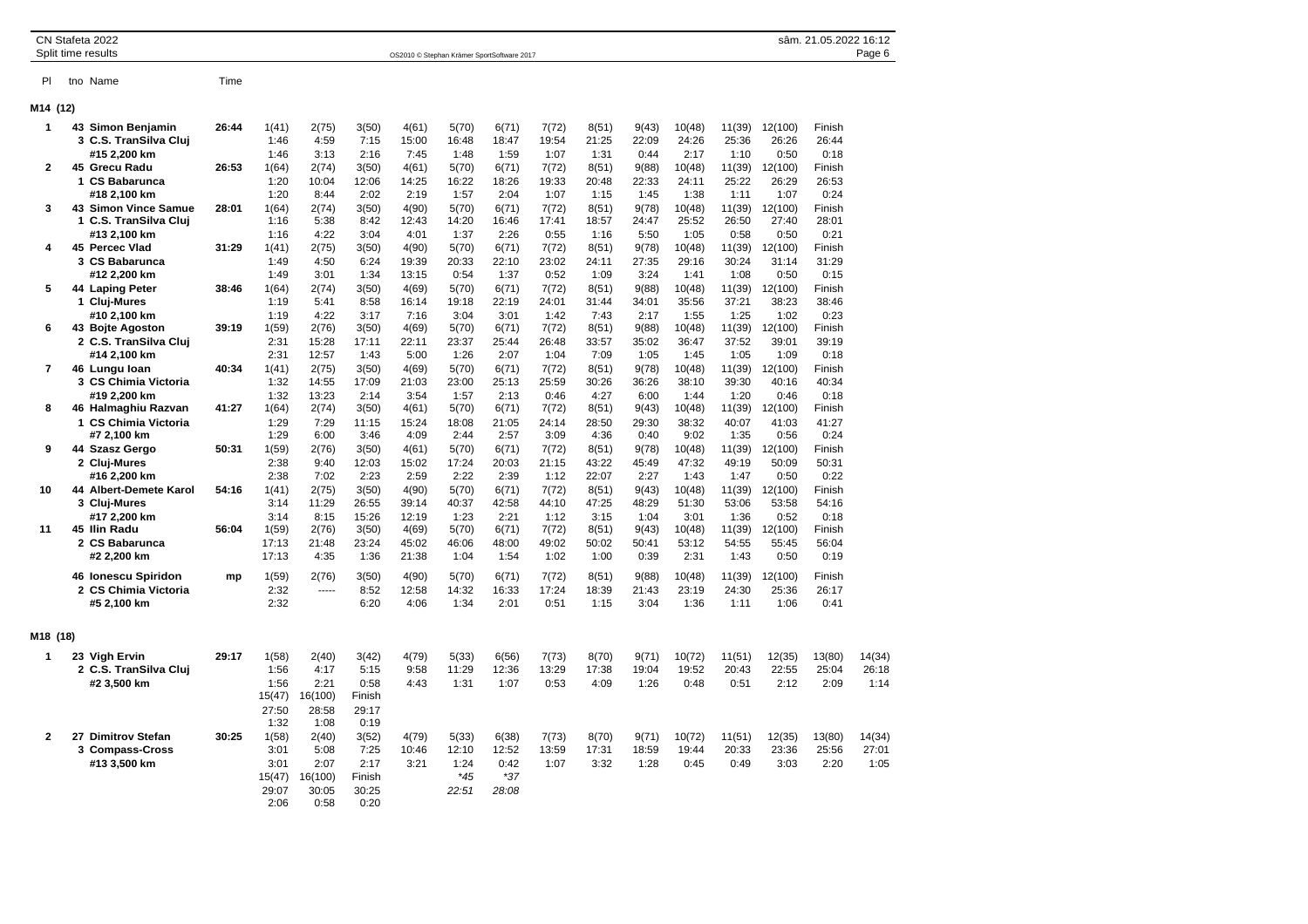|                |              | CN Stafeta 2022<br>Split time results                    |       |                                                  |                                                   |                                                   | OS2010 © Stephan Krämer SportSoftware 2017        |                                          |                                          |                        |                        |                        |                         |                         |                         | sâm. 21.05.2022 16:12   | Page 7                  |
|----------------|--------------|----------------------------------------------------------|-------|--------------------------------------------------|---------------------------------------------------|---------------------------------------------------|---------------------------------------------------|------------------------------------------|------------------------------------------|------------------------|------------------------|------------------------|-------------------------|-------------------------|-------------------------|-------------------------|-------------------------|
| PI             |              | tno Name                                                 | Time  |                                                  |                                                   |                                                   |                                                   |                                          |                                          |                        |                        |                        |                         |                         |                         |                         |                         |
| M18 (18)       |              |                                                          |       |                                                  |                                                   | (cont.)                                           |                                                   |                                          |                                          |                        |                        |                        |                         |                         |                         |                         |                         |
| 1              |              | 23 Vigh Ervin<br>2 C.S. TranSilva Cluj<br>#2 3,500 km    | 29:17 | 1(58)<br>1:56<br>1:56<br>15(47)<br>27:50<br>1:32 | 2(40)<br>4:17<br>2:21<br>16(100)<br>28:58<br>1:08 | 3(42)<br>5:15<br>0:58<br>Finish<br>29:17<br>0:19  | 4(79)<br>9:58<br>4:43                             | 5(33)<br>11:29<br>1:31                   | 6(56)<br>12:36<br>1:07                   | 7(73)<br>13:29<br>0:53 | 8(70)<br>17:38<br>4:09 | 9(71)<br>19:04<br>1:26 | 10(72)<br>19:52<br>0:48 | 11(51)<br>20:43<br>0:51 | 12(35)<br>22:55<br>2:12 | 13(80)<br>25:04<br>2:09 | 14(34)<br>26:18<br>1:14 |
| 3              |              | 23 Jancsik Endre<br>3 C.S. TranSilva Cluj<br>#3 3,500 km | 30:34 | 1(83)<br>3:50<br>3:50<br>15(34)<br>27:44<br>1:30 | 2(40)<br>5:21<br>1:31<br>16(37)<br>29:15<br>1:31  | 3(52)<br>7:07<br>1:46<br>17(100)<br>30:16<br>1:01 | 4(79)<br>11:05<br>3:58<br>Finish<br>30:34<br>0:18 | 5(33)<br>12:26<br>1:21                   | 6(38)<br>13:09<br>0:43                   | 7(56)<br>13:47<br>0:38 | 8(77)<br>16:58<br>3:11 | 9(70)<br>18:37<br>1:39 | 10(71)<br>20:21<br>1:44 | 11(72)<br>21:07<br>0:46 | 12(51)<br>22:11<br>1:04 | 13(35)<br>23:45<br>1:34 | 14(80)<br>26:14<br>2:29 |
| 4              | $\mathbf{1}$ | 27 Genchev Daniel<br><b>Compass-Cross</b><br>#9 3,500 km | 32:08 | 1(83)<br>2:17<br>2:17<br>15(34)<br>29:23<br>1:22 | 2(40)<br>3:58<br>1:41<br>16(57)<br>30:57<br>1:34  | 3(42)<br>5:58<br>2:00<br>17(100)<br>31:46<br>0:49 | 4(79)<br>10:26<br>4:28<br>Finish<br>32:08<br>0:22 | 5(33)<br>11:51<br>1:25                   | 6(38)<br>13:04<br>1:13                   | 7(56)<br>13:32<br>0:28 | 8(77)<br>16:42<br>3:10 | 9(70)<br>18:31<br>1:49 | 10(71)<br>20:14<br>1:43 | 11(72)<br>21:11<br>0:57 | 12(51)<br>21:59<br>0:48 | 13(35)<br>25:16<br>3:17 | 14(80)<br>28:01<br>2:45 |
| 5              |              | 28 Tulban Petru<br>2 CS Babarunca<br>#4 3,400 km         | 34:12 | 1(58)<br>2:28<br>2:28<br>15(34)<br>30:55<br>1:13 | 2(40)<br>5:23<br>2:55<br>16(37)<br>32:42<br>1:47  | 3(52)<br>7:18<br>1:55<br>17(100)<br>33:51<br>1:09 | 4(79)<br>11:24<br>4:06<br>Finish<br>34:12<br>0:21 | 5(33)<br>12:59<br>1:35                   | 6(38)<br>14:31<br>1:32                   | 7(56)<br>15:00<br>0:29 | 8(77)<br>19:11<br>4:11 | 9(70)<br>21:23<br>2:12 | 10(71)<br>23:06<br>1:43 | 11(72)<br>23:59<br>0:53 | 12(51)<br>25:27<br>1:28 | 13(35)<br>26:59<br>1:32 | 14(80)<br>29:42<br>2:43 |
| 6              |              | 26 Dragoev Tervel<br>3 Variant5<br>#12 3,600 km          | 35:42 | 1(82)<br>3:15<br>3:15<br>15(37)<br>34:23<br>1:13 | 2(40)<br>4:52<br>1:37<br>16(100)<br>35:20<br>0:57 | 3(87)<br>8:11<br>3:19<br>Finish<br>35:42<br>0:22  | 4(79)<br>16:24<br>8:13                            | 5(33)<br>17:46<br>1:22<br>$*45$<br>28:54 | 6(56)<br>18:52<br>1:06                   | 7(73)<br>19:45<br>0:53 | 8(70)<br>23:25<br>3:40 | 9(71)<br>24:54<br>1:29 | 10(72)<br>25:41<br>0:47 | 11(51)<br>26:25<br>0:44 | 12(35)<br>29:37<br>3:12 | 13(80)<br>32:00<br>2:23 | 14(34)<br>33:10<br>1:10 |
| $\overline{7}$ |              | 25 Hreniuc David<br>3 Clubul Sportiv Elec<br>#9 3,500 km | 36:34 | 1(83)<br>2:40<br>2:40<br>15(34)<br>33:35<br>1:20 | 2(40)<br>4:38<br>1:58<br>16(57)<br>35:37<br>2:02  | 3(42)<br>6:05<br>1:27<br>17(100)<br>36:17<br>0:40 | 4(79)<br>11:22<br>5:17<br>Finish<br>36:34<br>0:17 | 5(33)<br>13:02<br>1:40                   | 6(38)<br>14:10<br>1:08<br>$*45$<br>27:49 | 7(56)<br>14:44<br>0:34 | 8(77)<br>18:56<br>4:12 | 9(70)<br>20:31<br>1:35 | 10(71)<br>22:30<br>1:59 | 11(72)<br>23:25<br>0:55 | 12(51)<br>24:16<br>0:51 | 13(35)<br>29:27<br>5:11 | 14(80)<br>32:15<br>2:48 |
| 8              |              | 26 Dragoev Ivaylo<br>1 Variant5<br>#10 3,500 km          | 38:08 | 1(83)<br>2:26<br>2:26<br>15(47)<br>36:11<br>1:46 | 2(40)<br>3:55<br>1:29<br>16(100)<br>37:42<br>1:31 | 3(52)<br>6:47<br>2:52<br>Finish<br>38:08<br>0:26  | 4(79)<br>13:48<br>7:01                            | 5(33)<br>15:04<br>1:16                   | 6(38)<br>15:53<br>0:49                   | 7(73)<br>17:14<br>1:21 | 8(70)<br>22:12<br>4:58 | 9(71)<br>24:00<br>1:48 | 10(72)<br>24:56<br>0:56 | 11(51)<br>26:46<br>1:50 | 12(35)<br>29:26<br>2:40 | 13(80)<br>32:16<br>2:50 | 14(34)<br>34:25<br>2:09 |
| 9              |              | <b>26 Dimitrov Dimitar</b><br>2 Variant5<br>#11 3,500 km | 38:09 | 1(58)<br>2:22<br>2:22<br>15(34)<br>35:10<br>1:16 | 2(40)<br>4:49<br>2:27<br>16(57)<br>37:01<br>1:51  | 3(42)<br>6:02<br>1:13<br>17(100)<br>37:52<br>0:51 | 4(79)<br>11:25<br>5:23<br>Finish<br>38:09<br>0:17 | 5(33)<br>13:02<br>1:37                   | 6(38)<br>17:05<br>4:03                   | 7(56)<br>17:37<br>0:32 | 8(77)<br>20:47<br>3:10 | 9(70)<br>22:24<br>1:37 | 10(71)<br>24:14<br>1:50 | 11(72)<br>25:06<br>0:52 | 12(51)<br>26:09<br>1:03 | 13(35)<br>31:32<br>5:23 | 14(80)<br>33:54<br>2:22 |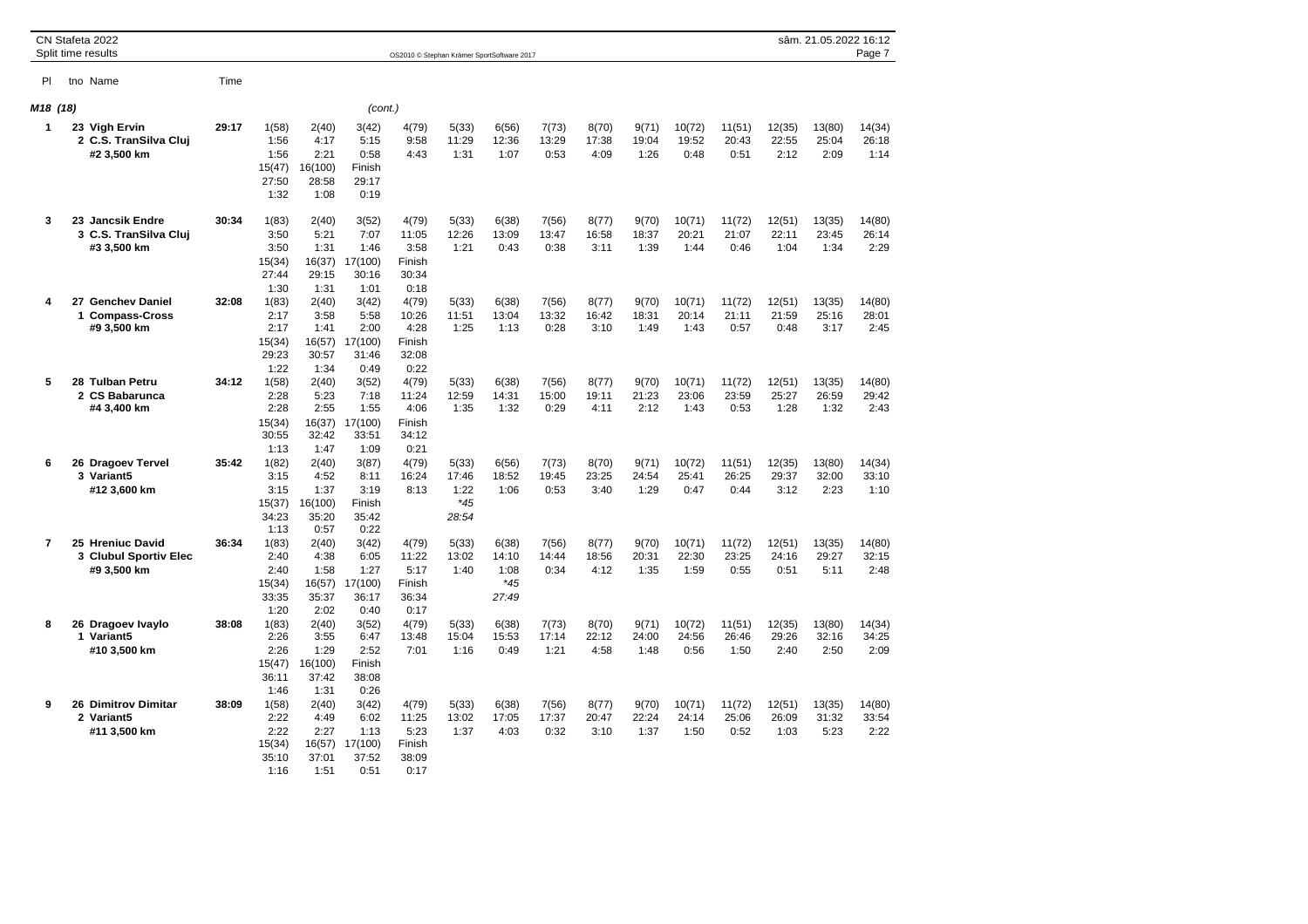|                      | CN Stafeta 2022<br>Split time results                      |       |                                                  |                                                     |                                                    |                                                   |                        | OS2010 © Stephan Krämer SportSoftware 2017 |                        |                        |                        |                         |                         |                         | sâm. 21.05.2022 16:12   | Page 8                  |
|----------------------|------------------------------------------------------------|-------|--------------------------------------------------|-----------------------------------------------------|----------------------------------------------------|---------------------------------------------------|------------------------|--------------------------------------------|------------------------|------------------------|------------------------|-------------------------|-------------------------|-------------------------|-------------------------|-------------------------|
| PI                   | tno Name                                                   | Time  |                                                  |                                                     |                                                    |                                                   |                        |                                            |                        |                        |                        |                         |                         |                         |                         |                         |
| M <sub>18</sub> (18) |                                                            |       |                                                  |                                                     | (cont.)                                            |                                                   |                        |                                            |                        |                        |                        |                         |                         |                         |                         |                         |
| $\mathbf{1}$         | 23 Vigh Ervin<br>2 C.S. TranSilva Cluj<br>#2 3,500 km      | 29:17 | 1(58)<br>1:56<br>1:56<br>15(47)<br>27:50<br>1:32 | 2(40)<br>4:17<br>2:21<br>16(100)<br>28:58<br>1:08   | 3(42)<br>5:15<br>0:58<br>Finish<br>29:17<br>0:19   | 4(79)<br>9:58<br>4:43                             | 5(33)<br>11:29<br>1:31 | 6(56)<br>12:36<br>1:07                     | 7(73)<br>13:29<br>0:53 | 8(70)<br>17:38<br>4:09 | 9(71)<br>19:04<br>1:26 | 10(72)<br>19:52<br>0:48 | 11(51)<br>20:43<br>0:51 | 12(35)<br>22:55<br>2:12 | 13(80)<br>25:04<br>2:09 | 14(34)<br>26:18<br>1:14 |
| 10                   | 28 Galateanu Andrei<br>3 CS Babarunca<br>#5 3,500 km       | 38:47 | 1(83)<br>2:04<br>2:04<br>15(57)<br>37:31<br>1:51 | 2(40)<br>4:01<br>1:57<br>16(100)<br>38:29<br>0:58   | 3(87)<br>8:49<br>4:48<br>Finish<br>38:47<br>0:18   | 4(79)<br>14:22<br>5:33                            | 5(33)<br>15:41<br>1:19 | 6(38)<br>16:41<br>1:00                     | 7(73)<br>18:05<br>1:24 | 8(70)<br>22:41<br>4:36 | 9(71)<br>24:30<br>1:49 | 10(72)<br>25:13<br>0:43 | 11(51)<br>26:01<br>0:48 | 12(35)<br>29:26<br>3:25 | 13(80)<br>33:55<br>4:29 | 14(34)<br>35:40<br>1:45 |
| 11                   | 28 lacob loan<br>1 CS Babarunca<br>#6 3,600 km             | 43:44 | 1(82)<br>2:37<br>2:37<br>15(47)<br>42:14<br>1:35 | 2(40)<br>13:32<br>10:55<br>16(100)<br>43:23<br>1:09 | 3(42)<br>14:34<br>1:02<br>Finish<br>43:44<br>0:21  | 4(79)<br>21:44<br>7:10                            | 5(33)<br>23:12<br>1:28 | 6(56)<br>24:28<br>1:16                     | 7(73)<br>25:31<br>1:03 | 8(70)<br>30:51<br>5:20 | 9(71)<br>32:42<br>1:51 | 10(72)<br>33:35<br>0:53 | 11(51)<br>34:29<br>0:54 | 12(35)<br>36:42<br>2:13 | 13(80)<br>39:15<br>2:33 | 14(34)<br>40:39<br>1:24 |
| 12                   | 25 Kotai Alexandro<br>1 Clubul Sportiv Elec<br>#7 3,500 km | 45:02 | 1(58)<br>2:47<br>2:47<br>15(37)<br>43:23<br>2:00 | 2(40)<br>5:17<br>2:30<br>16(100)<br>44:43<br>1:20   | 3(87)<br>7:58<br>2:41<br>Finish<br>45:02<br>0:19   | 4(79)<br>17:01<br>9:03                            | 5(33)<br>19:02<br>2:01 | 6(56)<br>20:32<br>1:30                     | 7(73)<br>21:46<br>1:14 | 8(70)<br>28:04<br>6:18 | 9(71)<br>30:39<br>2:35 | 10(72)<br>31:41<br>1:02 | 11(51)<br>32:45<br>1:04 | 12(35)<br>35:05<br>2:20 | 13(80)<br>40:00<br>4:55 | 14(34)<br>41:23<br>1:23 |
| 13                   | 24 Peles Stefania<br>1 Clubul Sportiv Elec<br>#4 3,400 km  | 46:58 | 1(58)<br>2:38<br>2:38<br>15(34)<br>42:46<br>1:48 | 2(40)<br>5:14<br>2:36<br>16(37)<br>44:57<br>2:11    | 3(52)<br>8:32<br>3:18<br>17(100)<br>46:36<br>1:39  | 4(79)<br>17:28<br>8:56<br>Finish<br>46:58<br>0:22 | 5(33)<br>19:16<br>1:48 | 6(38)<br>20:18<br>1:02                     | 7(56)<br>20:51<br>0:33 | 8(77)<br>26:01<br>5:10 | 9(70)<br>28:27<br>2:26 | 10(71)<br>31:03<br>2:36 | 11(72)<br>32:11<br>1:08 | 12(51)<br>33:19<br>1:08 | 13(35)<br>36:40<br>3:21 | 14(80)<br>40:58<br>4:18 |
| 14                   | 23 Szikszai Balazs<br>1 C.S. TranSilva Cluj<br>#1 3,600 km | 47:05 | 1(82)<br>4:36<br>4:36<br>15(57)<br>45:42<br>2:11 | 2(40)<br>9:25<br>4:49<br>16(100)<br>46:49<br>1:07   | 3(87)<br>15:17<br>5:52<br>Finish<br>47:05<br>0:16  | 4(79)<br>21:43<br>6:26                            | 5(33)<br>23:25<br>1:42 | 6(38)<br>24:16<br>0:51                     | 7(73)<br>25:57<br>1:41 | 8(70)<br>31:33<br>5:36 | 9(71)<br>33:42<br>2:09 | 10(72)<br>34:40<br>0:58 | 11(51)<br>35:57<br>1:17 | 12(35)<br>38:21<br>2:24 | 13(80)<br>41:45<br>3:24 | 14(34)<br>43:31<br>1:46 |
| 15                   | 27 Bahchevanova Desi<br>2 Compass-Cross<br>#12 3,600 km    | 50:08 | 1(82)<br>3:03<br>3:03<br>15(37)<br>48:21<br>2:19 | 2(40)<br>6:09<br>3:06<br>16(100)<br>49:43<br>1:22   | 3(87)<br>17:28<br>11:19<br>Finish<br>50:08<br>0:25 | 4(79)<br>23:56<br>6:28                            | 5(33)<br>26:31<br>2:35 | 6(56)<br>28:00<br>1:29                     | 7(73)<br>29:04<br>1:04 | 8(70)<br>34:00<br>4:56 | 9(71)<br>36:04<br>2:04 | 10(72)<br>37:12<br>1:08 | 11(51)<br>38:24<br>1:12 | 12(35)<br>40:47<br>2:23 | 13(80)<br>44:17<br>3:30 | 14(34)<br>46:02<br>1:45 |
| 16                   | 25 Manu Andreea<br>2 Clubul Sportiv Elec<br>#8 3,500 km    | 51:04 | 1(82)<br>3:21<br>3:21<br>15(47)<br>48:55<br>3:18 | 2(40)<br>6:46<br>3:25<br>16(100)<br>50:42<br>1:47   | 3(52)<br>10:31<br>3:45<br>Finish<br>51:04<br>0:22  | 4(79)<br>16:19<br>5:48                            | 5(33)<br>18:00<br>1:41 | 6(38)<br>21:58<br>3:58                     | 7(73)<br>24:00<br>2:02 | 8(70)<br>30:08<br>6:08 | 9(71)<br>32:20<br>2:12 | 10(72)<br>33:24<br>1:04 | 11(51)<br>34:38<br>1:14 | 12(35)<br>38:31<br>3:53 | 13(80)<br>43:13<br>4:42 | 14(34)<br>45:37<br>2:24 |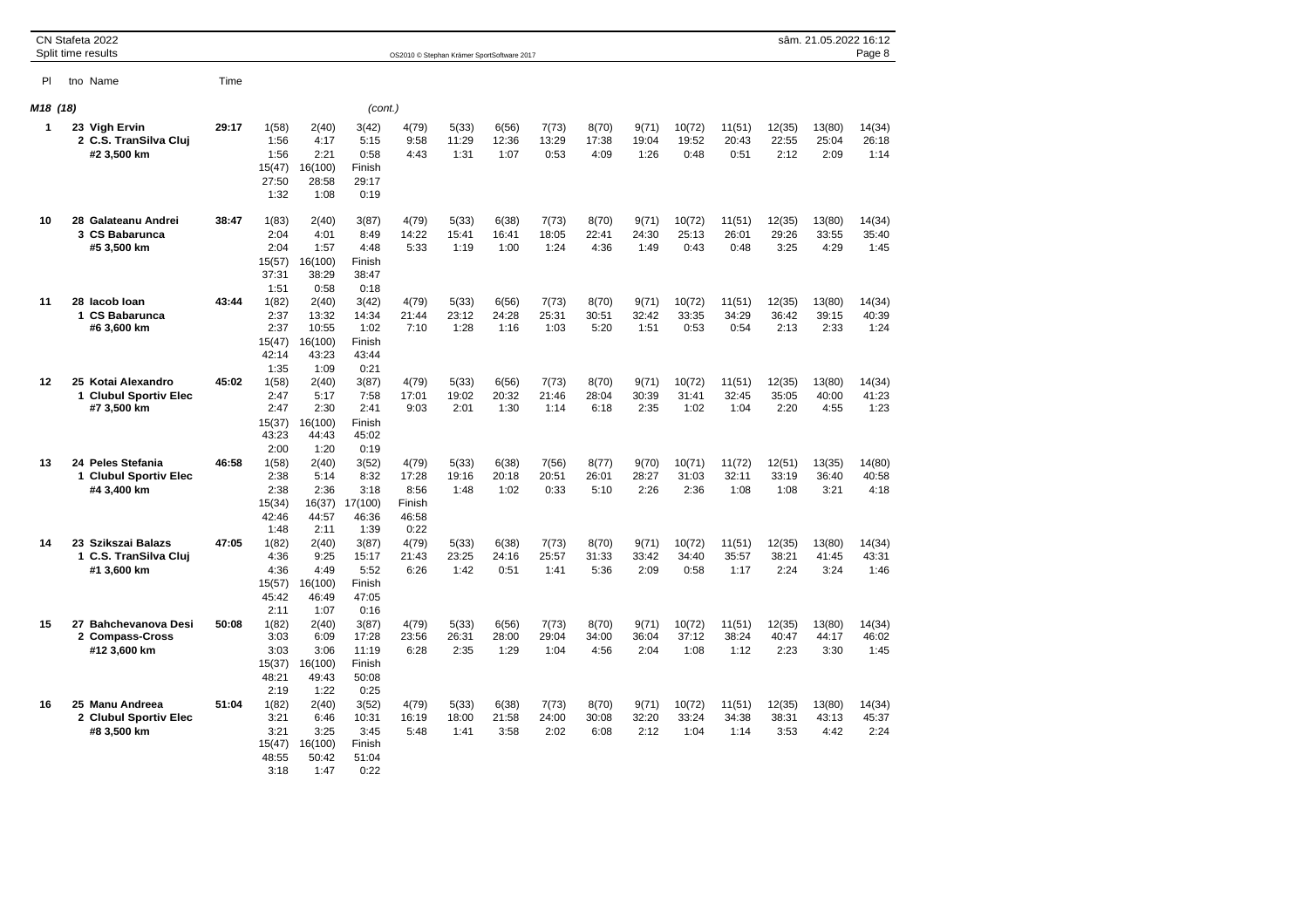|                      | CN Stafeta 2022<br>Split time results                      |       |                                                          |                                                          |                                                   |                                                   | OS2010 © Stephan Krämer SportSoftware 2017        |                        |                        |                         |                        |                         |                         |                         | sâm. 21.05.2022 16:12   | Page 9                  |
|----------------------|------------------------------------------------------------|-------|----------------------------------------------------------|----------------------------------------------------------|---------------------------------------------------|---------------------------------------------------|---------------------------------------------------|------------------------|------------------------|-------------------------|------------------------|-------------------------|-------------------------|-------------------------|-------------------------|-------------------------|
| PI                   | tno Name                                                   | Time  |                                                          |                                                          |                                                   |                                                   |                                                   |                        |                        |                         |                        |                         |                         |                         |                         |                         |
| M <sub>18</sub> (18) |                                                            |       |                                                          |                                                          | (cont.)                                           |                                                   |                                                   |                        |                        |                         |                        |                         |                         |                         |                         |                         |
| 1                    | 23 Vigh Ervin<br>2 C.S. TranSilva Cluj<br>#2 3,500 km      | 29:17 | 1(58)<br>1:56<br>1:56<br>15(47)<br>27:50<br>1:32         | 2(40)<br>4:17<br>2:21<br>16(100)<br>28:58<br>1:08        | 3(42)<br>5:15<br>0:58<br>Finish<br>29:17<br>0:19  | 4(79)<br>9:58<br>4:43                             | 5(33)<br>11:29<br>1:31                            | 6(56)<br>12:36<br>1:07 | 7(73)<br>13:29<br>0:53 | 8(70)<br>17:38<br>4:09  | 9(71)<br>19:04<br>1:26 | 10(72)<br>19:52<br>0:48 | 11(51)<br>20:43<br>0:51 | 12(35)<br>22:55<br>2:12 | 13(80)<br>25:04<br>2:09 | 14(34)<br>26:18<br>1:14 |
| 17                   | 24 Petreus George<br>2 Clubul Sportiv Elec<br>#5 3,500 km  | 58:15 | 1(83)<br>3:00<br>3:00<br>15(57)<br>57:00<br>3:57         | 2(40)<br>5:36<br>2:36<br>16(100)<br>57:57<br>0:57        | 3(87)<br>14:20<br>8:44<br>Finish<br>58:15<br>0:18 | 4(79)<br>24:07<br>9:47                            | 5(33)<br>28:25<br>4:18                            | 6(38)<br>29:56<br>1:31 | 7(73)<br>32:00<br>2:04 | 8(70)<br>39:01<br>7:01  | 9(71)<br>41:17<br>2:16 | 10(72)<br>42:21<br>1:04 | 11(51)<br>43:52<br>1:31 | 12(35)<br>46:37<br>2:45 | 13(80)<br>51:07<br>4:30 | 14(34)<br>53:03<br>1:56 |
|                      | 24 Manu Cristian<br>3 Clubul Sportiv Elec<br>#6 3,600 km   | mp    | 1(82)<br>1.111<br>15(47)<br>59:16<br>3:27                | 2(40)<br>26:51<br>26:51<br>16(100)<br>1:01:10<br>1:54    | 3(42)<br>1.1111<br>Finish<br>1:01:28<br>0:18      | 4(79)<br>-----                                    | 5(33)<br>-----                                    | 6(56)<br>-----         | 7(73)<br>$- - - - -$   | 8(70)<br>43:56<br>17:05 | 9(71)<br>46:39<br>2:43 | 10(72)<br>$1 - 1 - 1$   | 11(51)<br>49:26<br>2:47 | 12(35)<br>55:49<br>6:23 | 13(80)<br>1.111         | 14(34)<br>$\frac{1}{2}$ |
| M21 (27)             |                                                            |       |                                                          |                                                          |                                                   |                                                   |                                                   |                        |                        |                         |                        |                         |                         |                         |                         |                         |
| $\mathbf{1}$         | 3 Fomiciov Anatol<br>2 ACS Sanatatea Ploie<br>#17 4,200 km | 22:05 | 1(82)<br>0.00                                            | 2(52)<br>0.00                                            | 3(79)<br>0.00                                     | 4(33)<br>0.00                                     | 5(53)<br>0.00                                     | 6(54)<br>0.00          | 7(62)<br>1:53<br>1:53  | 8(46)<br>3:41<br>1:48   | 9(77)<br>7:28<br>3:47  | 10(70)<br>9:04<br>1:36  | 11(71)<br>10:47<br>1:43 | 12(72)<br>11:43<br>0:56 | 13(51)<br>12:49<br>1:06 | 14(35)<br>14:32<br>1:43 |
|                      |                                                            |       | 15(80)<br>17:38<br>3:06                                  | 16(34)<br>18:54<br>1:16                                  | 17(47)<br>20:34<br>1:40                           | 18(100)<br>21:36<br>1:02                          | Finish<br>22:05<br>0:29                           |                        |                        |                         |                        |                         |                         |                         |                         |                         |
| $\overline{2}$       | 7 Barkasz Daniel<br>3 Universitatea Craio<br>#39 4,200 km  | 32:32 | 1(58)<br>1:20<br>1:20<br>15(80)<br>28:11<br>2:28         | 2(52)<br>4:29<br>3:09<br>16(34)<br>29:25<br>1:14         | 3(79)<br>7:04<br>2:35<br>17(47)<br>31:05<br>1:40  | 4(33)<br>8:16<br>1:12<br>18(100)<br>32:12<br>1:07 | 5(54)<br>10:36<br>2:20<br>Finish<br>32:32<br>0:20 | 6(44)<br>12:25<br>1:49 | 7(62)<br>13:16<br>0:51 | 8(36)<br>15:37<br>2:21  | 9(77)<br>19:08<br>3:31 | 10(70)<br>20:49<br>1:41 | 11(71)<br>22:36<br>1:47 | 12(72)<br>23:29<br>0:53 | 13(51)<br>24:19<br>0:50 | 14(35)<br>25:43<br>1:24 |
| 3                    | 8 Minoiu George<br>3 Universitatea Craio<br>#21 4,200 km   | 32:33 | 1(58)<br>1:28<br>1:28<br>15(80)<br>28:30<br>3:02         | 2(52)<br>4:36<br>3:08<br>16(34)<br>29:35<br>1:05         | 3(79)<br>7:13<br>2:37<br>17(47)<br>31:12<br>1:37  | 4(33)<br>8:24<br>1:11<br>18(100)<br>32:16<br>1:04 | 5(54)<br>10:43<br>2:19<br>Finish<br>32:33<br>0:17 | 6(44)<br>12:34<br>1:51 | 7(62)<br>13:09<br>0:35 | 8(36)<br>15:35<br>2:26  | 9(77)<br>18:51<br>3:16 | 10(70)<br>20:24<br>1:33 | 11(71)<br>22:09<br>1:45 | 12(72)<br>23:00<br>0:51 | 13(51)<br>23:52<br>0:52 | 14(45)<br>25:28<br>1:36 |
| 4                    | 5 Jonas Martin<br>2 Slovakia<br>#35 4,200 km               | 33:45 | 1(58)<br>1:32<br>1:32<br>15(80)<br>29:34                 | 2(52)<br>4:34<br>3:02<br>16(34)<br>30:48                 | 3(79)<br>8:25<br>3:51<br>17(47)<br>32:10<br>1:22  | 4(33)<br>9:38<br>1:13<br>18(100)<br>33:23<br>1:13 | 5(53)<br>10:44<br>1:06<br>Finish<br>33:45<br>0:22 | 6(54)<br>11:50<br>1:06 | 7(62)<br>14:28<br>2:38 | 8(36)<br>16:34<br>2:06  | 9(77)<br>19:40<br>3:06 | 10(70)<br>21:15<br>1:35 | 11(71)<br>22:58<br>1:43 | 12(72)<br>23:50<br>0:52 | 13(51)<br>25:05<br>1:15 | 14(55)<br>27:37<br>2:32 |
| 5                    | 5 Flasar Jan<br>3 Slovakia<br>#26 4,200 km                 | 33:47 | 1:57<br>1(82)<br>2:12<br>2:12<br>15(80)<br>28:59<br>2:24 | 1:14<br>2(52)<br>5:04<br>2:52<br>16(34)<br>30:12<br>1:13 | 3(79)<br>7:56<br>2:52<br>17(47)<br>31:58<br>1:46  | 4(33)<br>9:12<br>1:16<br>18(100)<br>33:25<br>1:27 | 5(54)<br>11:26<br>2:14<br>Finish<br>33:47<br>0:22 | 6(44)<br>14:33<br>3:07 | 7(62)<br>15:15<br>0:42 | 8(73)<br>18:01<br>2:46  | 9(77)<br>20:31<br>2:30 | 10(70)<br>22:02<br>1:31 | 11(71)<br>23:38<br>1:36 | 12(72)<br>24:23<br>0:45 | 13(51)<br>25:10<br>0:47 | 14(35)<br>26:35<br>1:25 |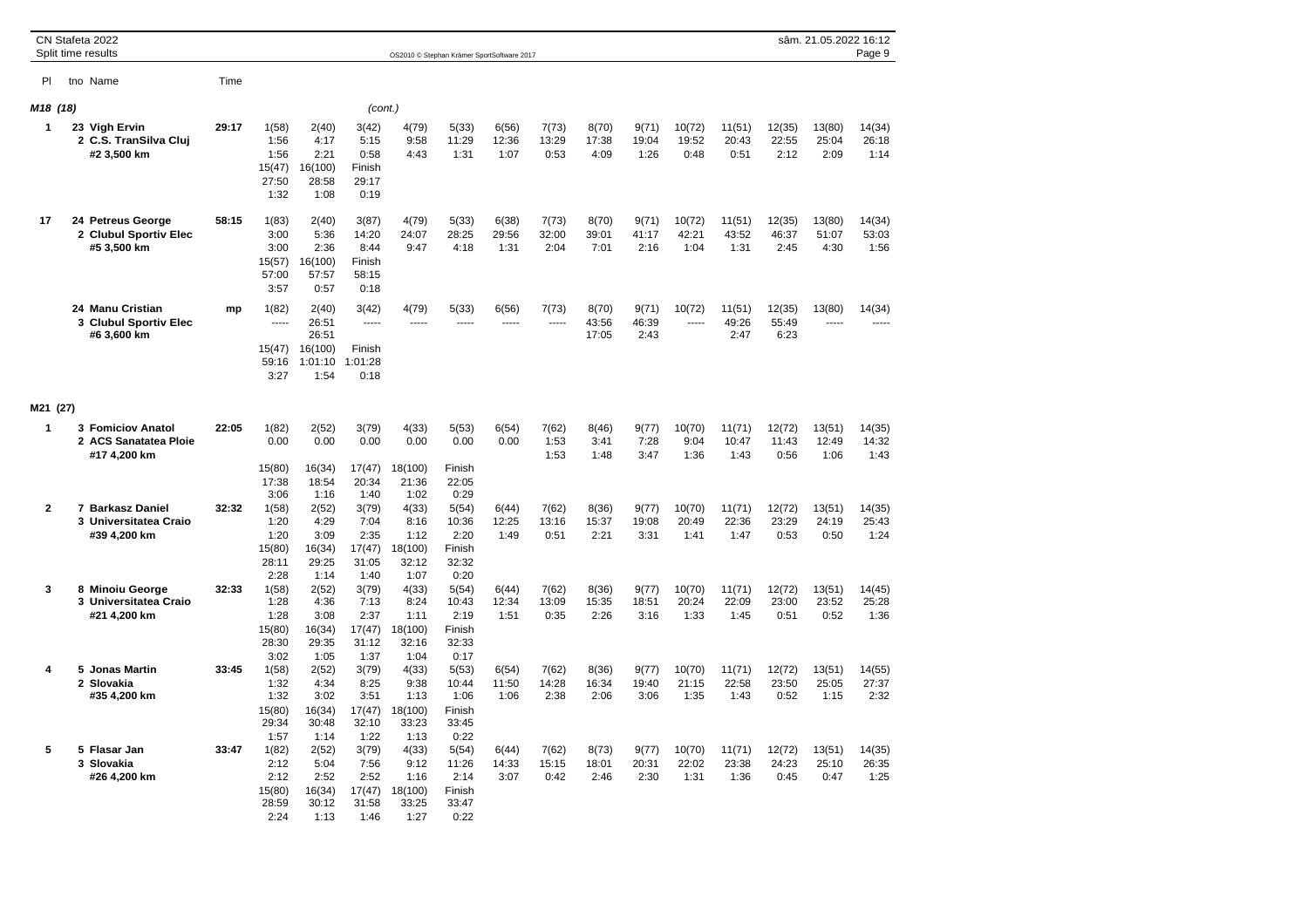|                         | CN Stafeta 2022<br>Split time results                             |       |                                                          |                                                          |                                                           |                                                            | OS2010 © Stephan Krämer SportSoftware 2017                |                        |                                          |                        |                        |                         |                         |                         | sâm. 21.05.2022 16:12   | Page 10                 |
|-------------------------|-------------------------------------------------------------------|-------|----------------------------------------------------------|----------------------------------------------------------|-----------------------------------------------------------|------------------------------------------------------------|-----------------------------------------------------------|------------------------|------------------------------------------|------------------------|------------------------|-------------------------|-------------------------|-------------------------|-------------------------|-------------------------|
| <b>PI</b>               | tno Name                                                          | Time  |                                                          |                                                          |                                                           |                                                            |                                                           |                        |                                          |                        |                        |                         |                         |                         |                         |                         |
| M21 (27)                |                                                                   |       |                                                          |                                                          | (cont.)                                                   |                                                            |                                                           |                        |                                          |                        |                        |                         |                         |                         |                         |                         |
| $\blacktriangleleft$    | <b>3 Fomiciov Anatol</b><br>2 ACS Sanatatea Ploie<br>#17 4,200 km | 22:05 | 1(82)<br>0.00                                            | 2(52)<br>0.00                                            | 3(79)<br>0.00                                             | 4(33)<br>0.00                                              | 5(53)<br>0.00<br>Finish                                   | 6(54)<br>0.00          | 7(62)<br>1:53<br>1:53                    | 8(46)<br>3:41<br>1:48  | 9(77)<br>7:28<br>3:47  | 10(70)<br>9:04<br>1:36  | 11(71)<br>10:47<br>1:43 | 12(72)<br>11:43<br>0:56 | 13(51)<br>12:49<br>1:06 | 14(35)<br>14:32<br>1:43 |
|                         |                                                                   |       | 15(80)<br>17:38<br>3:06                                  | 16(34)<br>18:54<br>1:16                                  | 17(47)<br>20:34<br>1:40                                   | 18(100)<br>21:36<br>1:02                                   | 22:05<br>0:29                                             |                        |                                          |                        |                        |                         |                         |                         |                         |                         |
| 6                       | 2 Vigh Lorand<br>3 C.S. TranSilva Clui<br>#30 4,200 km            | 34:27 | 1(83)<br>1:59<br>1:59<br>15(80)<br>29:35<br>2:17         | 2(52)<br>5:01<br>3:02<br>16(34)<br>30:40                 | 3(79)<br>8:37<br>3:36<br>17(47)<br>32:45                  | 4(33)<br>9:43<br>1:06<br>18(100)<br>34:01<br>1:16          | 5(54)<br>12:03<br>2:20<br>Finish<br>34:27<br>0:26         | 6(44)<br>13:55<br>1:52 | 7(62)<br>14:32<br>0:37                   | 8(46)<br>16:58<br>2:26 | 9(77)<br>20:58<br>4:00 | 10(70)<br>22:30<br>1:32 | 11(71)<br>24:01<br>1:31 | 12(72)<br>24:53<br>0:52 | 13(51)<br>25:39<br>0:46 | 14(35)<br>27:18<br>1:39 |
| $\overline{\mathbf{r}}$ | 4 Apostol Atanasov<br>2 Clubul Atletic Roma<br>#32 4,200 km       | 34:35 | 1(83)<br>2:11<br>2:11<br>15(80)<br>30:34<br>2:14         | 1:05<br>2(52)<br>5:26<br>3:15<br>16(34)<br>31:43<br>1:09 | 2:05<br>3(79)<br>8:21<br>2:55<br>17(47)<br>33:11<br>1:28  | 4(33)<br>10:00<br>1:39<br>18(100)<br>34:14<br>1:03         | 5(53)<br>11:09<br>1:09<br>Finish<br>34:35<br>0:21         | 6(54)<br>12:23<br>1:14 | 7(62)<br>15:31<br>3:08<br>$*45$<br>27:08 | 8(36)<br>17:34<br>2:03 | 9(77)<br>20:46<br>3:12 | 10(70)<br>22:15<br>1:29 | 11(71)<br>23:55<br>1:40 | 12(72)<br>24:43<br>0:48 | 13(51)<br>25:35<br>0:52 | 14(35)<br>28:20<br>2:45 |
| 8                       | 6 Biro Alexandru<br>1 Clubul Sportiv Elec<br>#19 4,200 km         | 36:04 | 1(83)<br>2:09<br>2:09<br>15(80)<br>31:55<br>1:53         | 2(52)<br>4:39<br>2:30<br>16(34)<br>32:59<br>1:04         | 3(79)<br>9:25<br>4:46<br>17(47)<br>34:44<br>1:45          | 4(33)<br>10:42<br>1:17<br>18(100)<br>35:46<br>1:02         | 5(49)<br>11:54<br>1:12<br>Finish<br>36:04<br>0:18         | 6(44)<br>15:30<br>3:36 | 7(62)<br>16:48<br>1:18<br>$*36$<br>19:14 | 8(46)<br>20:02<br>3:14 | 9(77)<br>23:15<br>3:13 | 10(70)<br>24:43<br>1:28 | 11(71)<br>26:11<br>1:28 | 12(72)<br>26:54<br>0:43 | 13(51)<br>27:37<br>0:43 | 14(55)<br>30:02<br>2:25 |
| 9                       | 8 Deaconescu Consta<br>2 Universitatea Craio<br>#2 4,100 km       | 36:10 | 1(83)<br>2:25<br>2:25<br>15(80)<br>32:33                 | 2(52)<br>5:58<br>3:33<br>16(34)<br>33:37                 | 3(79)<br>9:15<br>3:17<br>17(47)<br>34:55                  | 4(33)<br>10:38<br>1:23<br>18(100)<br>35:54                 | 5(53)<br>11:50<br>1:12<br>Finish<br>36:10                 | 6(54)<br>13:53<br>2:03 | 7(62)<br>16:40<br>2:47                   | 8(73)<br>20:34<br>3:54 | 9(77)<br>23:02<br>2:28 | 10(70)<br>24:33<br>1:31 | 11(71)<br>26:13<br>1:40 | 12(72)<br>27:02<br>0:49 | 13(51)<br>27:53<br>0:51 | 14(35)<br>29:28<br>1:35 |
| 10                      | 7 Tintar Mihai<br>2 Universitatea Craio<br>#38 4,200 km           | 38:36 | 3:05<br>1(82)<br>2:19<br>2:19<br>15(80)<br>34:49<br>1:46 | 1:04<br>2(52)<br>6:02<br>3:43<br>16(34)<br>35:54<br>1:05 | 1:18<br>3(79)<br>12:28<br>6:26<br>17(47)<br>37:12<br>1:18 | 0:59<br>4(33)<br>13:37<br>1:09<br>18(100)<br>38:12<br>1:00 | 0:16<br>5(53)<br>14:49<br>1:12<br>Finish<br>38:36<br>0:24 | 6(54)<br>16:06<br>1:17 | 7(62)<br>18:46<br>2:40                   | 8(46)<br>20:48<br>2:02 | 9(77)<br>24:20<br>3:32 | 10(70)<br>25:53<br>1:33 | 11(71)<br>27:27<br>1:34 | 12(72)<br>28:13<br>0:46 | 13(51)<br>29:05<br>0:52 | 14(55)<br>33:03<br>3:58 |
| 11                      | 9 Plescan Aurel<br>1 Moldova<br>#4 4,200 km                       | 38:40 | 1(83)<br>2:03<br>2:03<br>15(80)<br>34:02                 | 2(52)<br>4:36<br>2:33<br>16(34)<br>35:23                 | 3(79)<br>8:44<br>4:08<br>17(47)<br>36:56                  | 4(33)<br>10:08<br>1:24<br>18(100)<br>38:19                 | 5(49)<br>11:59<br>1:51<br>Finish<br>38:40                 | 6(44)<br>16:20<br>4:21 | 7(62)<br>16:58<br>0:38                   | 8(73)<br>20:26<br>3:28 | 9(77)<br>23:34<br>3:08 | 10(70)<br>25:37<br>2:03 | 11(71)<br>27:37<br>2:00 | 12(72)<br>28:37<br>1:00 | 13(51)<br>29:31<br>0:54 | 14(35)<br>31:17<br>1:46 |
| 12                      | 7 Mutiu Ovidiu<br>1 Universitatea Craio<br>#37 4,200 km           | 38:45 | 2:45<br>1(83)<br>2:09<br>2:09<br>15(80)<br>33:54<br>2:39 | 1:21<br>2(52)<br>4:42<br>2:33<br>16(34)<br>35:11<br>1:17 | 1:33<br>3(79)<br>9:28<br>4:46<br>17(47)<br>37:02<br>1:51  | 1:23<br>4(33)<br>10:40<br>1:12<br>18(100)<br>38:20<br>1:18 | 0:21<br>5(49)<br>12:05<br>1:25<br>Finish<br>38:45<br>0:25 | 6(44)<br>15:25<br>3:20 | 7(62)<br>16:46<br>1:21                   | 8(73)<br>19:47<br>3:01 | 9(77)<br>22:29<br>2:42 | 10(70)<br>25:50<br>3:21 | 11(71)<br>27:39<br>1:49 | 12(72)<br>28:29<br>0:50 | 13(51)<br>29:23<br>0:54 | 14(45)<br>31:15<br>1:52 |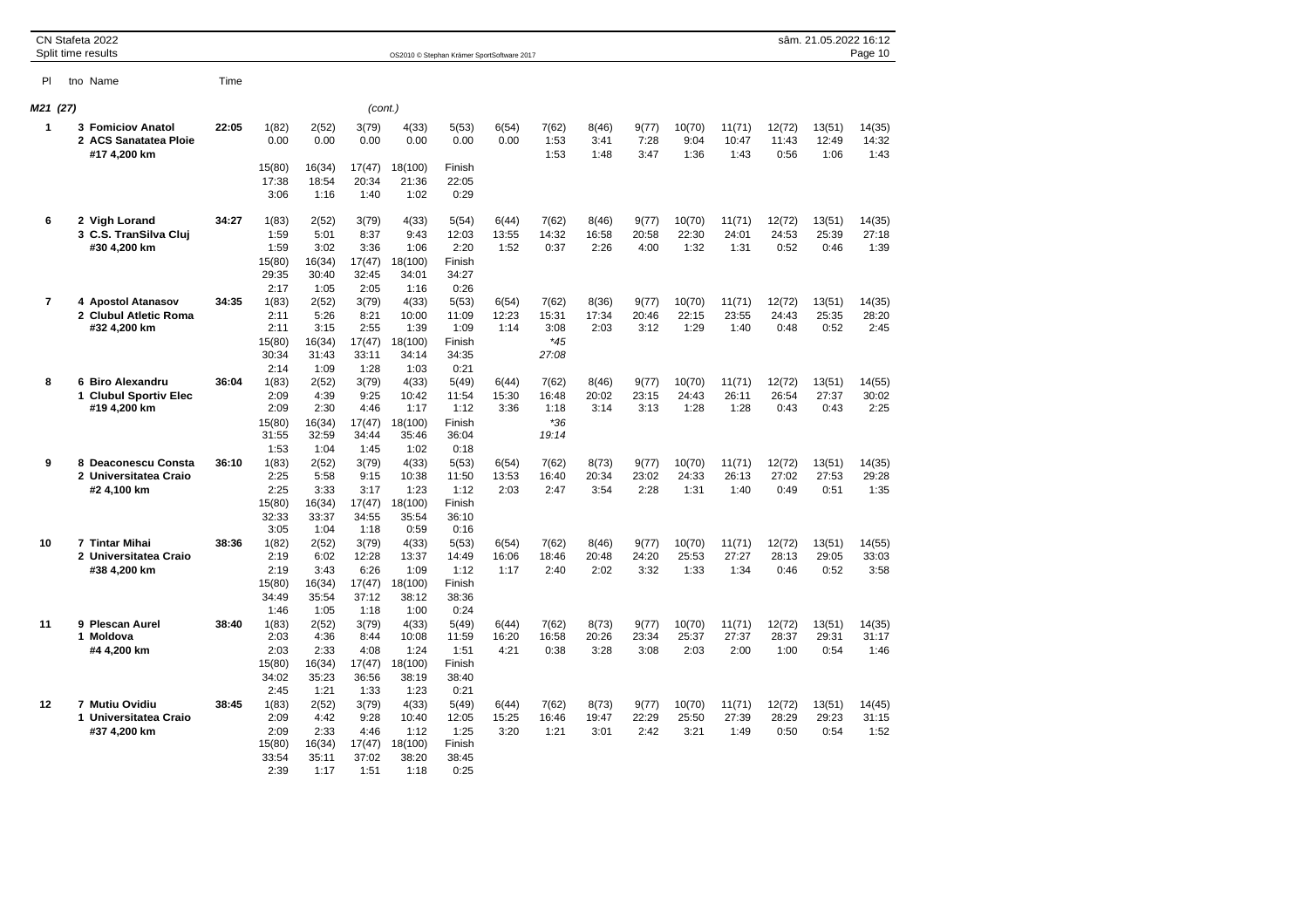|          |   | CN Stafeta 2022<br>Split time results                             |       |                                                  |                                                  |                                                   |                                                    | OS2010 © Stephan Krämer SportSoftware 2017        |                        |                        |                        |                        |                         |                         |                         | sâm. 21.05.2022 16:12   | Page 11                 |
|----------|---|-------------------------------------------------------------------|-------|--------------------------------------------------|--------------------------------------------------|---------------------------------------------------|----------------------------------------------------|---------------------------------------------------|------------------------|------------------------|------------------------|------------------------|-------------------------|-------------------------|-------------------------|-------------------------|-------------------------|
| PI       |   | tno Name                                                          | Time  |                                                  |                                                  |                                                   |                                                    |                                                   |                        |                        |                        |                        |                         |                         |                         |                         |                         |
| M21 (27) |   |                                                                   |       |                                                  |                                                  | (cont.)                                           |                                                    |                                                   |                        |                        |                        |                        |                         |                         |                         |                         |                         |
| 1        |   | <b>3 Fomiciov Anatol</b><br>2 ACS Sanatatea Ploie<br>#17 4,200 km | 22:05 | 1(82)<br>0.00<br>15(80)                          | 2(52)<br>0.00<br>16(34)                          | 3(79)<br>0.00<br>17(47)                           | 4(33)<br>0.00<br>18(100)                           | 5(53)<br>0.00<br>Finish                           | 6(54)<br>0.00          | 7(62)<br>1:53<br>1:53  | 8(46)<br>3:41<br>1:48  | 9(77)<br>7:28<br>3:47  | 10(70)<br>9:04<br>1:36  | 11(71)<br>10:47<br>1:43 | 12(72)<br>11:43<br>0:56 | 13(51)<br>12:49<br>1:06 | 14(35)<br>14:32<br>1:43 |
|          |   |                                                                   |       | 17:38<br>3:06                                    | 18:54<br>1:16                                    | 20:34<br>1:40                                     | 21:36<br>1:02                                      | 22:05<br>0:29                                     |                        |                        |                        |                        |                         |                         |                         |                         |                         |
| 13       |   | 4 Copetchi Stefan<br>3 Clubul Atletic Roma<br>#33 4,200 km        | 39:08 | 1(58)<br>1:38<br>1:38<br>15(80)<br>34:13<br>2:42 | 2(52)<br>5:14<br>3:36<br>16(34)<br>35:45<br>1:32 | 3(79)<br>9:45<br>4:31<br>17(47)<br>37:33<br>1:48  | 4(33)<br>11:13<br>1:28<br>18(100)<br>38:54<br>1:21 | 5(54)<br>13:42<br>2:29<br>Finish<br>39:08<br>0:14 | 6(44)<br>16:40<br>2:58 | 7(62)<br>17:31<br>0:51 | 8(73)<br>20:37<br>3:06 | 9(77)<br>23:21<br>2:44 | 10(70)<br>25:05<br>1:44 | 11(71)<br>27:06<br>2:01 | 12(72)<br>28:03<br>0:57 | 13(51)<br>28:50<br>0:47 | 14(55)<br>31:31<br>2:41 |
| 14       |   | 5 Tysz Adam<br>1 Slovakia<br>#34 4,300 km                         | 40:07 | 1(83)<br>2:06<br>2:06<br>15(80)<br>35:34<br>2:43 | 2(52)<br>4:33<br>2:27<br>16(34)<br>36:48<br>1:14 | 3(79)<br>9:30<br>4:57<br>17(47)<br>38:17<br>1:29  | 4(33)<br>10:45<br>1:15<br>18(100)<br>39:43<br>1:26 | 5(49)<br>11:56<br>1:11<br>Finish<br>40:07<br>0:24 | 6(44)<br>15:34<br>3:38 | 7(62)<br>16:39<br>1:05 | 8(46)<br>18:59<br>2:20 | 9(77)<br>23:14<br>4:15 | 10(70)<br>24:51<br>1:37 | 11(71)<br>26:39<br>1:48 | 12(72)<br>27:33<br>0:54 | 13(51)<br>28:20<br>0:47 | 14(45)<br>32:51<br>4:31 |
| 15       |   | 2 Voros Adam<br>2 C.S. TranSilva Cluj<br>#11 4,200 km             | 40:54 | 1(58)<br>1:57<br>1:57<br>15(80)<br>36:13<br>3:33 | 2(52)<br>6:08<br>4:11<br>16(34)<br>37:41<br>1:28 | 3(79)<br>9:19<br>3:11<br>17(47)<br>39:23<br>1:42  | 4(33)<br>10:38<br>1:19<br>18(100)<br>40:35<br>1:12 | 5(53)<br>12:56<br>2:18<br>Finish<br>40:54<br>0:19 | 6(54)<br>14:52<br>1:56 | 7(62)<br>18:03<br>3:11 | 8(73)<br>21:21<br>3:18 | 9(77)<br>24:20<br>2:59 | 10(70)<br>25:53<br>1:33 | 11(71)<br>27:58<br>2:05 | 12(72)<br>28:48<br>0:50 | 13(51)<br>29:40<br>0:52 | 14(45)<br>32:40<br>3:00 |
| 16       |   | 2 Knobloch-Esztergar<br>1 C.S. TranSilva Cluj<br>#29 4.200 km     | 40:58 | 1(82)<br>5:19<br>5:19<br>15(80)<br>36:36<br>2:17 | 2(52)<br>8:04<br>2:45<br>16(34)<br>38:02<br>1:26 | 3(79)<br>13:35<br>5:31<br>17(47)<br>39:30<br>1:28 | 4(33)<br>14:45<br>1:10<br>18(100)<br>40:37<br>1:07 | 5(49)<br>16:05<br>1:20<br>Finish<br>40:58<br>0:21 | 6(44)<br>20:07<br>4:02 | 7(62)<br>20:47<br>0:40 | 8(36)<br>23:20<br>2:33 | 9(77)<br>26:45<br>3:25 | 10(70)<br>28:33<br>1:48 | 11(71)<br>30:22<br>1:49 | 12(72)<br>31:15<br>0:53 | 13(51)<br>32:26<br>1:11 | 14(55)<br>34:19<br>1:53 |
| 17       | 6 | <b>Vadean Catalin</b><br>3 Clubul Sportiv Elec<br>#36 4,200 km    | 42:24 | 1(82)<br>1:52<br>1:52<br>15(80)<br>37:39<br>2:46 | 2(52)<br>9:08<br>7:16<br>16(34)<br>38:56<br>1:17 | 3(79)<br>15:22<br>6:14<br>17(47)<br>40:50<br>1:54 | 4(33)<br>16:28<br>1:06<br>18(100)<br>42:03<br>1:13 | 5(54)<br>19:13<br>2:45<br>Finish<br>42:24<br>0:21 | 6(44)<br>21:25<br>2:12 | 7(62)<br>22:01<br>0:36 | 8(36)<br>24:35<br>2:34 | 9(77)<br>28:06<br>3:31 | 10(70)<br>29:46<br>1:40 | 11(71)<br>31:43<br>1:57 | 12(72)<br>32:36<br>0:53 | 13(51)<br>33:22<br>0:46 | 14(35)<br>34:53<br>1:31 |
| 18       |   | 3 Davidov laroslav<br>3 ACS Sanatatea Ploie<br>#18 4,200 km       | 43:46 | 1(83)<br>3:51<br>3:51<br>15(80)<br>37:56<br>2:19 | 2(52)<br>6:18<br>2:27<br>16(34)<br>39:07<br>1:11 | 3(79)<br>10:37<br>4:19<br>17(47)<br>42:06<br>2:59 | 4(33)<br>12:17<br>1:40<br>18(100)<br>43:24<br>1:18 | 5(54)<br>15:17<br>3:00<br>Finish<br>43:46<br>0:22 | 6(44)<br>17:21<br>2:04 | 7(62)<br>18:12<br>0:51 | 8(36)<br>22:12<br>4:00 | 9(77)<br>25:49<br>3:37 | 10(70)<br>27:22<br>1:33 | 11(71)<br>29:02<br>1:40 | 12(72)<br>29:52<br>0:50 | 13(51)<br>31:12<br>1:20 | 14(55)<br>35:37<br>4:25 |
| 19       | 1 | 4 Patras lonut<br><b>Clubul Atletic Roma</b><br>#31 4,300 km      | 47:21 | 1(82)<br>5:52<br>5:52<br>15(80)<br>41:46<br>3:06 | 2(52)<br>9:47<br>3:55<br>16(34)<br>43:15<br>1:29 | 3(79)<br>13:56<br>4:09<br>17(47)<br>45:05<br>1:50 | 4(33)<br>15:28<br>1:32<br>18(100)<br>46:50<br>1:45 | 5(49)<br>16:43<br>1:15<br>Finish<br>47:21<br>0:31 | 6(44)<br>21:50<br>5:07 | 7(62)<br>22:29<br>0:39 | 8(46)<br>25:17<br>2:48 | 9(77)<br>30:04<br>4:47 | 10(70)<br>32:03<br>1:59 | 11(71)<br>34:17<br>2:14 | 12(72)<br>35:15<br>0:58 | 13(51)<br>36:14<br>0:59 | 14(45)<br>38:40<br>2:26 |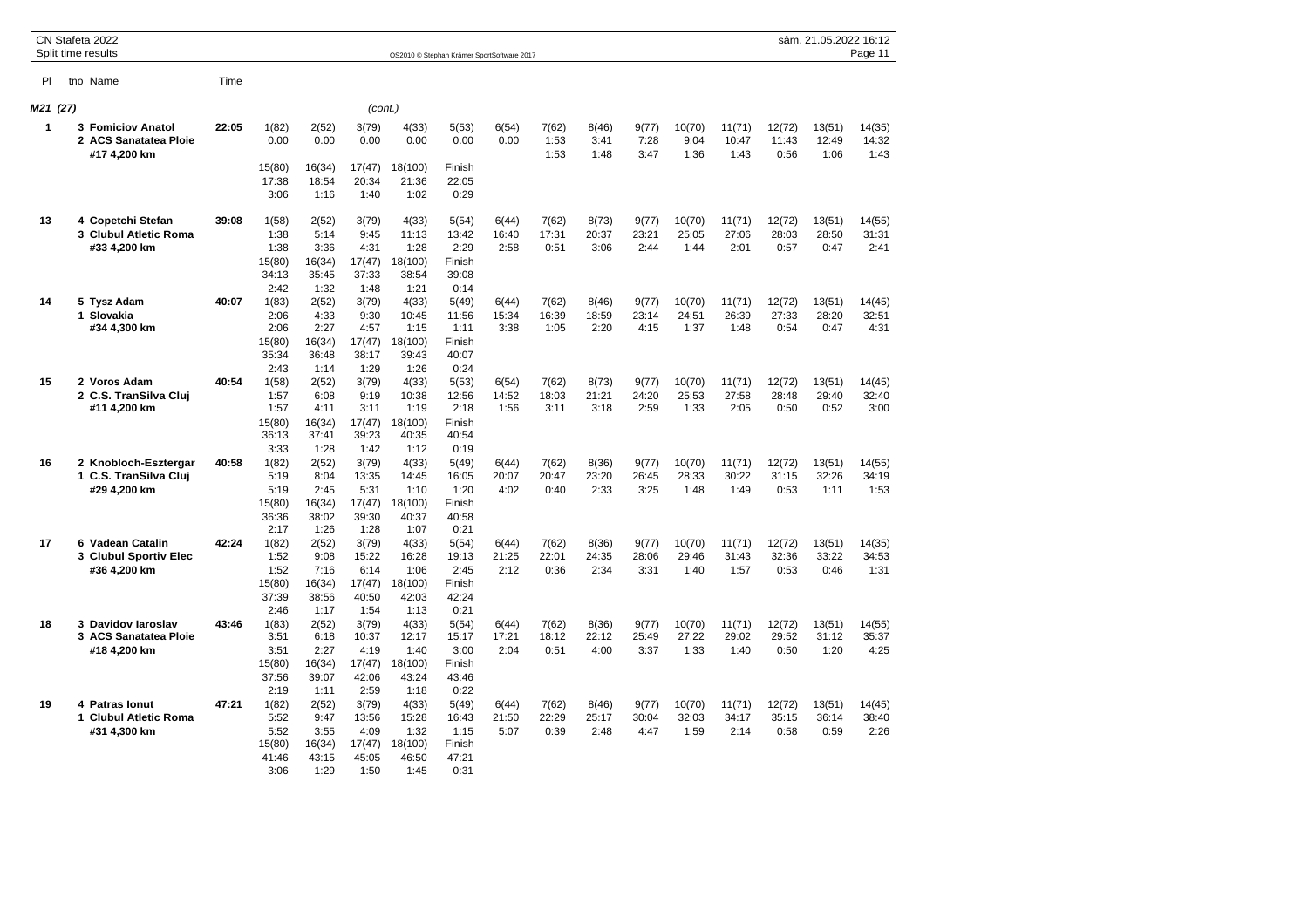|          | CN Stafeta 2022<br>Split time results                       |         |                                                            |                                                             |                                                             |                                                              | OS2010 @ Stephan Krämer SportSoftware 2017                  |                         |                                          |                                          |                          |                           |                           |                           | sâm. 21.05.2022 16:12     | Page 12                    |
|----------|-------------------------------------------------------------|---------|------------------------------------------------------------|-------------------------------------------------------------|-------------------------------------------------------------|--------------------------------------------------------------|-------------------------------------------------------------|-------------------------|------------------------------------------|------------------------------------------|--------------------------|---------------------------|---------------------------|---------------------------|---------------------------|----------------------------|
| PI       | tno Name                                                    | Time    |                                                            |                                                             |                                                             |                                                              |                                                             |                         |                                          |                                          |                          |                           |                           |                           |                           |                            |
| M21 (27) |                                                             |         |                                                            |                                                             | (cont.)                                                     |                                                              |                                                             |                         |                                          |                                          |                          |                           |                           |                           |                           |                            |
| 1        | 3 Fomiciov Anatol<br>2 ACS Sanatatea Ploie<br>#17 4,200 km  | 22:05   | 1(82)<br>0.00                                              | 2(52)<br>0.00                                               | 3(79)<br>0.00                                               | 4(33)<br>0.00                                                | 5(53)<br>0.00                                               | 6(54)<br>0.00           | 7(62)<br>1:53<br>1:53                    | 8(46)<br>3:41<br>1:48                    | 9(77)<br>7:28<br>3:47    | 10(70)<br>9:04<br>1:36    | 11(71)<br>10:47<br>1:43   | 12(72)<br>11:43<br>0:56   | 13(51)<br>12:49<br>1:06   | 14(35)<br>14:32<br>1:43    |
|          |                                                             |         | 15(80)<br>17:38<br>3:06                                    | 16(34)<br>18:54<br>1:16                                     | 17(47)<br>20:34<br>1:40                                     | 18(100)<br>21:36<br>1:02                                     | Finish<br>22:05<br>0:29                                     |                         |                                          |                                          |                          |                           |                           |                           |                           |                            |
| 20       | 1 Szikszai Csongor<br>1 C.S. TranSilva Cluj<br>#4 4,200 km  | 47:26   | 1(83)<br>2:07<br>2:07<br>15(80)<br>41:50                   | 2(52)<br>5:08<br>3:01<br>16(34)<br>43:26                    | 3(79)<br>11:10<br>6:02<br>17(47)<br>45:18                   | 4(33)<br>12:33<br>1:23<br>18(100)<br>47:04                   | 5(49)<br>15:58<br>3:25<br>Finish<br>47:26                   | 6(44)<br>20:34<br>4:36  | 7(62)<br>21:25<br>0:51                   | 8(73)<br>25:35<br>4:10                   | 9(77)<br>29:26<br>3:51   | 10(70)<br>31:48<br>2:22   | 11(71)<br>34:06<br>2:18   | 12(72)<br>35:06<br>1:00   | 13(51)<br>36:17<br>1:11   | 14(35)<br>38:47<br>2:30    |
| 21       | 6 Sebestyen Istvan<br>2 Clubul Sportiv Elec<br>#11 4,200 km | 47:43   | 3:03<br>1(58)<br>1:50<br>1:50<br>15(80)<br>41:44           | 1:36<br>2(52)<br>7:17<br>5:27<br>16(34)<br>43:12            | 1:52<br>3(79)<br>12:30<br>5:13<br>17(47)<br>45:04           | 1:46<br>4(33)<br>13:46<br>1:16<br>18(100)<br>46:39           | 0:22<br>5(53)<br>14:55<br>1:09<br>Finish<br>47:43           | 6(54)<br>16:11<br>1:16  | 7(62)<br>19:40<br>3:29                   | 8(73)<br>23:14<br>3:34                   | 9(77)<br>26:52<br>3:38   | 10(70)<br>29:22<br>2:30   | 11(71)<br>31:28<br>2:06   | 12(72)<br>32:27<br>0:59   | 13(51)<br>33:25<br>0:58   | 14(45)<br>38:30<br>5:05    |
| 22       | 1 Csis Nandor<br>2 C.S. TranSilva Clui<br>#27 4,200 km      | 55:33   | 3:14<br>1(82)<br>13:31<br>13:31<br>15(80)<br>49:43         | 1:28<br>2(52)<br>17:59<br>4:28<br>16(34)<br>51:11           | 1:52<br>3(79)<br>24:28<br>6:29<br>17(47)<br>53:50           | 1:35<br>4(33)<br>26:01<br>1:33<br>18(100)<br>55:17           | 1:04<br>5(53)<br>27:18<br>1:17<br>Finish<br>55:33           | 6(54)<br>29:05<br>1:47  | 7(62)<br>32:17<br>3:12                   | 8(36)<br>35:03<br>2:46                   | 9(77)<br>39:08<br>4:05   | 10(70)<br>41:10<br>2:02   | 11(71)<br>43:22<br>2:12   | 12(72)<br>44:24<br>1:02   | 13(51)<br>45:23<br>0:59   | 14(55)<br>47:36<br>2:13    |
| 23       | 9 Eremenco Igor<br>2 Moldova<br>#5 4,200 km                 | 1:22:38 | 2:07<br>1(82)<br>2:21<br>2:21<br>15(80)<br>1:16:09         | 1:28<br>2(52)<br>26:04<br>23:43<br>16(34)<br>1:17:55        | 2:39<br>3(79)<br>44:42<br>18:38<br>17(47)<br>1:21:04        | 1:27<br>4(33)<br>45:52<br>1:10<br>18(100)<br>1:22:21         | 0:16<br>5(53)<br>47:14<br>1:22<br>Finish<br>1:22:38         | 6(54)<br>49:21<br>2:07  | 7(62)<br>55:33<br>6:12<br>$*33$<br>42:56 | 8(36)<br>59:18<br>3:45<br>$*46$<br>57:51 | 9(77)<br>1:03:12<br>3:54 | 10(70)<br>1:04:57<br>1:45 | 11(71)<br>1:06:57<br>2:00 | 12(72)<br>1:07:49<br>0:52 | 13(51)<br>1:08:48<br>0:59 | 14(45)<br>1:12:06<br>3:18  |
| 24       | 1 Mija Denise<br>3 C.S. TranSilva Cluj<br>#28 4,200 km      | 1:23:59 | 4:03<br>1(58)<br>3:45<br>3:45<br>15(80)<br>1:10:11<br>4:52 | 1:46<br>2(52)<br>12:39<br>8:54<br>16(34)<br>1:17:11<br>7:00 | 3:09<br>3(79)<br>18:58<br>6:19<br>17(47)<br>1:21:17<br>4:06 | 1:17<br>4(33)<br>20:44<br>1:46<br>18(100)<br>1:23:39<br>2:22 | 0:17<br>5(54)<br>25:01<br>4:17<br>Finish<br>1:23:59<br>0:20 | 6(44)<br>29:01<br>4:00  | 7(62)<br>30:10<br>1:09                   | 8(46)<br>33:53<br>3:43                   | 9(77)<br>40:24<br>6:31   | 10(70)<br>44:17<br>3:53   | 11(71)<br>47:59<br>3:42   | 12(72)<br>49:29<br>1:30   | 13(51)<br>55:08<br>5:39   | 14(45)<br>1:05:19<br>10:11 |
| 25       | 9 Copacinshi Sergiu<br>3 Moldova<br>#6 4,200 km             | 1:26:06 | 1(58)<br>5:12<br>5:12<br>15(80)<br>1:18:26<br>3:24         | 2(52)<br>12:22<br>7:10<br>16(34)<br>1:21:03<br>2:37         | 3(79)<br>17:34<br>5:12<br>17(47)<br>1:23:43<br>2:40         | 4(33)<br>19:53<br>2:19<br>18(100)<br>1:25:41<br>1:58         | 5(54)<br>28:42<br>8:49<br>Finish<br>1:26:06<br>0:25         | 6(44)<br>41:16<br>12:34 | 7(62)<br>42:02<br>0:46                   | 8(46)<br>47:51<br>5:49                   | 9(77)<br>53:18<br>5:27   | 10(70)<br>56:01<br>2:43   | 11(71)<br>58:16<br>2:15   | 12(72)<br>59:22<br>1:06   | 13(51)<br>1:00:53<br>1:31 | 14(55)<br>1:15:02<br>14:09 |
|          | 8 Mirea Radu<br>1 Universitatea Craio<br>#40 4,200 km       | mp      | 1(82)<br>5:24<br>5:24<br>15(80)<br>36:41<br>2:09           | 2(52)<br>8:09<br>2:45<br>16(34)<br>37:55<br>1:14            | 3(79)<br>13:13<br>5:04<br>17(47)<br>39:46<br>1:51           | 4(33)<br>14:51<br>1:38<br>18(100)<br>40:47<br>1:01           | 5(49)<br>16:12<br>1:21<br>Finish<br>41:05<br>0:18           | 6(44)<br>20:13<br>4:01  | 7(62)<br>20:48<br>0:35<br>$*36$<br>23:26 | 8(46)<br>1.1.1.1                         | 9(77)<br>26:48<br>6:00   | 10(70)<br>28:27<br>1:39   | 11(71)<br>30:13<br>1:46   | 12(72)<br>30:59<br>0:46   | 13(51)<br>32:31<br>1:32   | 14(55)<br>34:32<br>2:01    |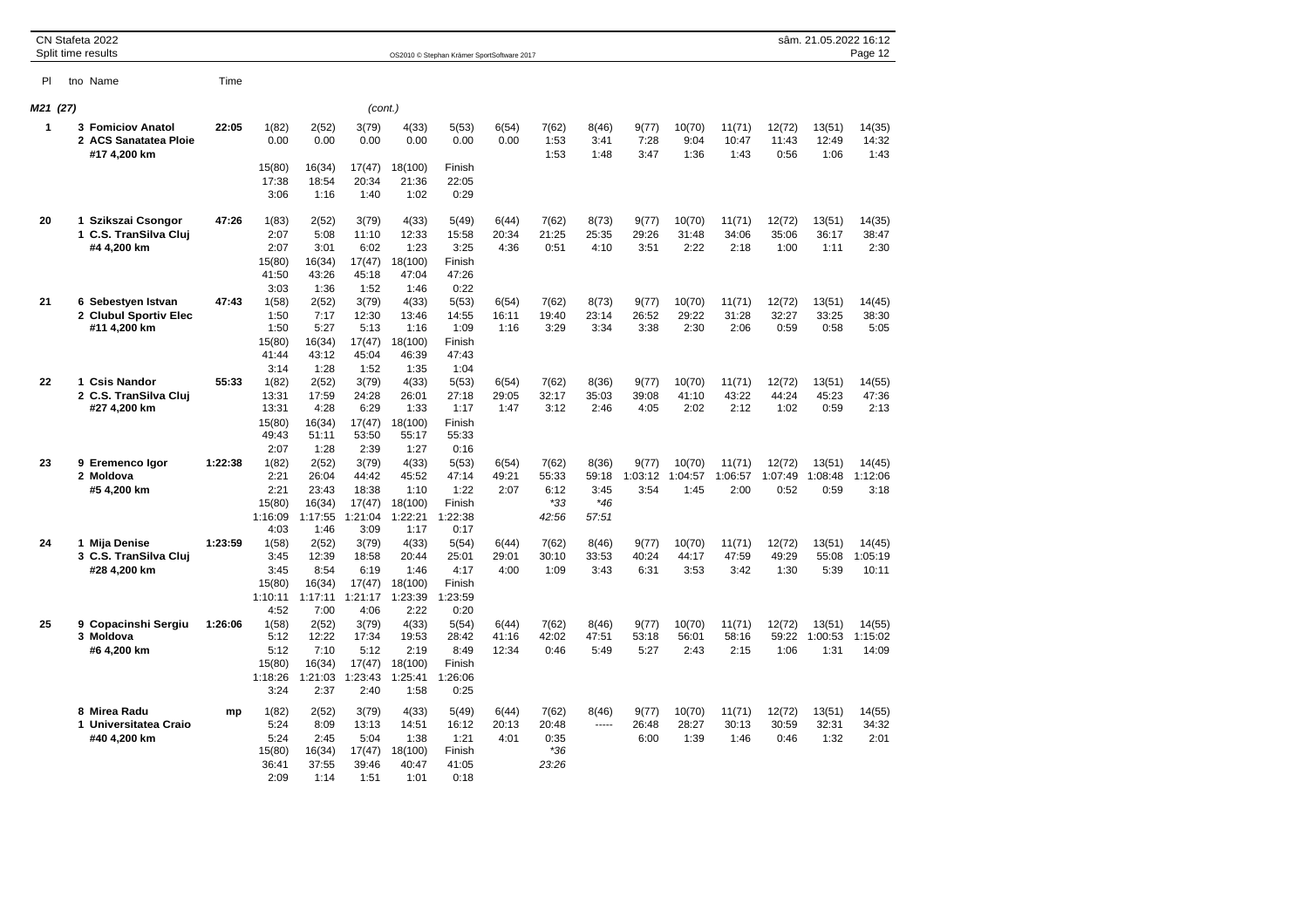|           |   | CN Stafeta 2022<br>Split time results                       |       |                                                   |                                                  |                         |                          | OS2010 © Stephan Krämer SportSoftware 2017 |                        |                        |                        |                        |                         |                         |                         | sâm. 21.05.2022 16:12   | Page 13                 |
|-----------|---|-------------------------------------------------------------|-------|---------------------------------------------------|--------------------------------------------------|-------------------------|--------------------------|--------------------------------------------|------------------------|------------------------|------------------------|------------------------|-------------------------|-------------------------|-------------------------|-------------------------|-------------------------|
| PI        |   | tno Name                                                    | Time  |                                                   |                                                  |                         |                          |                                            |                        |                        |                        |                        |                         |                         |                         |                         |                         |
| M21 (27)  |   |                                                             |       |                                                   |                                                  | (cont.)                 |                          |                                            |                        |                        |                        |                        |                         |                         |                         |                         |                         |
| 1         |   | 3 Fomiciov Anatol<br>2 ACS Sanatatea Ploie<br>#17 4,200 km  | 22:05 | 1(82)<br>0.00<br>15(80)                           | 2(52)<br>0.00<br>16(34)                          | 3(79)<br>0.00<br>17(47) | 4(33)<br>0.00<br>18(100) | 5(53)<br>0.00<br>Finish                    | 6(54)<br>0.00          | 7(62)<br>1:53<br>1:53  | 8(46)<br>3:41<br>1:48  | 9(77)<br>7:28<br>3:47  | 10(70)<br>9:04<br>1:36  | 11(71)<br>10:47<br>1:43 | 12(72)<br>11:43<br>0:56 | 13(51)<br>12:49<br>1:06 | 14(35)<br>14:32<br>1:43 |
|           |   |                                                             |       | 17:38<br>3:06                                     | 18:54<br>1:16                                    | 20:34<br>1:40           | 21:36<br>1:02            | 22:05<br>0:29                              |                        |                        |                        |                        |                         |                         |                         |                         |                         |
|           |   | 3 Fomiciov Vasilii<br>1 ACS Sanatatea Ploie<br>#16 4,200 km | mp    | 1(58)<br>1:52<br>1:52                             | 2(52)                                            | 3(79)<br>1.1.1.1        | 4(33)<br>-----           | 5(49)<br>-----                             | 6(44)<br>-----         | 7(62)<br>-----         | 8(73)<br>-----         | 9(77)                  | 10(70)                  | 11(71)                  | 12(72)                  | 13(51)                  | 14(45)<br>-----         |
|           |   |                                                             |       | 15(80)<br>-----                                   | 16(34)<br>-----                                  | 17(47)                  | 18(100)                  | Finish<br>55:57<br>54:05                   |                        |                        |                        |                        |                         |                         |                         |                         |                         |
| M120 (18) |   |                                                             |       |                                                   |                                                  |                         |                          |                                            |                        |                        |                        |                        |                         |                         |                         |                         |                         |
| 1         |   | 60 Shishkov Valentin<br>2 Trapezitca 1954                   | 25:32 | 1(59)<br>1:21                                     | 2(40)<br>2:38                                    | 3(42)<br>3:30           | 4(52)<br>5:01            | 5(79)<br>9:18                              | 6(77)<br>11:16         | 7(70)<br>12:49         | 8(71)<br>14:28         | 9(72)<br>15:14         | 10(51)<br>16:13         | 11(55)<br>18:50         | 12(80)<br>21:29         | 13(34)<br>22:47         | 14(57)<br>24:27         |
|           |   | #14 3,000 km                                                |       | 1:21<br>15(100)<br>25:15<br>0:48                  | 1:17<br>Finish<br>25:32<br>0:17                  | 0:52                    | 1:31                     | 4:17                                       | 1:58                   | 1:33                   | 1:39                   | 0:46                   | 0:59                    | 2:37                    | 2:39                    | 1:18                    | 1:40                    |
| 2         |   | 58 Stupu Petru                                              | 27:02 | 1(41)                                             | 2(40)                                            | 3(42)                   | 4(52)                    | 5(79)                                      | 6(77)                  | 7(70)                  | 8(71)                  | 9(72)                  | 10(51)                  | 11(55)                  | 12(80)                  | 13(34)                  | 14(57)                  |
|           |   | 3 CS Babarunca<br>#9 2,900 km                               |       | 1:41<br>1:41<br>15(100)<br>26:41<br>0:50          | 3:45<br>2:04<br>Finish<br>27:02<br>0:21          | 4:38<br>0:53            | 6:17<br>1:39             | 10:34<br>4:17                              | 12:50<br>2:16          | 14:35<br>1:45          | 16:26<br>1:51          | 17:24<br>0:58          | 18:18<br>0:54           | 20:20<br>2:02           | 22:47<br>2:27           | 24:07<br>1:20           | 25:51<br>1:44           |
| 3         |   | 59 Barbu Gabriel Nicol                                      | 31:23 | 1(41)                                             | 2(40)                                            | 3(42)                   | 4(87)                    | 5(79)                                      | 6(69)                  | 7(70)                  | 8(71)                  | 9(72)                  | 10(51)                  | 11(45)                  | 12(80)                  | 13(34)                  | 14(57)                  |
|           |   | 2 CS Otopeni<br>#11 3,000 km                                |       | 1:41<br>1:41<br>15(100)<br>31:04<br>0:50          | 5:04<br>3:23<br>Finish<br>31:23<br>0:19          | 6:43<br>1:39            | 7:34<br>0:51             | 12:21<br>4:47                              | 16:23<br>4:02          | 17:30<br>1:07          | 19:31<br>2:01          | 20:28<br>0:57          | 21:26<br>0:58           | 23:51<br>2:25           | 26:45<br>2:54           | 28:07<br>1:22           | 30:14<br>2:07           |
| 4         |   | 60 Atanasov Aleksande                                       | 33:44 | 1(31)                                             | 2(40)                                            | 3(42)                   | 4(32)                    | 5(79)                                      | 6(69)                  | 7(70)                  | 8(71)                  | 9(72)                  | 10(51)                  | 11(45)                  | 12(80)                  | 13(34)                  | 14(57)                  |
|           |   | 3 Trapezitca 1954<br>#15 2,900 km                           |       | 2:35<br>2:35<br>15(100)<br>33:18                  | 3:44<br>1:09<br>Finish<br>33:44                  | 4:57<br>1:13            | 6:27<br>1:30             | 11:19<br>4:52                              | 15:36<br>4:17          | 16:45<br>1:09          | 18:58<br>2:13          | 19:59<br>1:01          | 21:06<br>1:07           | 25:34<br>4:28           | 28:47<br>3:13           | 30:21<br>1:34           | 32:14<br>1:53           |
| 5         |   | 61 Grecu Mihnea Ioan                                        | 34:24 | 1:04<br>1(41)                                     | 0:26<br>2(40)                                    | 3(42)                   | 4(52)                    | 5(79)                                      | 6(69)                  | 7(70)                  | 8(71)                  | 9(72)                  | 10(51)                  | 11(35)                  | 12(80)                  | 13(34)                  | 14(57)                  |
|           |   | 1 CS Mentor Silva<br>#5 2,900 km                            |       | 1:46<br>1:46<br>15(100)<br>34:02<br>0:51          | 3:37<br>1:51<br>Finish<br>34:24<br>0:22          | 4:48<br>1:11            | 6:46<br>1:58             | 13:00<br>6:14                              | 16:14<br>3:14          | 17:23<br>1:09          | 19:48<br>2:25          | 20:51<br>1:03          | 21:55<br>1:04           | 24:01<br>2:06           | 27:31<br>3:30           | 29:57<br>2:26           | 33:11<br>3:14           |
| 6         | 1 | 56 Galateanu Horia<br>Sanatatea-Metropoli<br>#1 3,000 km    | 34:32 | 1(41)<br>1:42<br>1:42<br>15(100)<br>34:02<br>0:56 | 2(40)<br>3:39<br>1:57<br>Finish<br>34:32<br>0:30 | 3(42)<br>5:02<br>1:23   | 4(32)<br>6:19<br>1:17    | 5(79)<br>12:54<br>6:35                     | 6(77)<br>15:45<br>2:51 | 7(70)<br>17:49<br>2:04 | 8(71)<br>20:18<br>2:29 | 9(72)<br>21:19<br>1:01 | 10(51)<br>22:13<br>0:54 | 11(45)<br>26:08<br>3:55 | 12(80)<br>29:24<br>3:16 | 13(34)<br>31:15<br>1:51 | 14(57)<br>33:06<br>1:51 |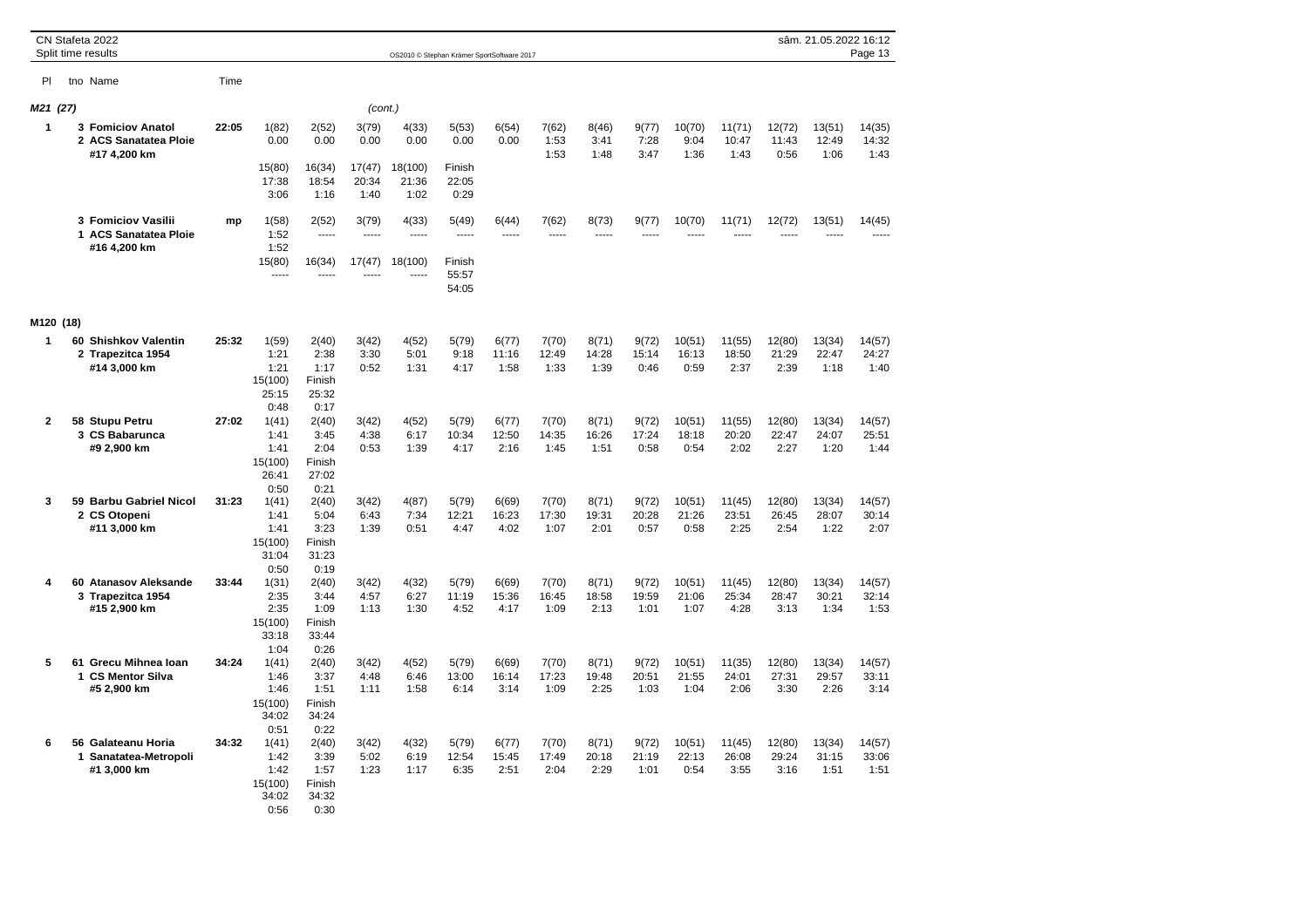|                |   | CN Stafeta 2022<br>Split time results                       |       |                                                   |                                                  |                       | OS2010 © Stephan Krämer SportSoftware 2017 |                        |                        |                        |                        |                        |                         |                         |                         | sâm. 21.05.2022 16:12   | Page 14                 |
|----------------|---|-------------------------------------------------------------|-------|---------------------------------------------------|--------------------------------------------------|-----------------------|--------------------------------------------|------------------------|------------------------|------------------------|------------------------|------------------------|-------------------------|-------------------------|-------------------------|-------------------------|-------------------------|
| PI.            |   | tno Name                                                    | Time  |                                                   |                                                  |                       |                                            |                        |                        |                        |                        |                        |                         |                         |                         |                         |                         |
| M120 (18)      |   |                                                             |       |                                                   |                                                  | (cont.)               |                                            |                        |                        |                        |                        |                        |                         |                         |                         |                         |                         |
| 1              |   | 60 Shishkov Valentin<br>2 Trapezitca 1954<br>#14 3,000 km   | 25:32 | 1(59)<br>1:21<br>1:21<br>15(100)<br>25:15<br>0:48 | 2(40)<br>2:38<br>1:17<br>Finish<br>25:32<br>0:17 | 3(42)<br>3:30<br>0:52 | 4(52)<br>5:01<br>1:31                      | 5(79)<br>9:18<br>4:17  | 6(77)<br>11:16<br>1:58 | 7(70)<br>12:49<br>1:33 | 8(71)<br>14:28<br>1:39 | 9(72)<br>15:14<br>0:46 | 10(51)<br>16:13<br>0:59 | 11(55)<br>18:50<br>2:37 | 12(80)<br>21:29<br>2:39 | 13(34)<br>22:47<br>1:18 | 14(57)<br>24:27<br>1:40 |
| $\overline{7}$ |   | 60 Dragoev Milen<br>1 Trapezitca 1954<br>#13 2,900 km       | 35:02 | 1(41)<br>1:40<br>1:40<br>15(100)<br>34:17<br>1:04 | 2(40)<br>4:38<br>2:58<br>Finish<br>35:02<br>0:45 | 3(42)<br>5:50<br>1:12 | 4(87)<br>6:47<br>0:57                      | 5(79)<br>12:58<br>6:11 | 6(61)<br>15:26<br>2:28 | 7(70)<br>17:28<br>2:02 | 8(71)<br>19:52<br>2:24 | 9(72)<br>20:59<br>1:07 | 10(51)<br>21:53<br>0:54 | 11(35)<br>23:48<br>1:55 | 12(80)<br>28:42<br>4:54 | 13(34)<br>30:26<br>1:44 | 14(57)<br>33:13<br>2:47 |
| 8              |   | 58 Zbarcea Florin<br>1 CS Babarunca<br>#7 3,000 km          | 36:49 | 1(59)<br>1:59<br>1:59<br>15(100)<br>36:32<br>0:43 | 2(40)<br>4:43<br>2:44<br>Finish<br>36:49<br>0:17 | 3(42)<br>5:48<br>1:05 | 4(87)<br>6:44<br>0:56                      | 5(79)<br>13:02<br>6:18 | 6(69)<br>15:59<br>2:57 | 7(70)<br>17:03<br>1:04 | 8(71)<br>19:01<br>1:58 | 9(72)<br>19:53<br>0:52 | 10(51)<br>21:30<br>1:37 | 11(45)<br>29:17<br>7:47 | 12(80)<br>32:49<br>3:32 | 13(34)<br>34:09<br>1:20 | 14(57)<br>35:49<br>1:40 |
| 9              |   | 58 Spatariu Mihai<br>2 CS Babarunca<br>#8 2,800 km          | 37:05 | 1(31)<br>2:08<br>2:08<br>15(100)<br>36:44<br>1:07 | 2(40)<br>3:23<br>1:15<br>Finish<br>37:05<br>0:21 | 3(42)<br>4:33<br>1:10 | 4(32)<br>6:07<br>1:34                      | 5(79)<br>11:10<br>5:03 | 6(61)<br>17:03<br>5:53 | 7(70)<br>19:07<br>2:04 | 8(71)<br>21:11<br>2:04 | 9(72)<br>22:10<br>0:59 | 10(51)<br>23:17<br>1:07 | 11(35)<br>27:58<br>4:41 | 12(80)<br>31:33<br>3:35 | 13(34)<br>33:14<br>1:41 | 14(57)<br>35:37<br>2:23 |
| 10             |   | 56 Ionita Liviu<br>2 Sanatatea-Metropoli<br>#2 2,900 km     | 37:25 | 1(31)<br>2:59<br>2:59<br>15(100)<br>36:59<br>0:50 | 2(40)<br>4:17<br>1:18<br>Finish<br>37:25<br>0:26 | 3(42)<br>5:41<br>1:24 | 4(87)<br>7:16<br>1:35                      | 5(79)<br>14:26<br>7:10 | 6(61)<br>17:11<br>2:45 | 7(70)<br>19:32<br>2:21 | 8(71)<br>22:09<br>2:37 | 9(72)<br>23:28<br>1:19 | 10(51)<br>24:41<br>1:13 | 11(55)<br>27:50<br>3:09 | 12(80)<br>31:07<br>3:17 | 13(34)<br>32:36<br>1:29 | 14(57)<br>36:09<br>3:33 |
| 11             | 1 | 57 Heim Laszlo<br><b>CS ORIENTER Tg M</b><br>#4 2,800 km    | 38:22 | 1(59)<br>2:19<br>2:19<br>15(100)<br>37:53<br>1:06 | 2(40)<br>4:44<br>2:25<br>Finish<br>38:22<br>0:29 | 3(42)<br>6:32<br>1:48 | 4(32)<br>9:00<br>2:28                      | 5(79)<br>13:59<br>4:59 | 6(61)<br>17:34<br>3:35 | 7(70)<br>19:36<br>2:02 | 8(71)<br>22:13<br>2:37 | 9(72)<br>23:27<br>1:14 | 10(51)<br>24:47<br>1:20 | 11(55)<br>27:57<br>3:10 | 12(80)<br>30:48<br>2:51 | 13(34)<br>32:31<br>1:43 | 14(57)<br>36:47<br>4:16 |
| 12             |   | 59 Urian Florin<br>3 CS Otopeni<br>#12 2,800 km             | 39:26 | 1(59)<br>2:41<br>2:41<br>15(100)<br>39:05<br>1:06 | 2(40)<br>5:04<br>2:23<br>Finish<br>39:26<br>0:21 | 3(42)<br>6:09<br>1:05 | 4(32)<br>7:44<br>1:35                      | 5(79)<br>15:03<br>7:19 | 6(61)<br>18:21<br>3:18 | 7(70)<br>20:31<br>2:10 | 8(71)<br>22:45<br>2:14 | 9(72)<br>23:54<br>1:09 | 10(51)<br>27:02<br>3:08 | 11(35)<br>29:23<br>2:21 | 12(80)<br>33:11<br>3:48 | 13(34)<br>35:06<br>1:55 | 14(57)<br>37:59<br>2:53 |
| 13             |   | 61 Sabou Gabriel Crist<br>3 CS Mentor Silva<br>#17 2,900 km | 39:45 | 1(59)<br>2:05<br>2:05<br>15(100)<br>39:15<br>0:55 | 2(40)<br>6:58<br>4:53<br>Finish<br>39:45<br>0:30 | 3(42)<br>8:19<br>1:21 | 4(87)<br>9:31<br>1:12                      | 5(79)<br>16:58<br>7:27 | 6(61)<br>19:58<br>3:00 | 7(70)<br>22:20<br>2:22 | 8(71)<br>24:40<br>2:20 | 9(72)<br>25:42<br>1:02 | 10(51)<br>27:36<br>1:54 | 11(55)<br>31:01<br>3:25 | 12(80)<br>34:18<br>3:17 | 13(34)<br>35:59<br>1:41 | 14(57)<br>38:20<br>2:21 |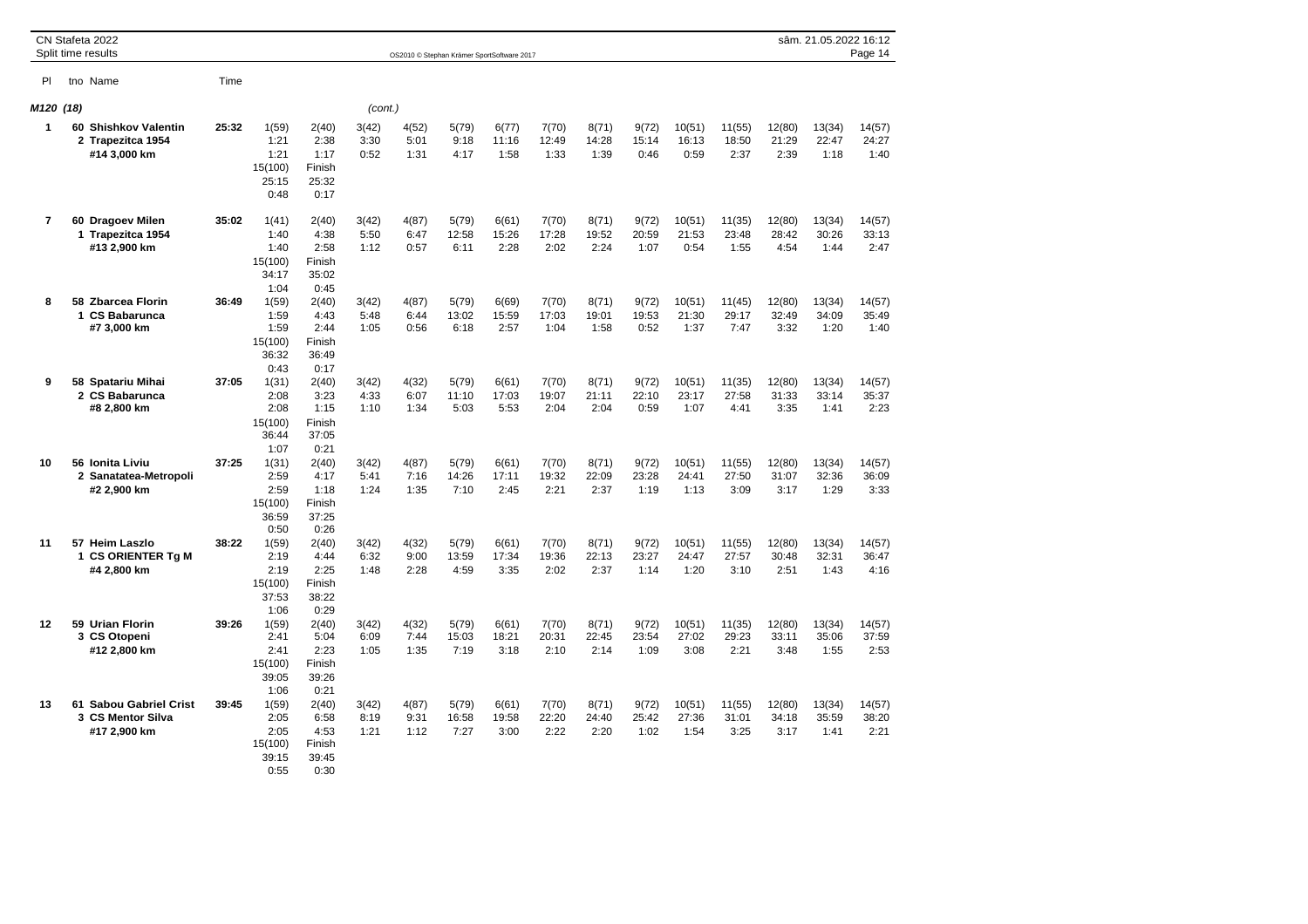|           | CN Stafeta 2022<br>Split time results                                                          |                |                                                                   |                                                   |                                                | OS2010 © Stephan Krämer SportSoftware 2017     |                                                  |                                                  |                                                  |                                                  |                                                  |                                                    |                                                    |                                          | sâm. 21.05.2022 16:12                                      | Page 15                                             |
|-----------|------------------------------------------------------------------------------------------------|----------------|-------------------------------------------------------------------|---------------------------------------------------|------------------------------------------------|------------------------------------------------|--------------------------------------------------|--------------------------------------------------|--------------------------------------------------|--------------------------------------------------|--------------------------------------------------|----------------------------------------------------|----------------------------------------------------|------------------------------------------|------------------------------------------------------------|-----------------------------------------------------|
| PI        | tno Name                                                                                       | Time           |                                                                   |                                                   |                                                |                                                |                                                  |                                                  |                                                  |                                                  |                                                  |                                                    |                                                    |                                          |                                                            |                                                     |
| M120 (18) |                                                                                                |                |                                                                   |                                                   | (cont.)                                        |                                                |                                                  |                                                  |                                                  |                                                  |                                                  |                                                    |                                                    |                                          |                                                            |                                                     |
| 1         | 60 Shishkov Valentin<br>2 Trapezitca 1954<br>#14 3,000 km                                      | 25:32          | 1(59)<br>1:21<br>1:21<br>15(100)<br>25:15<br>0:48                 | 2(40)<br>2:38<br>1:17<br>Finish<br>25:32<br>0:17  | 3(42)<br>3:30<br>0:52                          | 4(52)<br>5:01<br>1:31                          | 5(79)<br>9:18<br>4:17                            | 6(77)<br>11:16<br>1:58                           | 7(70)<br>12:49<br>1:33                           | 8(71)<br>14:28<br>1:39                           | 9(72)<br>15:14<br>0:46                           | 10(51)<br>16:13<br>0:59                            | 11(55)<br>18:50<br>2:37                            | 12(80)<br>21:29<br>2:39                  | 13(34)<br>22:47<br>1:18                                    | 14(57)<br>24:27<br>1:40                             |
| 14        | 61 Pantiru Iulian Stefa<br>2 CS Mentor Silva<br>#16 2,900 km                                   | 43:18          | 1(31)<br>3:37<br>3:37<br>15(100)<br>42:44<br>1:16                 | 2(40)<br>4:52<br>1:15<br>Finish<br>43:18<br>0:34  | 3(42)<br>7:00<br>2:08                          | 4(32)<br>8:45<br>1:45                          | 5(79)<br>17:02<br>8:17                           | 6(77)<br>20:13<br>3:11                           | 7(70)<br>22:55<br>2:42                           | 8(71)<br>25:26<br>2:31                           | 9(72)<br>26:47<br>1:21                           | 10(51)<br>27:57<br>1:10                            | 11(45)<br>31:04<br>3:07                            | 12(80)<br>35:19<br>4:15                  | 13(34)<br>37:15<br>1:56                                    | 14(57)<br>41:28<br>4:13                             |
| 15        | 59 Dumitru Traian<br>1 CS Otopeni<br>#10 2,900 km                                              | 43:57          | 1(31)<br>2:57<br>2:57<br>15(100)<br>43:24<br>1:12                 | 2(40)<br>4:45<br>1:48<br>Finish<br>43:57<br>0:33  | 3(42)<br>6:12<br>1:27                          | 4(52)<br>9:58<br>3:46                          | 5(79)<br>16:06<br>6:08                           | 6(77)<br>19:26<br>3:20                           | 7(70)<br>22:29<br>3:03                           | 8(71)<br>25:36<br>3:07                           | 9(72)<br>26:50<br>1:14                           | 10(51)<br>28:05<br>1:15                            | 11(55)<br>31:19<br>3:14                            | 12(80)<br>37:06<br>5:47                  | 13(34)<br>39:03<br>1:57                                    | 14(57)<br>42:12<br>3:09                             |
| 16        | 56 Cristea Marcel<br>3 Sanatatea-Metropoli<br>#3 2,900 km                                      | 52:06          | 1(59)<br>4:31<br>4:31<br>15(100)<br>51:41<br>1:38                 | 2(40)<br>6:58<br>2:27<br>Finish<br>52:06<br>0:25  | 3(42)<br>8:29<br>1:31                          | 4(52)<br>13:03<br>4:34<br>$*32$<br>11:35       | 5(79)<br>20:06<br>7:03                           | 6(69)<br>27:23<br>7:17                           | 7(70)<br>29:15<br>1:52                           | 8(71)<br>32:21<br>3:06                           | 9(72)<br>33:45<br>1:24                           | 10(51)<br>35:05<br>1:20                            | 11(35)<br>39:24<br>4:19                            | 12(80)<br>44:26<br>5:02                  | 13(34)<br>46:56<br>2:30                                    | 14(57)<br>50:03<br>3:07                             |
| 17        | 57 Dalya Zsolt<br>3 CS ORIENTER Tg M<br>#6 3,000 km                                            | 54:06          | 1(31)<br>3:11<br>3:11<br>15(100)<br>53:38<br>1:05                 | 2(40)<br>4:25<br>1:14<br>Finish<br>54:06<br>0:28  | 3(42)<br>6:58<br>2:33                          | 4(87)<br>9:16<br>2:18                          | 5(79)<br>18:06<br>8:50                           | 6(77)<br>21:26<br>3:20                           | 7(70)<br>23:56<br>2:30                           | 8(71)<br>26:29<br>2:33                           | 9(72)<br>27:32<br>1:03                           | 10(51)<br>28:41<br>1:09                            | 11(45)<br>39:24<br>10:43                           | 12(80)<br>43:40<br>4:16                  | 13(34)<br>45:32<br>1:52                                    | 14(57)<br>52:33<br>7:01                             |
| 18        | 57 Bakos Levente<br>2 CS ORIENTER Tg M<br>#5 2,900 km                                          | 59:38          | 1(41)<br>3:29<br>3:29<br>15(100)<br>59:03<br>1:44                 | 2(40)<br>11:53<br>8:24<br>Finish<br>59:38<br>0:35 | 3(42)<br>13:45<br>1:52                         | 4(52)<br>18:07<br>4:22                         | 5(79)<br>24:02<br>5:55                           | 6(69)<br>31:31<br>7:29                           | 7(70)<br>33:19<br>1:48                           | 8(71)<br>36:45<br>3:26                           | 9(72)<br>38:28<br>1:43                           | 10(51)<br>43:01<br>4:33                            | 11(35)<br>46:38<br>3:37                            | 12(80)<br>51:24<br>4:46                  | 13(34)<br>53:31<br>2:07                                    | 14(57)<br>57:19<br>3:48                             |
| M160 (30) |                                                                                                |                |                                                                   |                                                   |                                                |                                                |                                                  |                                                  |                                                  |                                                  |                                                  |                                                    |                                                    |                                          |                                                            |                                                     |
| 1         | 79 Bostan Adrian<br>3 CSU Brasov<br>#4 2,700 km                                                | 28:58          | 1(41)<br>1:29<br>1:29<br>Finish<br>28:58<br>0:20                  | 2(40)<br>3:31<br>2:02                             | 3(42)<br>4:38<br>1:07                          | 4(52)<br>6:25<br>1:47                          | 5(79)<br>10:38<br>4:13                           | 6(77)<br>13:28<br>2:50                           | 7(90)<br>15:38<br>2:10                           | 8(71)<br>19:06<br>3:28                           | 9(72)<br>20:08<br>1:02                           | 10(51)<br>21:08<br>1:00                            | 11(55)<br>23:55<br>2:47                            | 12(60)<br>25:21<br>1:26                  | 13(39)<br>27:41<br>2:20                                    | 14(100)<br>28:38<br>0:57                            |
| 2<br>3    | 80 Cerescu Pavel<br>1 CS FAURI<br>#30 2,700 km<br>75 Tokes Arpad<br>2 AJO Cluj<br>#28 2,800 km | 30:33<br>32:08 | 1(59)<br>2:10<br>2:10<br>1(59)<br>2:02<br>2:02<br>Finish<br>32:08 | 2(40)<br>4:16<br>2:06<br>2(40)<br>3:45<br>1:43    | 3(87)<br>6:36<br>2:20<br>3(87)<br>5:33<br>1:48 | 4(52)<br>8:31<br>1:55<br>4(52)<br>7:40<br>2:07 | 5(79)<br>13:12<br>4:41<br>5(79)<br>12:09<br>4:29 | 6(77)<br>15:56<br>2:44<br>6(77)<br>15:28<br>3:19 | 7(71)<br>20:36<br>4:40<br>7(90)<br>17:09<br>1:41 | 8(72)<br>21:46<br>1:10<br>8(71)<br>21:03<br>3:54 | 9(51)<br>22:54<br>1:08<br>9(72)<br>22:13<br>1:10 | 10(35)<br>24:50<br>1:56<br>10(51)<br>23:34<br>1:21 | 11(60)<br>26:35<br>1:45<br>11(35)<br>26:12<br>2:38 | 29:03<br>2:28<br>12(60)<br>28:18<br>2:06 | 12(39) 13(100)<br>30:09<br>1:06<br>13(39)<br>30:29<br>2:11 | Finish<br>30:33<br>0:24<br>14(100)<br>31:38<br>1:09 |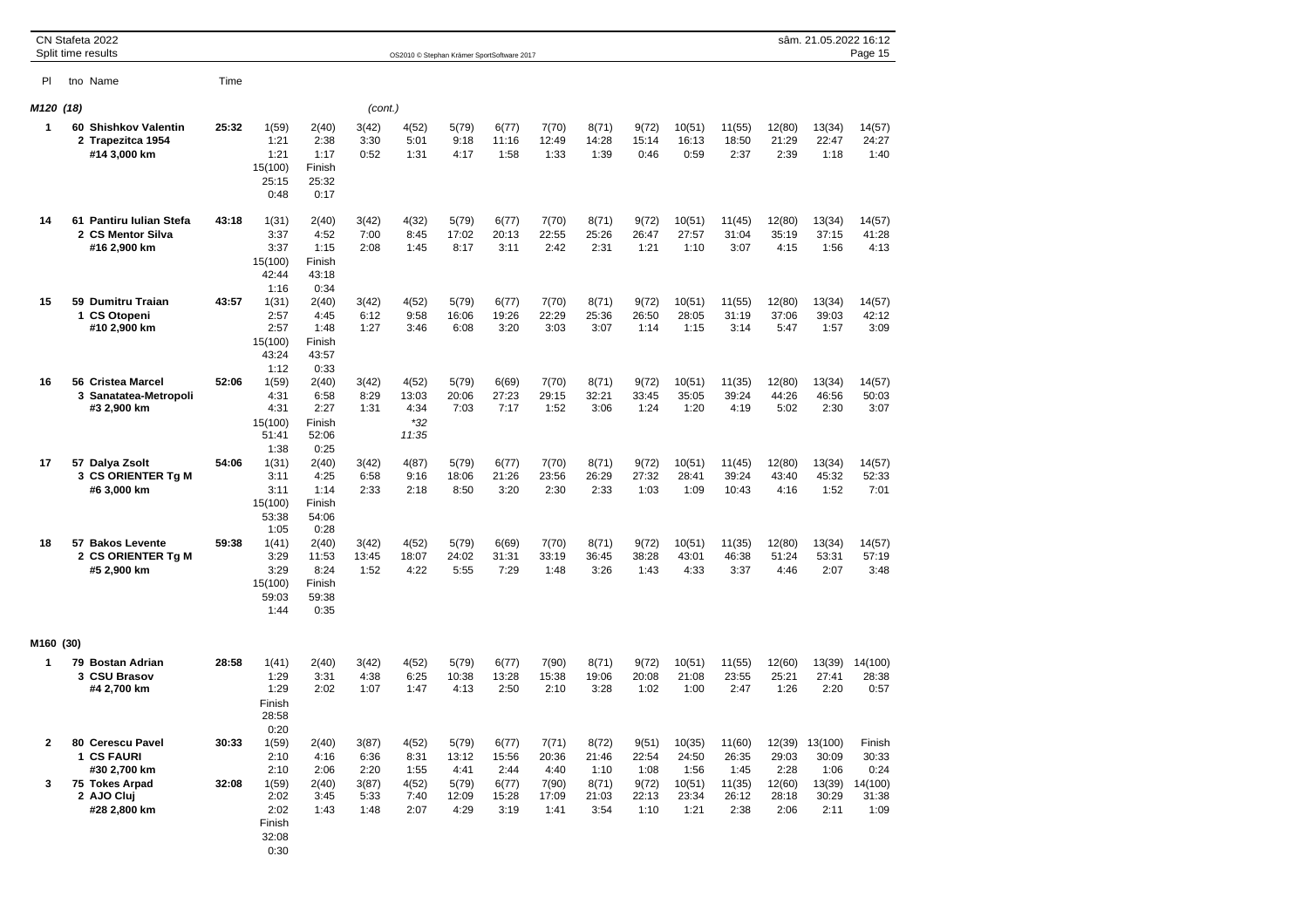|                |              | CN Stafeta 2022<br>Split time results                                                             |                |                                                          |                                        |                                        | OS2010 © Stephan Krämer SportSoftware 2017 |                                          |                                          |                                          |                                          |                                          |                                            |                                            |                                            | sâm. 21.05.2022 16:12                        | Page 16                                    |
|----------------|--------------|---------------------------------------------------------------------------------------------------|----------------|----------------------------------------------------------|----------------------------------------|----------------------------------------|--------------------------------------------|------------------------------------------|------------------------------------------|------------------------------------------|------------------------------------------|------------------------------------------|--------------------------------------------|--------------------------------------------|--------------------------------------------|----------------------------------------------|--------------------------------------------|
| PI             |              | tno Name                                                                                          | Time           |                                                          |                                        |                                        |                                            |                                          |                                          |                                          |                                          |                                          |                                            |                                            |                                            |                                              |                                            |
| M160           | (30)         |                                                                                                   |                |                                                          |                                        | (cont.)                                |                                            |                                          |                                          |                                          |                                          |                                          |                                            |                                            |                                            |                                              |                                            |
| 1              |              | 79 Bostan Adrian<br>3 CSU Brasov<br>#4 2,700 km                                                   | 28:58          | 1(41)<br>1:29<br>1:29<br>Finish<br>28:58<br>0:20         | 2(40)<br>3:31<br>2:02                  | 3(42)<br>4:38<br>1:07                  | 4(52)<br>6:25<br>1:47                      | 5(79)<br>10:38<br>4:13                   | 6(77)<br>13:28<br>2:50                   | 7(90)<br>15:38<br>2:10                   | 8(71)<br>19:06<br>3:28                   | 9(72)<br>20:08<br>1:02                   | 10(51)<br>21:08<br>1:00                    | 11(55)<br>23:55<br>2:47                    | 12(60)<br>25:21<br>1:26                    | 13(39)<br>27:41<br>2:20                      | 14(100)<br>28:38<br>0:57                   |
| 4<br>5         |              | 78 Raduly Robert-Kal<br>1 VSK Csikszereda Mi<br>#26 2,700 km<br>82 Serban Adrian<br>1 CSO Madaras | 32:10<br>33:01 | 1(59)<br>2:38<br>2:38<br>1(59)<br>2:26                   | 2(40)<br>4:33<br>1:55<br>2(40)<br>4:31 | 3(42)<br>5:52<br>1:19<br>3(42)<br>5:59 | 4(52)<br>8:20<br>2:28<br>4(52)<br>8:34     | 5(79)<br>13:09<br>4:49<br>5(79)<br>13:14 | 6(77)<br>16:17<br>3:08<br>6(77)<br>15:41 | 7(71)<br>21:32<br>5:15<br>7(71)<br>20:41 | 8(72)<br>22:55<br>1:23<br>8(72)<br>21:53 | 9(51)<br>24:03<br>1:08<br>9(51)<br>23:00 | 10(55)<br>26:34<br>2:31<br>10(35)<br>27:54 | 11(60)<br>28:12<br>1:38<br>11(60)<br>29:22 | 12(39)<br>30:34<br>2:22<br>12(39)<br>31:42 | 13(100)<br>31:45<br>1:11<br>13(100)<br>32:36 | Finish<br>32:10<br>0:25<br>Finish<br>33:01 |
| 6              |              | #39 2,700 km<br>79 Dinu Gheorghe<br>1 CSU Brasov<br>#17 2,700 km                                  | 33:21          | 2:26<br>1(31)<br>2:12<br>2:12<br>Finish<br>33:21<br>0:31 | 2:05<br>2(40)<br>4:37<br>2:25          | 1:28<br>3(42)<br>6:01<br>1:24          | 2:35<br>4(32)<br>7:36<br>1:35              | 4:40<br>5(79)<br>12:56<br>5:20           | 2:27<br>6(77)<br>15:30<br>2:34           | 5:00<br>7(70)<br>17:36<br>2:06           | 1:12<br>8(71)<br>20:09<br>2:33           | 1:07<br>9(72)<br>21:08<br>0:59           | 4:54<br>10(51)<br>22:56<br>1:48            | 1:28<br>11(45)<br>27:18<br>4:22            | 2:20<br>12(60)<br>29:14<br>1:56            | 0:54<br>13(39)<br>31:51<br>2:37              | 0:25<br>14(100)<br>32:50<br>0:59           |
| $\overline{7}$ | 3            | 76 German-Sallo Zolta<br><b>CS ORIENTER Tg M</b><br>#32 2,700 km                                  | 34:11          | 1(31)<br>2:23<br>2:23<br>Finish<br>34:11<br>0:25         | 2(40)<br>3:37<br>1:14                  | 3(42)<br>4:42<br>1:05                  | 4(32)<br>6:09<br>1:27                      | 5(79)<br>14:46<br>8:37                   | 6(77)<br>17:44<br>2:58                   | 7(70)<br>20:03<br>2:19                   | 8(71)<br>22:28<br>2:25                   | 9(72)<br>23:38<br>1:10                   | 10(51)<br>24:47<br>1:09                    | 11(55)<br>28:07<br>3:20                    | 12(60)<br>29:47<br>1:40                    | 13(39)<br>32:42<br>2:55                      | 14(100)<br>33:46<br>1:04                   |
| 8              |              | 75 Fey Sandor<br>1 AJO Cluj<br>#17 2,700 km                                                       | 34:53          | 1(31)<br>3:08<br>3:08<br>Finish<br>34:53<br>0:34         | 2(40)<br>4:19<br>1:11                  | 3(42)<br>5:54<br>1:35                  | 4(32)<br>7:47<br>1:53                      | 5(79)<br>13:10<br>5:23                   | 6(77)<br>16:25<br>3:15                   | 7(70)<br>19:07<br>2:42                   | 8(71)<br>22:07<br>3:00                   | 9(72)<br>23:34<br>1:27                   | 10(51)<br>24:55<br>1:21                    | 11(45)<br>28:05<br>3:10                    | 12(60)<br>30:23<br>2:18                    | 13(39)<br>33:00<br>2:37                      | 14(100)<br>34:19<br>1:19                   |
| 9              |              | 75 Kiss Attila<br>3 AJO Cluj<br>#29 2.700 km                                                      | 36:10          | 1(41)<br>1:57<br>1:57                                    | 2(40)<br>4:29<br>2:32                  | 3(42)<br>5:41<br>1:12                  | 4(52)<br>7:52<br>2:11                      | 5(79)<br>12:41<br>4:49                   | 6(77)<br>15:50<br>3:09                   | 7(71)<br>20:32<br>4:42                   | 8(72)<br>21:38<br>1:06                   | 9(51)<br>22:46<br>1:08                   | 10(55)<br>30:37<br>7:51                    | 11(60)<br>32:17<br>1:40                    | 12(39)<br>34:30<br>2:13                    | 13(100)<br>35:43<br>1:13                     | Finish<br>36:10<br>0:27                    |
| 10             | 1            | 76 Kiss Mihaly<br><b>CS ORIENTER Tg M</b><br>#30 2.700 km                                         | 36:17          | 1(59)<br>2:23<br>2:23                                    | 2(40)<br>4:41<br>2:18                  | 3(87)<br>8:19<br>3:38                  | 4(52)<br>10:18<br>1:59                     | 5(79)<br>16:12<br>5:54                   | 6(77)<br>19:00<br>2:48                   | 7(71)<br>24:06<br>5:06                   | 8(72)<br>26:28<br>2:22                   | 9(51)<br>27:38<br>1:10                   | 10(35)<br>30:08<br>2:30                    | 11(60)<br>32:09<br>2:01                    | 12(39)<br>34:40<br>2:31                    | 13(100)<br>35:49<br>1:09                     | Finish<br>36:17<br>0:28                    |
| 11             |              | <b>76 Botos Sorin</b><br>2 CS ORIENTER Tg M<br>#31 2,800 km                                       | 37:35          | 1(41)<br>2:13<br>2:13<br>Finish<br>37:35<br>0:27         | 2(40)<br>4:14<br>2:01                  | 3(42)<br>6:54<br>2:40                  | 4(52)<br>10:54<br>4:00                     | 5(79)<br>18:58<br>8:04                   | 6(77)<br>21:50<br>2:52                   | 7(90)<br>23:25<br>1:35                   | 8(71)<br>27:22<br>3:57                   | 9(72)<br>28:26<br>1:04                   | 10(51)<br>29:22<br>0:56                    | 11(45)<br>32:26<br>3:04                    | 12(60)<br>34:20<br>1:54                    | 13(39)<br>36:11<br>1:51                      | 14(100)<br>37:08<br>0:57                   |
| 12             |              | 79 Curca Marius<br>2 CSU Brasov<br>#30 2,700 km                                                   | 37:38          | 1(59)<br>2:38<br>2:38                                    | 2(40)<br>4:41<br>2:03                  | 3(87)<br>10:47<br>6:06                 | 4(52)<br>13:09<br>2:22                     | 5(79)<br>18:56<br>5:47                   | 6(77)<br>21:51<br>2:55                   | 7(71)<br>26:36<br>4:45                   | 8(72)<br>27:35<br>0:59                   | 9(51)<br>28:43<br>1:08                   | 10(35)<br>30:53<br>2:10                    | 11(60)<br>33:58<br>3:05                    | 12(39)<br>36:07<br>2:09                    | 13(100)<br>37:07<br>1:00                     | Finish<br>37:38<br>0:31                    |
| 13             |              | 74 Dopovecz luliu<br>1 CS Babarunca<br>#26 2,700 km                                               | 39:41          | 1(59)<br>2:16<br>2:16                                    | 2(40)<br>4:35<br>2:19                  | 3(42)<br>5:58<br>1:23                  | 4(52)<br>8:18<br>2:20                      | 5(79)<br>15:32<br>7:14                   | 6(77)<br>18:32<br>3:00                   | 7(71)<br>23:37<br>5:05                   | 8(72)<br>24:55<br>1:18                   | 9(51)<br>31:00<br>6:05                   | 10(55)<br>33:51<br>2:51                    | 11(60)<br>35:40<br>1:49                    | 12(39)<br>38:01<br>2:21                    | 13(100)<br>39:12<br>1:11                     | Finish<br>39:41<br>0:29                    |
| 14             | $\mathbf{2}$ | 77 Moldovan Laszlo<br><b>CS ORIENTER Tg M</b><br>#33 2,700 km                                     | 39:59          | 1(31)<br>3:28<br>3:28                                    | 2(40)<br>4:53<br>1:25                  | 3(42)<br>7:01<br>2:08                  | 4(52)<br>10:15<br>3:14                     | 5(79)<br>16:40<br>6:25                   | 6(77)<br>21:00<br>4:20                   | 7(71)<br>26:49<br>5:49                   | 8(72)<br>28:18<br>1:29                   | 9(51)<br>30:10<br>1:52                   | 10(55)<br>33:41<br>3:31                    | 11(60)<br>35:41<br>2:00                    | 12(39)<br>38:24<br>2:43                    | 13(100)<br>39:31<br>1:07                     | Finish<br>39:59<br>0:28                    |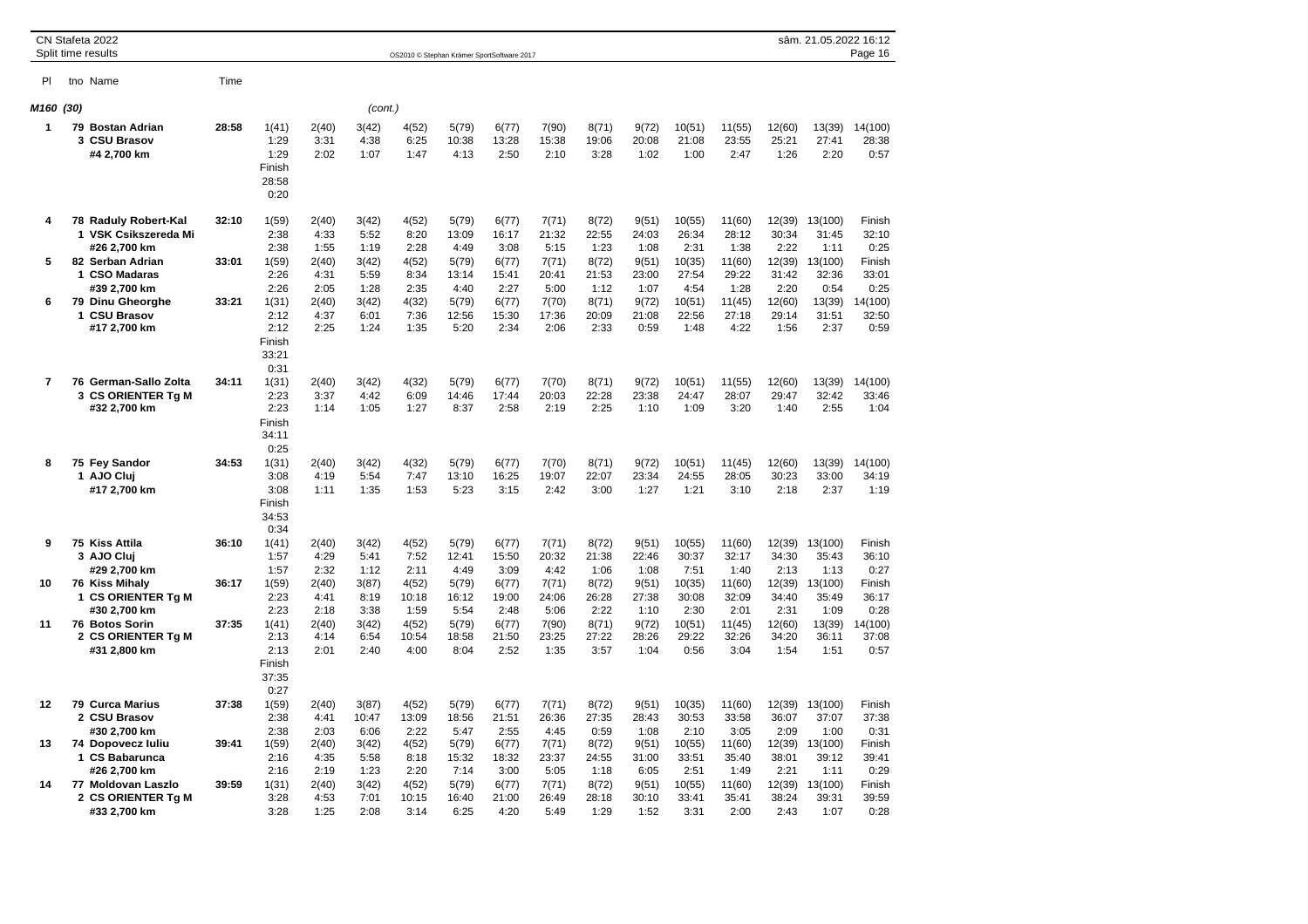|      |      | CN Stafeta 2022<br>Split time results                       |       |                                                  |                        |                        | OS2010 © Stephan Krämer SportSoftware 2017 |                        |                        |                        |                        |                        |                         |                         |                         | sâm. 21.05.2022 16:12    | Page 17                  |
|------|------|-------------------------------------------------------------|-------|--------------------------------------------------|------------------------|------------------------|--------------------------------------------|------------------------|------------------------|------------------------|------------------------|------------------------|-------------------------|-------------------------|-------------------------|--------------------------|--------------------------|
| PI   |      | tno Name                                                    | Time  |                                                  |                        |                        |                                            |                        |                        |                        |                        |                        |                         |                         |                         |                          |                          |
| M160 | (30) |                                                             |       |                                                  |                        | (cont.)                |                                            |                        |                        |                        |                        |                        |                         |                         |                         |                          |                          |
| 1    |      | 79 Bostan Adrian<br>3 CSU Brasov<br>#4 2,700 km             | 28:58 | 1(41)<br>1:29<br>1:29<br>Finish<br>28:58<br>0:20 | 2(40)<br>3:31<br>2:02  | 3(42)<br>4:38<br>1:07  | 4(52)<br>6:25<br>1:47                      | 5(79)<br>10:38<br>4:13 | 6(77)<br>13:28<br>2:50 | 7(90)<br>15:38<br>2:10 | 8(71)<br>19:06<br>3:28 | 9(72)<br>20:08<br>1:02 | 10(51)<br>21:08<br>1:00 | 11(55)<br>23:55<br>2:47 | 12(60)<br>25:21<br>1:26 | 13(39)<br>27:41<br>2:20  | 14(100)<br>28:38<br>0:57 |
| 15   |      | 82 Barkasz Daniel<br>2 CSO Madaras<br>#40 2,800 km          | 40:18 | 1(31)<br>2:50<br>2:50<br>Finish<br>40:18<br>0:29 | 2(40)<br>3:56<br>1:06  | 3(87)<br>9:00<br>5:04  | 4(52)<br>12:14<br>3:14                     | 5(79)<br>19:29<br>7:15 | 6(77)<br>22:33<br>3:04 | 7(90)<br>24:37<br>2:04 | 8(71)<br>28:48<br>4:11 | 9(72)<br>30:04<br>1:16 | 10(51)<br>31:20<br>1:16 | 11(55)<br>34:42<br>3:22 | 12(60)<br>36:24<br>1:42 | 13(39)<br>38:35<br>2:11  | 14(100)<br>39:49<br>1:14 |
| 16   |      | 78 Szalay Zoltan<br>3 VSK Csikszereda Mi<br>#35 2,800 km    | 41:07 | 1(41)<br>4:20<br>4:20<br>Finish<br>41:07<br>0:25 | 2(40)<br>8:10<br>3:50  | 3(87)<br>10:16<br>2:06 | 4(52)<br>13:08<br>2:52                     | 5(79)<br>19:20<br>6:12 | 6(77)<br>22:56<br>3:36 | 7(90)<br>24:55<br>1:59 | 8(71)<br>28:50<br>3:55 | 9(72)<br>29:54<br>1:04 | 10(51)<br>31:09<br>1:15 | 11(35)<br>34:28<br>3:19 | 12(60)<br>36:23<br>1:55 | 13(39)<br>39:37<br>3:14  | 14(100)<br>40:42<br>1:05 |
| 17   |      | 73 Cretu Ilie<br>2 OK Silva Campina<br>#26 2,700 km         | 45:39 | 1(59)<br>4:51<br>4:51                            | 2(40)<br>10:34<br>5:43 | 3(42)<br>12:07<br>1:33 | 4(52)<br>16:18<br>4:11                     | 5(79)<br>24:11<br>7:53 | 6(77)<br>28:23<br>4:12 | 7(71)<br>33:47<br>5:24 | 8(72)<br>34:59<br>1:12 | 9(51)<br>36:06<br>1:07 | 10(55)<br>39:11<br>3:05 | 11(60)<br>40:58<br>1:47 | 12(39)<br>43:41<br>2:43 | 13(100)<br>45:01<br>1:20 | Finish<br>45:39<br>0:38  |
| 18   |      | 77 Fazakas Emoke<br>3 CS ORIENTER Tg M<br>#34 2,800 km      | 46:02 | 1(59)<br>7:03<br>7:03<br>Finish<br>46:02<br>0:30 | 2(40)<br>10:47<br>3:44 | 3(87)<br>13:34<br>2:47 | 4(52)<br>17:02<br>3:28                     | 5(79)<br>24:30<br>7:28 | 6(77)<br>28:01<br>3:31 | 7(70)<br>30:44<br>2:43 | 8(71)<br>33:57<br>3:13 | 9(72)<br>35:12<br>1:15 | 10(51)<br>36:35<br>1:23 | 11(35)<br>39:25<br>2:50 | 12(60)<br>41:40<br>2:15 | 13(39)<br>44:18<br>2:38  | 14(100)<br>45:32<br>1:14 |
| 19   |      | 73 Ticleanu Mircea<br>1 OK Silva Campina<br>#25 2,800 km    | 46:07 | 1(41)<br>5:08<br>5:08<br>Finish<br>46:07<br>0:40 | 2(40)<br>8:11<br>3:03  | 3(42)<br>9:56<br>1:45  | 4(32)<br>12:09<br>2:13                     | 5(79)<br>20:46<br>8:37 | 6(77)<br>24:25<br>3:39 | 7(90)<br>26:43<br>2:18 | 8(71)<br>31:38<br>4:55 | 9(72)<br>33:03<br>1:25 | 10(51)<br>34:35<br>1:32 | 11(45)<br>37:51<br>3:16 | 12(60)<br>40:27<br>2:36 | 13(39)<br>44:12<br>3:45  | 14(100)<br>45:27<br>1:15 |
| 20   | 1    | 77 Szocs Zoltan<br><b>CS ORIENTER Tg M</b><br>#25 2,800 km  | 46:09 | 1(41)<br>2:52<br>2:52<br>Finish<br>46:09<br>0:33 | 2(40)<br>8:22<br>5:30  | 3(42)<br>10:03<br>1:41 | 4(32)<br>12:21<br>2:18                     | 5(79)<br>20:42<br>8:21 | 6(77)<br>24:38<br>3:56 | 7(90)<br>26:52<br>2:14 | 8(71)<br>31:51<br>4:59 | 9(72)<br>33:30<br>1:39 | 10(51)<br>34:51<br>1:21 | 11(45)<br>37:46<br>2:55 | 12(60)<br>40:49<br>3:03 | 13(39)<br>44:09<br>3:20  | 14(100)<br>45:36<br>1:27 |
| 21   | 78   | <b>Csucs Andras</b><br>2 VSK Csikszereda Mi<br>#17 2,700 km | 47:30 | 1(31)<br>3:16<br>3:16<br>Finish<br>47:30<br>0:31 | 2(40)<br>4:30<br>1:14  | 3(42)<br>6:49<br>2:19  | 4(32)<br>19:52<br>13:03                    | 5(79)<br>26:09<br>6:17 | 6(77)<br>29:12<br>3:03 | 7(70)<br>31:47<br>2:35 | 8(71)<br>34:34<br>2:47 | 9(72)<br>35:49<br>1:15 | 10(51)<br>37:18<br>1:29 | 11(45)<br>41:11<br>3:53 | 12(60)<br>43:29<br>2:18 | 13(39)<br>45:48<br>2:19  | 14(100)<br>46:59<br>1:11 |
| 22   |      | 73 Tudorache Mihai<br>3 OK Silva Campina<br>#9 2,700 km     | 49:15 | 1(31)<br>3:44<br>3:44<br>Finish<br>49:15<br>0:30 | 2(40)<br>5:32<br>1:48  | 3(87)<br>8:46<br>3:14  | 4(52)<br>11:34<br>2:48                     | 5(79)<br>19:53<br>8:19 | 6(77)<br>24:15<br>4:22 | 7(70)<br>30:48<br>6:33 | 8(71)<br>34:18<br>3:30 | 9(72)<br>36:10<br>1:52 | 10(51)<br>37:53<br>1:43 | 11(35)<br>41:16<br>3:23 | 12(60)<br>44:06<br>2:50 | 13(39)<br>47:15<br>3:09  | 14(100)<br>48:45<br>1:30 |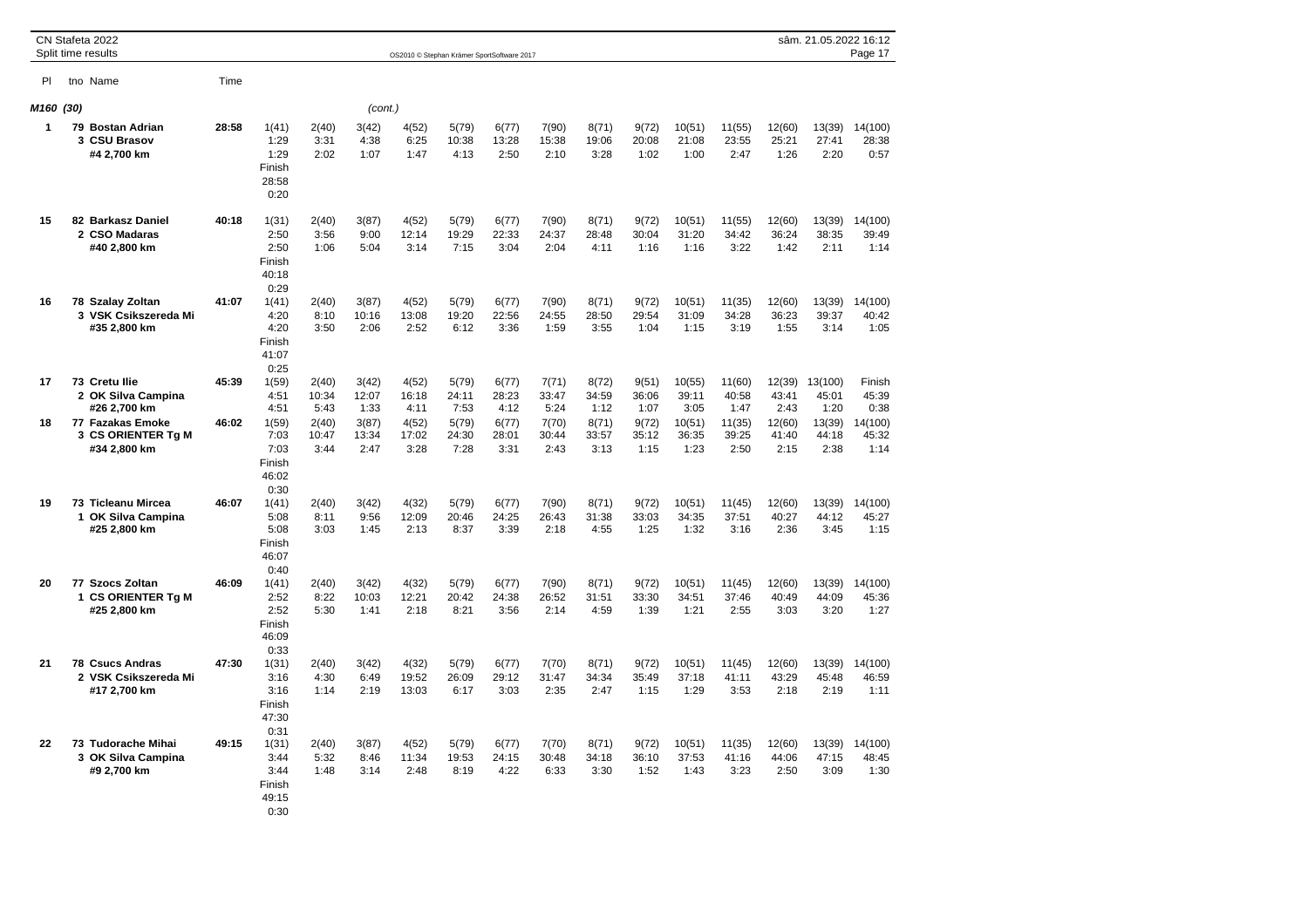|      |      | CN Stafeta 2022<br>Split time results                     |         |                                                       |                         |                        | OS2010 @ Stephan Krämer SportSoftware 2017 |                         |                        |                        |                        |                        |                         |                           |                           | sâm. 21.05.2022 16:12     | Page 18                    |
|------|------|-----------------------------------------------------------|---------|-------------------------------------------------------|-------------------------|------------------------|--------------------------------------------|-------------------------|------------------------|------------------------|------------------------|------------------------|-------------------------|---------------------------|---------------------------|---------------------------|----------------------------|
| PI   |      | tno Name                                                  | Time    |                                                       |                         |                        |                                            |                         |                        |                        |                        |                        |                         |                           |                           |                           |                            |
| M160 | (30) |                                                           |         |                                                       |                         | (cont.)                |                                            |                         |                        |                        |                        |                        |                         |                           |                           |                           |                            |
| 1    |      | 79 Bostan Adrian<br>3 CSU Brasov<br>#4 2,700 km           | 28:58   | 1(41)<br>1:29<br>1:29<br>Finish<br>28:58<br>0:20      | 2(40)<br>3:31<br>2:02   | 3(42)<br>4:38<br>1:07  | 4(52)<br>6:25<br>1:47                      | 5(79)<br>10:38<br>4:13  | 6(77)<br>13:28<br>2:50 | 7(90)<br>15:38<br>2:10 | 8(71)<br>19:06<br>3:28 | 9(72)<br>20:08<br>1:02 | 10(51)<br>21:08<br>1:00 | 11(55)<br>23:55<br>2:47   | 12(60)<br>25:21<br>1:26   | 13(39)<br>27:41<br>2:20   | 14(100)<br>28:38<br>0:57   |
| 23   |      | 82 Serban Adrian<br>3 CSO Madaras<br>#41 2,700 km         | 49:23   | 1(41)<br>19:15<br>19:15<br>Finish<br>49:23<br>0:28    | 2(40)<br>21:28<br>2:13  | 3(42)<br>23:47<br>2:19 | 4(32)<br>25:50<br>2:03                     | 5(79)<br>30:13<br>4:23  | 6(77)<br>32:57<br>2:44 | 7(70)<br>35:08<br>2:11 | 8(71)<br>37:31<br>2:23 | 9(72)<br>38:43<br>1:12 | 10(51)<br>40:03<br>1:20 | 11(45)<br>43:43<br>3:40   | 12(60)<br>46:05<br>2:22   | 13(39)<br>47:53<br>1:48   | 14(100)<br>48:55<br>1:02   |
| 24   |      | 74 Iacob Madalin<br>2 CS Babarunca<br>#13 2,700 km        | 52:25   | 1(31)<br>9:38<br>9:38<br>Finish<br>52:25<br>0:24      | 2(40)<br>11:17<br>1:39  | 3(42)<br>13:32<br>2:15 | 4(32)<br>25:44<br>12:12                    | 5(79)<br>31:35<br>5:51  | 6(77)<br>35:03<br>3:28 | 7(70)<br>37:35<br>2:32 | 8(71)<br>39:59<br>2:24 | 9(72)<br>41:12<br>1:13 | 10(51)<br>42:28<br>1:16 | 11(35)<br>45:01<br>2:33   | 12(60)<br>47:26<br>2:25   | 13(39)<br>51:14<br>3:48   | 14(100)<br>52:01<br>0:47   |
| 25   |      | 80 Cretu Petru<br>2 CS FAURI<br>#7 2,700 km               | 1:01:44 | 1(41)<br>2:43<br>2:43<br>Finish<br>1:01:44<br>0:36    | 2(40)<br>5:59<br>3:16   | 3(42)<br>8:23<br>2:24  | 4(32)<br>16:21<br>7:58                     | 5(79)<br>35:06<br>18:45 | 6(77)<br>39:09<br>4:03 | 7(90)<br>43:05<br>3:56 | 8(71)<br>48:29<br>5:24 | 9(72)<br>50:05<br>1:36 | 10(51)<br>51:34<br>1:29 | 11(55)<br>55:05<br>3:31   | 12(60)<br>56:54<br>1:49   | 13(39)<br>59:57<br>3:03   | 14(100)<br>1:01:08<br>1:11 |
| 26   | 80   | <b>Novic Nicolai</b><br><b>3 CS FAURI</b><br>#36 2,700 km | 1:05:06 | 1(31)<br>4:22<br>4:22<br>Finish<br>1:05:06<br>0:25    | 2(40)<br>6:04<br>1:42   | 3(42)<br>9:28<br>3:24  | 4(52)<br>16:27<br>6:59                     | 5(79)<br>26:31<br>10:04 | 6(77)<br>29:34<br>3:03 | 7(70)<br>37:36<br>8:02 | 8(71)<br>40:15<br>2:39 | 9(72)<br>41:28<br>1:13 | 10(51)<br>42:58<br>1:30 | 11(45)<br>54:43<br>11:45  | 12(60)<br>1:00:39<br>5:56 | 13(39)<br>1:03:32<br>2:53 | 14(100)<br>1:04:41<br>1:09 |
| 27   | 81   | <b>Kolev Krasimir</b><br>1 Brown Team<br>#25 2,800 km     | 1:06:21 | 1(41)<br>4:35<br>4:35<br>Finish<br>1:06:21<br>0:43    | 2(40)<br>9:36<br>5:01   | 3(42)<br>11:57<br>2:21 | 4(32)<br>15:14<br>3:17                     | 5(79)<br>23:31<br>8:17  | 6(77)<br>27:48<br>4:17 | 7(90)<br>33:57<br>6:09 | 8(71)<br>40:15<br>6:18 | 9(72)<br>42:02<br>1:47 | 10(51)<br>44:08<br>2:06 | 11(45)<br>57:57<br>13:49  | 12(60)<br>1:00:57<br>3:00 | 13(39)<br>1:04:03<br>3:06 | 14(100)<br>1:05:38<br>1:35 |
| 28   |      | 74 Nagy Gabor<br>3 CS Babarunca<br>#27 2,800 km           | 1:12:37 | 1(41)<br>3:51<br>3:51<br>Finish<br>1:12:37<br>0:38    | 2(40)<br>8:35<br>4:44   | 3(87)<br>12:19<br>3:44 | 4(52)<br>19:34<br>7:15                     | 5(79)<br>37:36<br>18:02 | 6(77)<br>43:18<br>5:42 | 7(90)<br>46:23<br>3:05 | 8(71)<br>52:16<br>5:53 | 9(72)<br>53:51<br>1:35 | 10(51)<br>55:29<br>1:38 | 11(45)<br>1:01:14<br>5:45 | 12(60)<br>1:04:44<br>3:30 | 13(39)<br>1:10:32<br>5:48 | 14(100)<br>1:11:59<br>1:27 |
|      |      | 81 Ivanova Elvina<br>2 Brown Team<br>#37 2,700 km         | mp      | 1(59)<br>36:45<br>36:45<br>Finish<br>1:09:13<br>19:18 | 2(40)<br>49:55<br>13:10 | 3(42)<br>-----         | 4(52)<br>-----                             | 5(79)                   | 6(77)                  | 7(70)<br>1.1.1.1       | 8(71)                  | 9(72)                  | 10(51)                  | 11(35)                    | 12(60)<br>-----           | 13(39)                    | 14(100)                    |